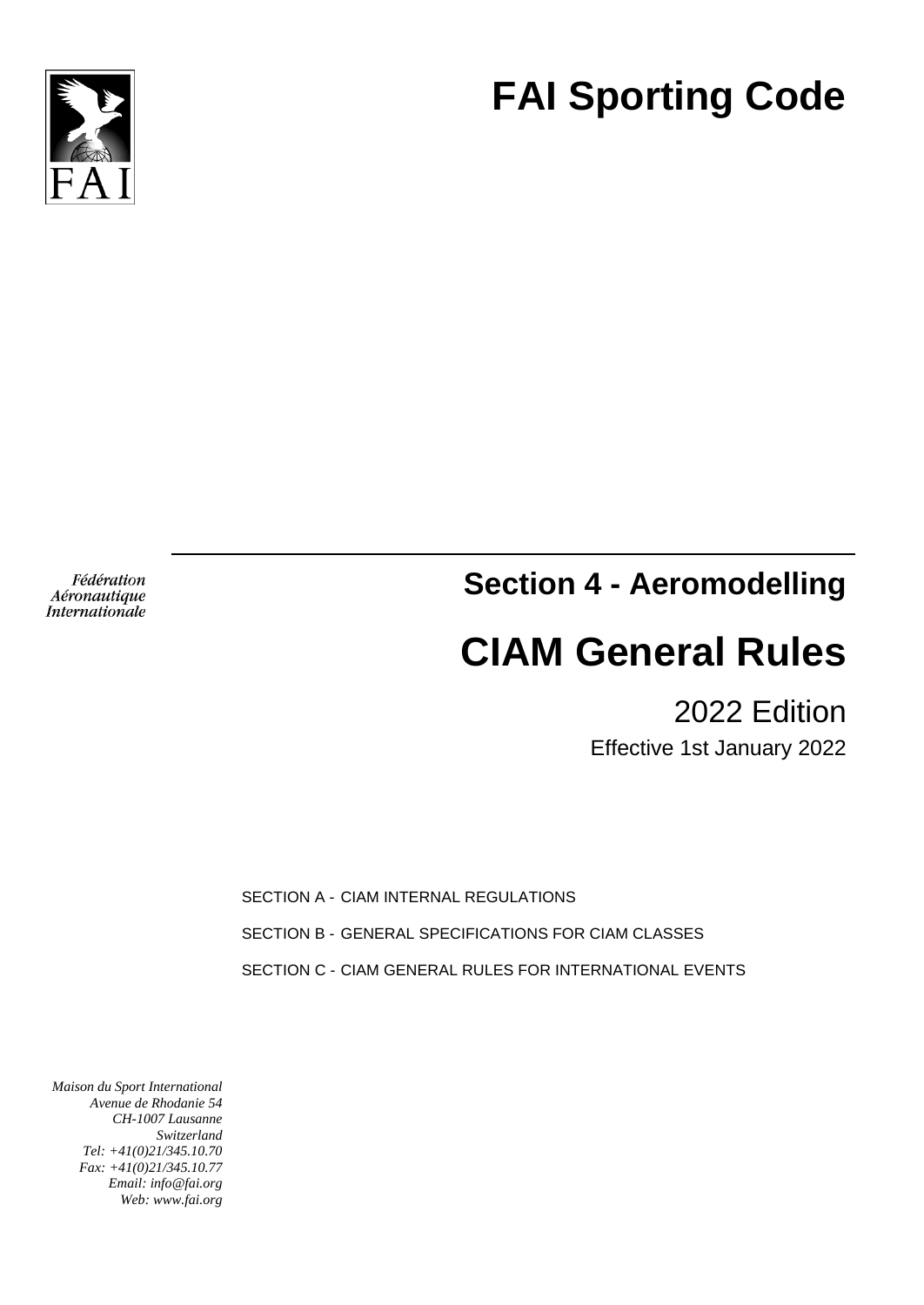## **FEDERATION AERONAUTIQUE INTERNATIONALE MSI - Avenue de Rhodanie 54 – CH-1007 Lausanne – Switzerland**

## Copyright 2022

All rights reserved. Copyright in this document is owned by the Fédération Aéronautique Internationale (FAI). Any person acting on behalf of the FAI or one of its Members is hereby authorised to copy, print, and distribute this document, subject to the following conditions:

- **1. The document may be used for information only and may not be exploited for commercial purposes.**
- **2. Any copy of this document or portion thereof must include this copyright notice.**
- **3. Regulations applicable to air law, air traffic and control in the respective countries are reserved in any event. They must be observed and, where applicable, take precedence over any sport regulations.**

Note that any product, process or technology described in the document may be the subject of other Intellectual Property rights reserved by the Fédération Aéronautique Internationale or other entities and is not licensed hereunder.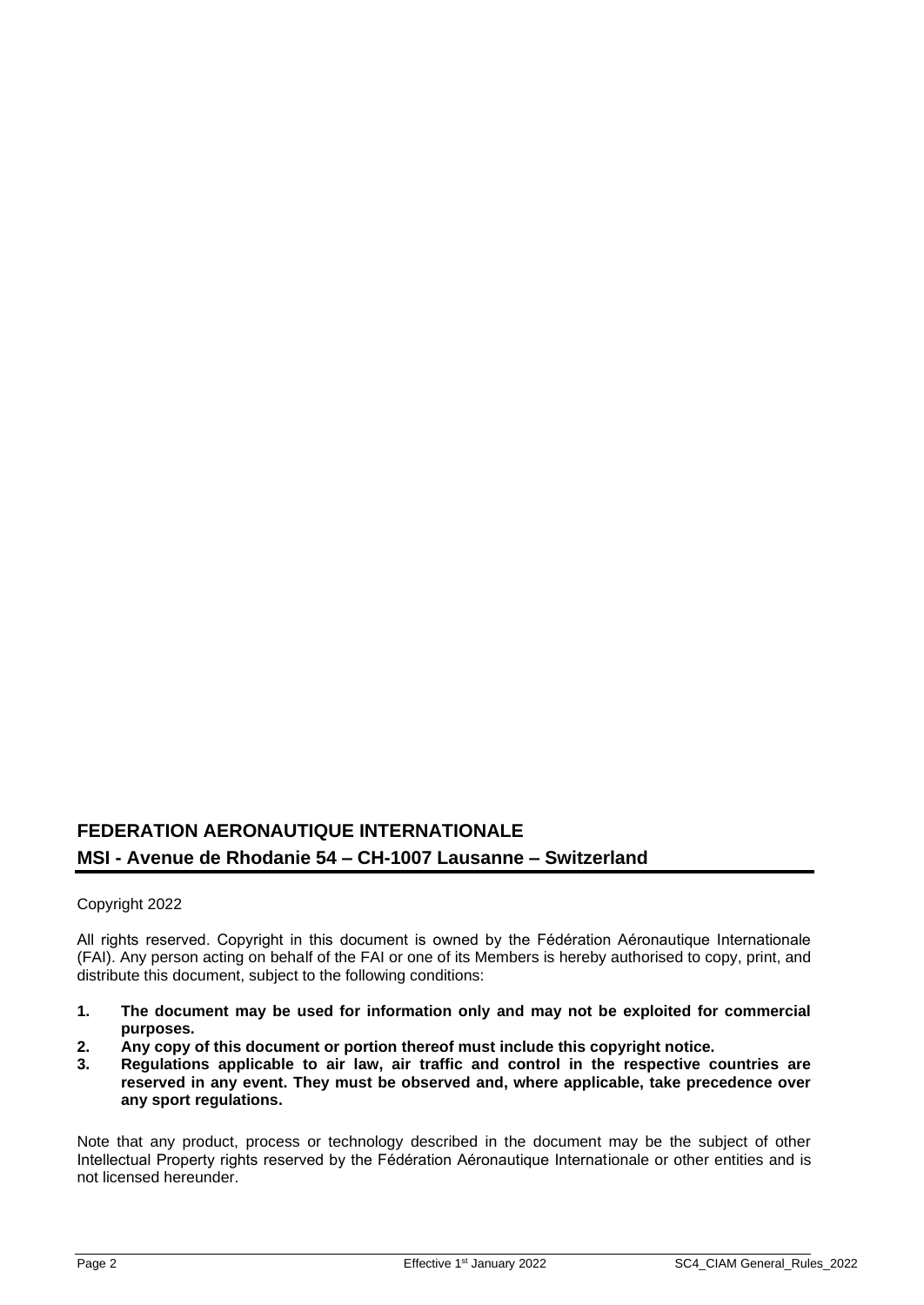# **RIGHTS TO FAI INTERNATIONAL SPORTING EVENTS**

All international sporting events organised wholly or partly under the rules of the Fédération Aéronautique Internationale (FAI) Sporting Code1 are termed *FAI International Sporting Events*2. Under the FAI Statutes<sup>3</sup>, FAI owns and controls all rights relating to FAI International Sporting Events. FAI Members<sup>4</sup> shall, within their national territories<sup>5</sup>, enforce FAI ownership of FAI International Sporting Events and require them to be registered in the FAI Sporting Calendar<sup>6</sup>.

An event organiser who wishes to exploit rights to any commercial activity at such events shall seek prior agreement with FAI. The rights owned by FAI which may, by agreement, be transferred to event organisers include, but are not limited to, advertising at or for FAI events, use of the event name or logo for merchandising purposes and use of any sound, image, program and/or data, whether recorded electronically or otherwise or transmitted in real time. This includes specifically all rights to the use of any material, electronic or other, including software that forms part of any method or system for judging, scoring, performance evaluation or information utilised in any FAI International Sporting Event<sup>7</sup>.

Each FAI Air Sport Commission<sup>8</sup> may negotiate agreements, with FAI Members or other entities authorised by the appropriate FAI Member, for the transfer of all or parts of the rights to any FAI International Sporting Event (except World Air Games events<sup>9</sup>) in the discipline<sup>10</sup>, for which it is responsible<sup>11</sup> or waive the rights. Any such agreement or waiver, after approval by the appropriate Air Sport Commission President, shall be signed by FAI Officers<sup>12</sup>.

Any person or legal entity that accepts responsibility for organising an FAI Sporting Event, whether or not by written agreement, in doing so also accepts the proprietary rights of FAI as stated above. Where no transfer of rights has been agreed in writing, FAI shall retain all rights to the event. Regardless of any agreement or transfer of rights, FAI shall have, free of charge for its own archival and/or promotional use, full access to any sound and/or visual images of any FAI Sporting Event. The FAI also reserves the right to arrange at its own expense for any and all parts of any event to be recorded.

| $\mathbf{1}$   |                                                        |  |
|----------------|--------------------------------------------------------|--|
| $\overline{2}$ | FAI Sporting Code, Gen. Section, Chapter 4, para 4.1.2 |  |
| 3              |                                                        |  |
| 4              |                                                        |  |
| 5              |                                                        |  |
| 6              |                                                        |  |
| $\overline{7}$ |                                                        |  |
| 8              |                                                        |  |
| 9              | FAI Sporting Code, Gen. Section, Chapter 4, para 4.1.5 |  |
| 10             | FAI Sporting Code, Gen. Section, Chapter 2, para 2.2.  |  |
| 11             |                                                        |  |
|                |                                                        |  |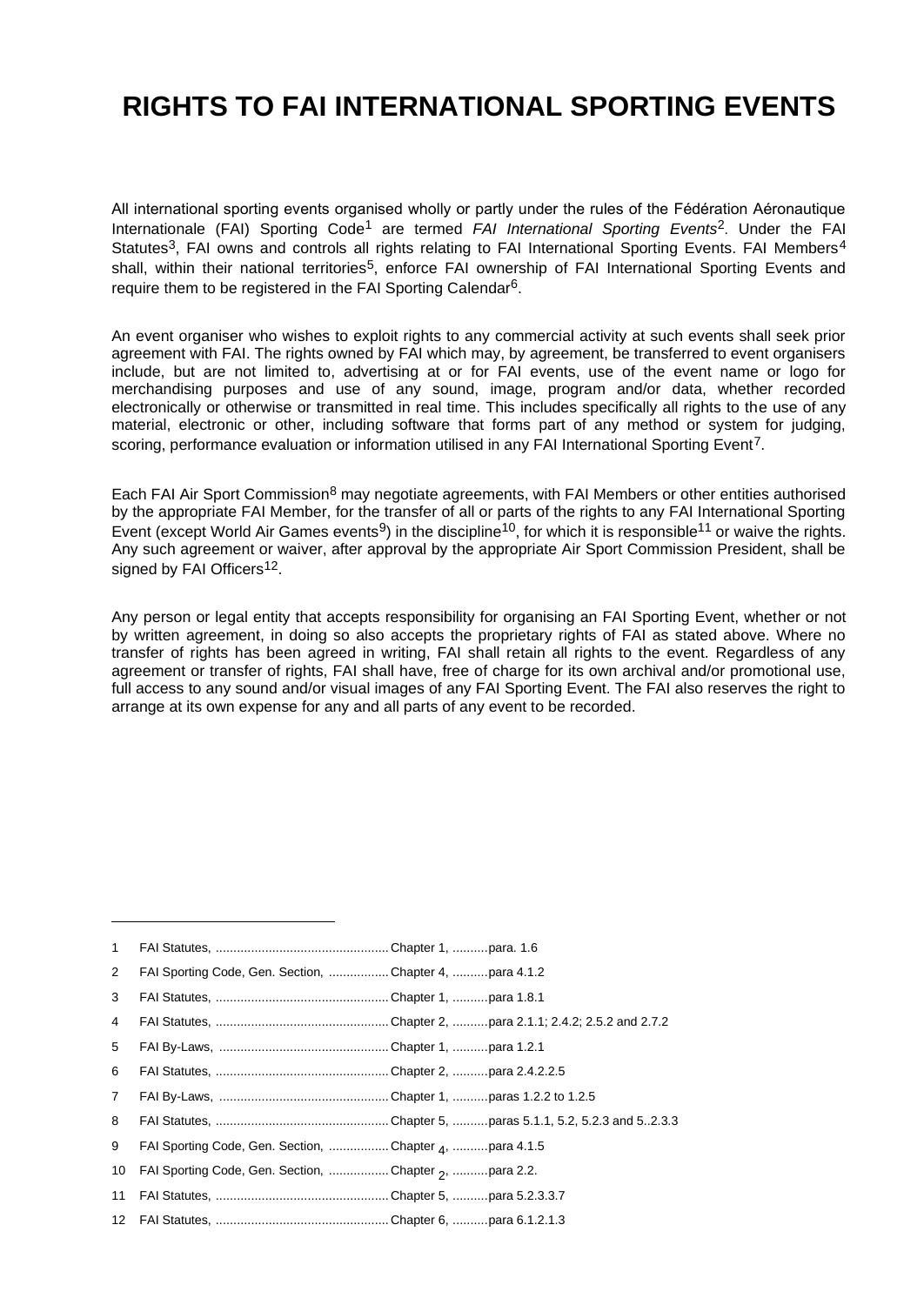# **PAGE DELIBERATELY LEFT BLANK**

*So that the following section begins on a front sided-page if printed back-to-back*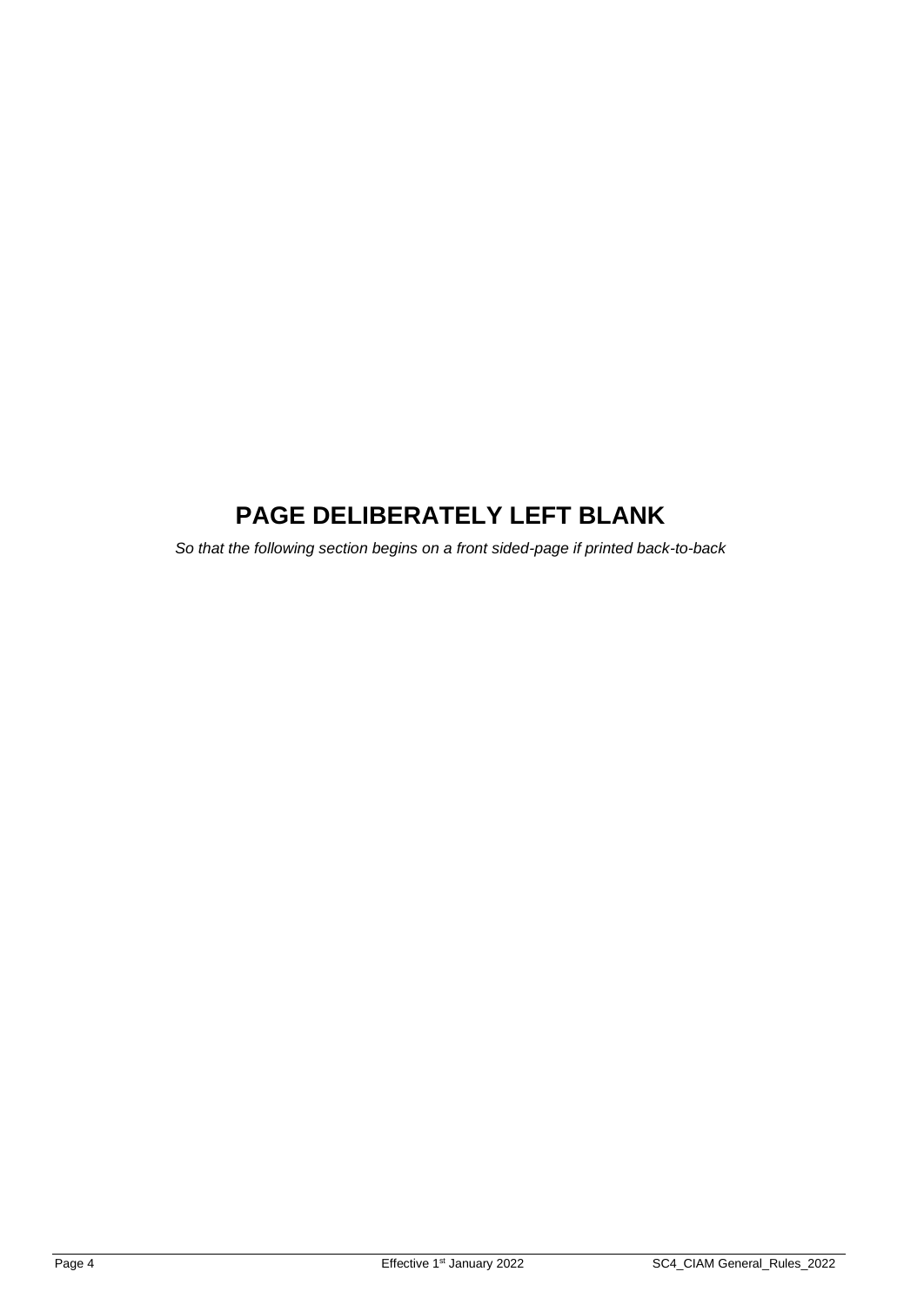# **INTRODUCTION TO FAI SPORTING CODE SECTION 4**

FAI Sporting Code Section 4 contains the rules and regulations for FAI recognised activities in model aircraft and space models. These regulations are the responsibility of the FAI Aeromodelling Commission (CIAM) and complement the General Section of the FAI Sporting Code, which contains the rules and regulations common to all FAI activities.

Section 4 is split into Volumes to ease downloading the regulations for specific activities.

Present Volume "CIAM General Rules" gives the general rules for CIAM activities and events.

The dedicated Volumes contain all specific information for the activity concerned: rules for official and provisional classes, World Cup rules, guides for organisers and judges. There are also dedicated Volumes for Records and Electronic Devices used in Competitions (EDIC).

The dedicated Volumes are as below:

#### **Model aircraft contests**

| Free Flight                   | F1                     |
|-------------------------------|------------------------|
| Control Line                  | F2                     |
| <b>RC</b> Aerobatics          | F3 Aerobatics          |
| <b>RC</b> Soaring             | F <sub>3</sub> Soaring |
| <b>RC</b> Helicopter          | F3 Helicopter          |
| <b>RC Pylon Racing</b>        | F3 Pylon Racing        |
| Scale Model Aircraft          | F4                     |
| <b>RC Electric Powered</b>    | F5                     |
| Aerostats                     | F7                     |
| Drone Sport                   | F9                     |
| Space model contests          | S                      |
| Records                       | RECORDS                |
| Electronic devices in contest | EDIC                   |

*Note:*

*The use of "shall" and "must" implies that the aspect concerned is mandatory. The use of "should" implies a non-mandatory recommendation; "may" indicates what is permitted, and "will" indicates what is going to happen.*

*Words of masculine gender shall be taken as including the feminine gender unless the context indicates otherwise.*

*Words expressing the singular will include the plural and vice versa.*

*Italics are used for explanatory notes.*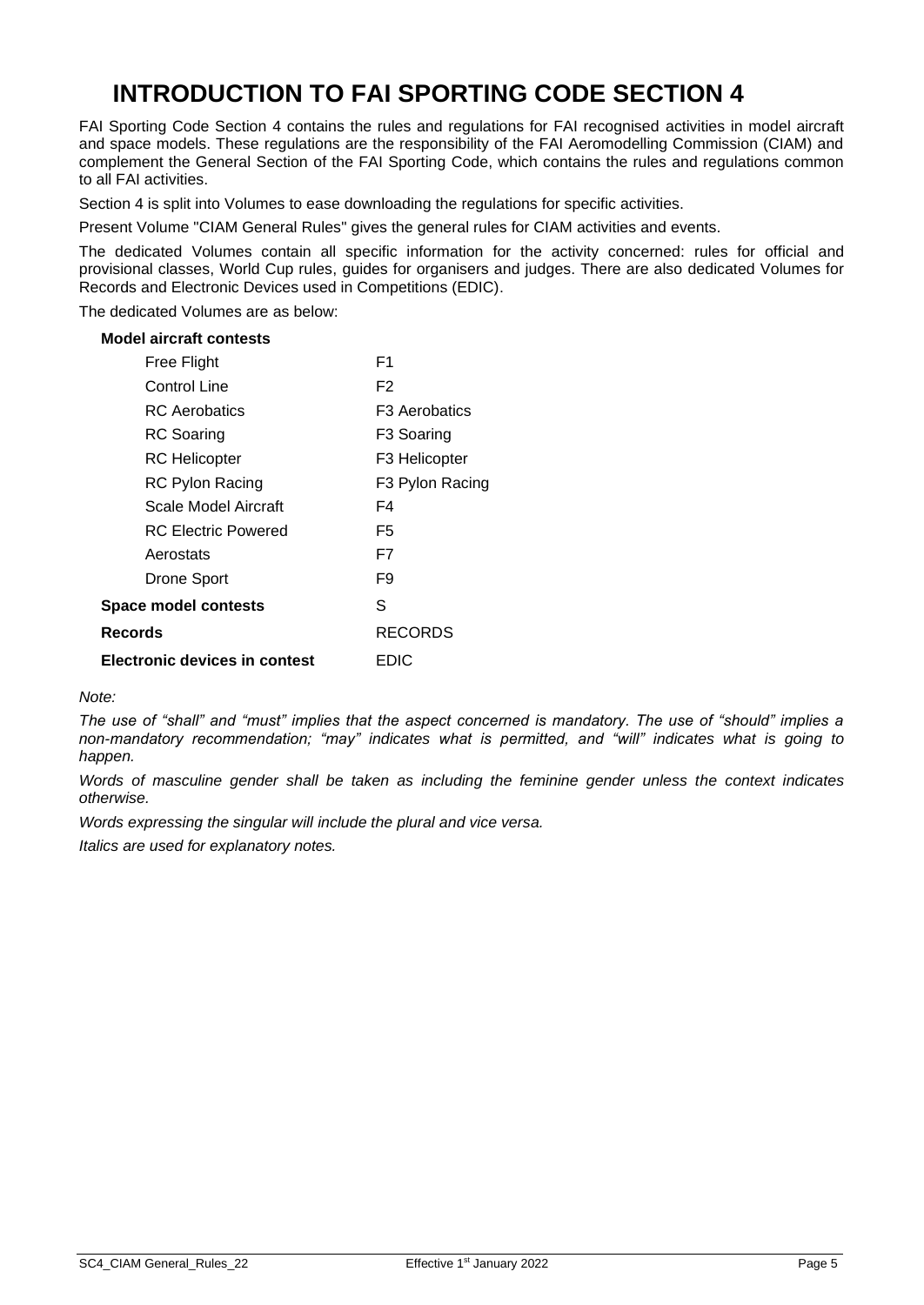## **THIS 2022 EDITION INCLUDES THE FOLLOWING AMENDMENTS MADE TO THE 2021 CODE These amendments are marked by a double line in the right margin of this edition**

| Paragraph      | <b>Plenary meeting</b><br>approving<br>change | <b>Brief description of change</b>                                                                                       | Change<br>incorporated by          |
|----------------|-----------------------------------------------|--------------------------------------------------------------------------------------------------------------------------|------------------------------------|
| C.19 &<br>C.20 | n/a                                           | Automatic Revision under A.2.2, C.19 & C.20 amended in accordance<br>with FAI General Section January 2022 (V1) changes. |                                    |
| A.5.2          |                                               | Amend the method of holding Plenary and Technical meetings to include<br>electronic means.                               |                                    |
| A.6.1          |                                               | Amend the role of Vice Presidents.                                                                                       | Kevin Dodd                         |
| A.14           | 2021                                          | Increase the amount of the Aeromodelling Scholarship. The date of the<br>increase will determined by the CIAM Bureau.    | <b>CIAM Technical</b><br>Secretary |
| B.1.2.3        |                                               | Add the Provisional Soaring class: F3L.                                                                                  |                                    |
| B.2.2          |                                               | Delete the Space Model classes: S10 and S11/P. Consequential deletion<br>of mention of these classes in Section C.       |                                    |

| <b>Four-Year Rolling Amendments for Reference</b> |                                               |                                                                                                                                                             |                                    |  |
|---------------------------------------------------|-----------------------------------------------|-------------------------------------------------------------------------------------------------------------------------------------------------------------|------------------------------------|--|
| Paragraph                                         | <b>Plenary meeting</b><br>approving<br>change | <b>Brief description of change</b>                                                                                                                          | Change<br>incorporated by          |  |
| A.5.5                                             |                                               | Add a new paragraph to introduce alternative measures for holding<br>meetings in extraordinary circumstances.                                               |                                    |  |
| A.7.1                                             |                                               | Space Model Subcommittee Chairman election moved to odd years as a<br>consequence of C.15.2.2.                                                              |                                    |  |
| A.8                                               |                                               | Amend the method of submission to the Technical Experts database as<br>a consequence of the exclusive use of the FAI on-line application.                   |                                    |  |
| A.10.1                                            |                                               | Add new paragraphs detailing the procedure for submitting proposals<br>containing new electronic devices for use in competition and for EDIC<br>amendments. |                                    |  |
| B.1.2.5                                           |                                               | Addition of two provisional classes for F5: F5A (approved in 2019 but<br>omitted in this table), and F5K (approved this year).                              |                                    |  |
| C.3                                               |                                               | Amend the method of submission to the FAI Sporting Calendar as a<br>consequence of the switch to the FAI on-line application.                               | Kevin Dodd                         |  |
| C.5.3 e)                                          | 2020                                          | Amend the time frame to ensure a junior champion may still benefit in<br>case a Championship is not held within the previous time limit.                    | <b>CIAM Technical</b><br>Secretary |  |
| C.7.1 d)                                          |                                               | Change of one word to be in agreement with the FAI GS and Statutes.                                                                                         |                                    |  |
| C.8c)                                             |                                               | Update details of latest edition of FAI Jury Handbook.                                                                                                      |                                    |  |
| C.9                                               |                                               | Amend the method of submission to the <i>Judges</i> database as a<br>consequence of the exclusive use of the FAI on-line application.                       |                                    |  |
| C.10.1                                            |                                               | Update classes in table.                                                                                                                                    |                                    |  |
| C.12 f                                            |                                               | Add a new paragraph regarding a competitor's responsibility and<br>consequences at model processing.                                                        |                                    |  |
| C.15.2.2                                          |                                               | Amend World Championships for Space Models from even to odd years.                                                                                          |                                    |  |
| C.15.9                                            |                                               | Add a new paragraph to introduce measures for managing FAI<br>sanctioned events in extraordinary circumstances.                                             |                                    |  |

*cont/…*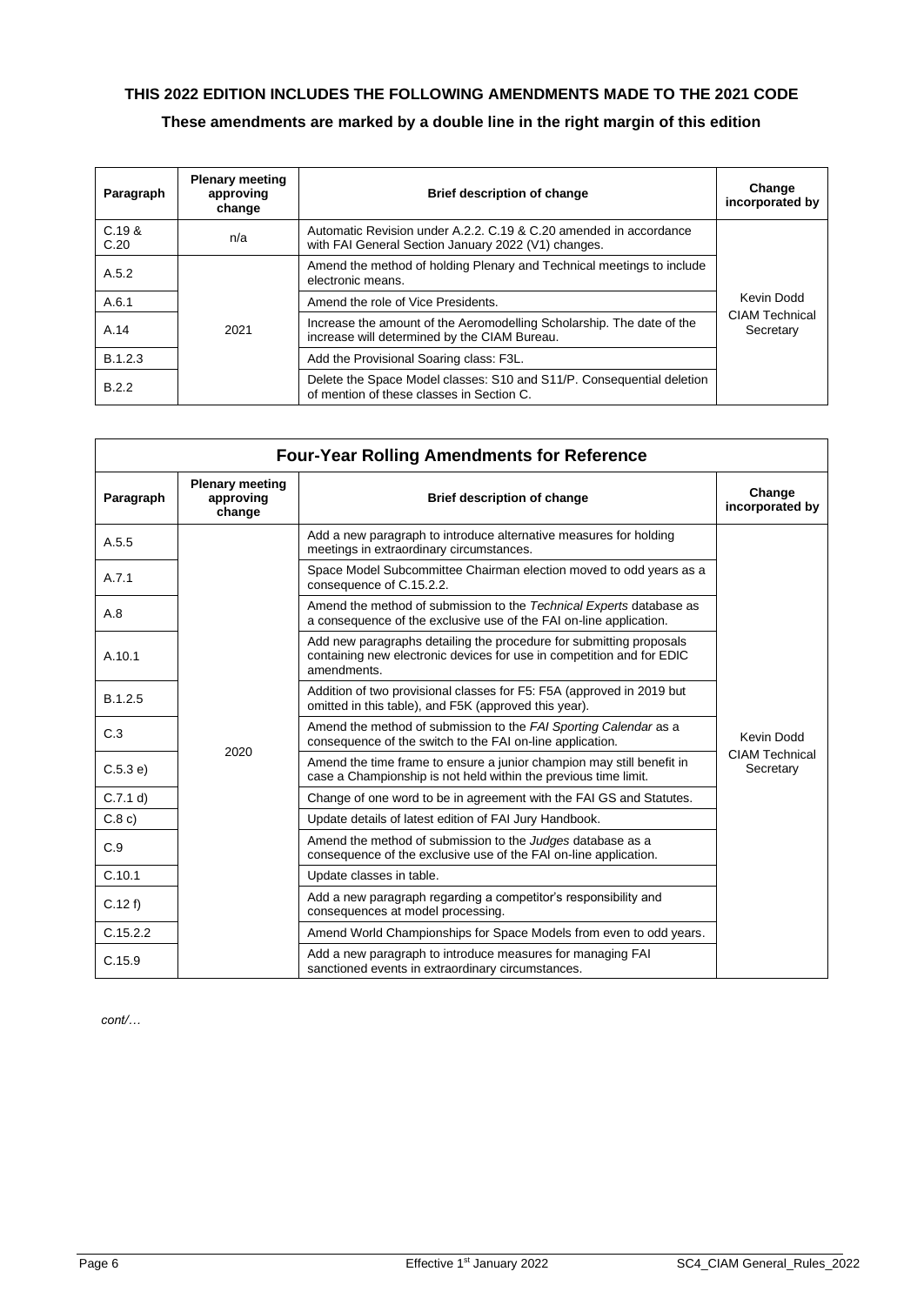| Paragraph             | <b>Plenary meeting</b><br>approving<br>change | <b>Brief description of change</b>                                                                                                                                                | Change<br>incorporated by          |
|-----------------------|-----------------------------------------------|-----------------------------------------------------------------------------------------------------------------------------------------------------------------------------------|------------------------------------|
| A.7.1                 |                                               | Consequence of introduction of F5B technical meeting: even years and<br>F5J technical meeting: odd years.                                                                         |                                    |
| A.9                   |                                               | Add new category of classes: unofficial. Add a diagram to explain<br>movement from one category to another.                                                                       |                                    |
| Various               |                                               | Consequence of F5D moving to F3 Pylon Racing as F3E.                                                                                                                              |                                    |
| B.1.1 e)              |                                               | Added new paragraph regarding prohibited radio equipment in any FAI<br>sanctioned event.                                                                                          |                                    |
| B.1.2.3               |                                               | New provisional class: F3G - RC Multi-Task Gliders with Electric Motor                                                                                                            |                                    |
| B.1.2.5<br>C.15.1     |                                               | Name change for F5B & F5E. Provisional class, F5K, deleted.                                                                                                                       |                                    |
| B.1.2.7               |                                               | New F9 class: F9A Drone Soccer.                                                                                                                                                   |                                    |
| C.5.3                 | 2019                                          | Amend the composition of a national team for Cat 1 events to include the<br>classification 'Female'.                                                                              |                                    |
| C.9f                  |                                               | Addition of F3S to the judges' list.                                                                                                                                              | Kevin Dodd                         |
| C.10.1<br>C.15.2.1    |                                               | Deleted F3M from World Championship lists. Retain F3M in Technical<br>Experts and Judges' lists.                                                                                  | <b>CIAM Technical</b><br>Secretary |
| C.11.1 a)<br>C.11.2a) |                                               | Deleted the option for aircraft to carry the national FAI licence number<br>(from 2022). The mandatory carrying of the FAI ID number to commence<br>in 2022.                      |                                    |
| C.13.4a)              |                                               | Addition to details required on an Entry Form.                                                                                                                                    |                                    |
| C.13.6                |                                               | Added the possibility for the 'Female' classification in Open<br>Internationals.                                                                                                  |                                    |
| C.15.6.1<br>C.15.6.2  |                                               | Amended individual and national team classification as a consequence<br>of the addition of the 'Female' classification.                                                           |                                    |
| C.16.2.3              |                                               | Deleted 'Spread Spectrum' paragraph but incorporated it into B.1.1 e)                                                                                                             |                                    |
| B.2.3                 | n/a                                           | Changed 'engine' to 'motor' to align with the Space Volume.                                                                                                                       |                                    |
| C.15.3                | n/a                                           | Added this change approved by Plenary 2018, but due to an oversite,<br>not incorporated into the 2019 Volume. Bureau able to decide on<br>competition bids in some circumstances. |                                    |

| Paragraph                  | <b>Plenary meeting</b><br>approving<br>change | <b>Brief description of change</b>                                                                                                                                                                 | Change<br>incorporated by          |
|----------------------------|-----------------------------------------------|----------------------------------------------------------------------------------------------------------------------------------------------------------------------------------------------------|------------------------------------|
| Throughout<br>(not marked) |                                               | Introduction of Category F9 - Drone Sport. Class F3U - Multi-rotor FPV<br>Racing becomes Class F9U - RC Multi-rotor Drone Racing. The F9<br>Subcommittee is known as the Drone Sport Subcommittee. |                                    |
| A.3.4                      |                                               | Specify the responsibilities of the EDIC Working Group.                                                                                                                                            |                                    |
| A.10.2                     |                                               | Proposals that seek to reverse or nullify Plenary decisions not allowed<br>within two years.                                                                                                       |                                    |
| B.1.2.1                    |                                               | Transfer F1Q from Provisional to Official class.                                                                                                                                                   |                                    |
| C.2.2.3                    |                                               | Clarification re timing & naming of CIAM awards for World Cup series.                                                                                                                              |                                    |
| C.3                        |                                               | Delete redundant paragraphs in FAI Sporting Calendar section.                                                                                                                                      |                                    |
| C.5.1.1                    | 2018                                          | Exception added to allow senior helpers at F5J junior events.                                                                                                                                      | Kevin Dodd                         |
| C.5.1                      |                                               | F2 age limit for juniors becomes 21.                                                                                                                                                               | <b>CIAM Technical</b><br>Secretary |
| C.7.1                      |                                               | Delete from FAI Jury parts that are derived directly from the FAI GS.                                                                                                                              |                                    |
| C.9                        |                                               | Additional detail regarding the appointment of judges.                                                                                                                                             |                                    |
| C.14.1                     |                                               | Delete redundant paragraph - moratorium on new championship classes.                                                                                                                               |                                    |
| C.15.1                     |                                               | Consequential update of championship naming policy table.                                                                                                                                          |                                    |
| C.15.3                     |                                               | Bureau able to decide on competition bids in some circumstances.                                                                                                                                   |                                    |
| C.15.5.1                   |                                               | Consequential update for Category 1 classes.                                                                                                                                                       |                                    |
| C.15.6                     |                                               | FAI Diplomas awarded to registered mechanics in F2D.                                                                                                                                               |                                    |
| C.17.2                     |                                               | Extend the scope for actions in the event of an interruption.                                                                                                                                      |                                    |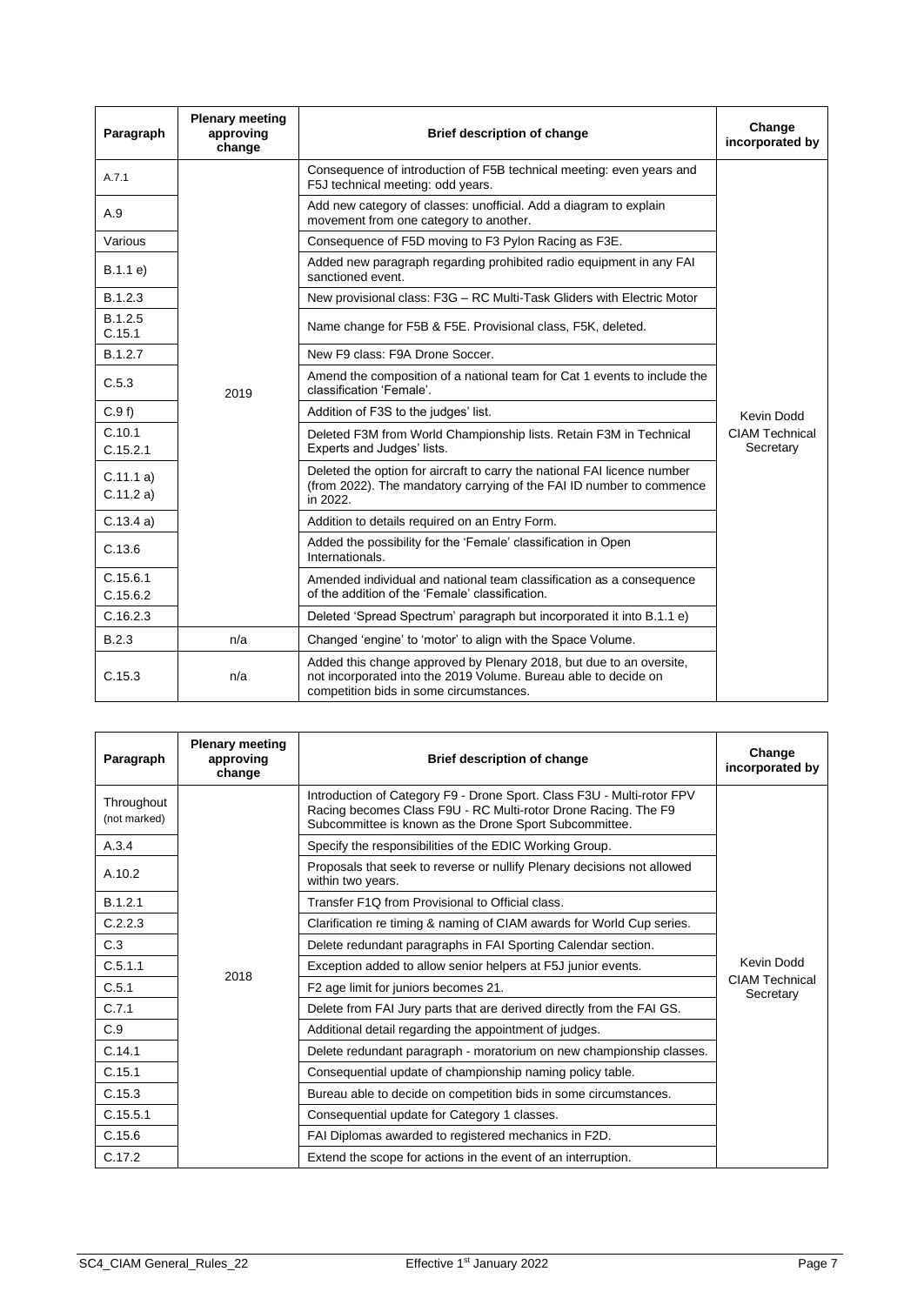| Paragraph | <b>Plenary meeting</b><br>approving<br>change | <b>Brief description of change</b>                                                                                                          | Change<br>incorporated by          |
|-----------|-----------------------------------------------|---------------------------------------------------------------------------------------------------------------------------------------------|------------------------------------|
| A.6.4     |                                               | Extension of 'Dismissal' procedure to include a procedure for<br>suspension.                                                                |                                    |
| A.6.5     |                                               | Addition of Section 12 to responsibilities.                                                                                                 |                                    |
| A.6.6     |                                               | Extension of time for dissemination of Dec. Bureau minutes to 30 Jan                                                                        |                                    |
| A.8       |                                               | Additional methods for submission of Technical Expert nominations.                                                                          |                                    |
| C.4       |                                               | Clarification regarding sanction fee and cancelled events.                                                                                  |                                    |
| C.5.1.4   |                                               | Deletion of specifics regarding anti-doping policy with reference to FAI<br>website.                                                        |                                    |
| C.5.3     |                                               | Inclusion of paragraph regarding rights of junior world or continental<br>champions.                                                        |                                    |
| C.6       |                                               | Deletion of specific advice regarding FAI Sporting Licence policy with<br>reference to FAI website.                                         |                                    |
| C.7.2     | 2017                                          | Amendment to give the organiser at World, Continental Championships<br>and WAG, the responsibility for selecting the FAI Jury.              | Kevin Dodd                         |
| C.7.5     |                                               | Amendment to give the organiser at World, Continental Championships<br>and WAG, the responsibility for selecting judges and reserve judges. | <b>CIAM Technical</b><br>Secretary |
| C.9       |                                               | Additional methods for submission of Judge nominations.                                                                                     |                                    |
| C.10      |                                               | Addition of F5J.                                                                                                                            |                                    |
| C.13.1    |                                               | Amendment regarding provision of class rules for information at<br>Championships.                                                           |                                    |
| C.15.1    |                                               | Clarification of procedure for naming F1 championships to make it more<br>explicit.                                                         |                                    |
| C.15.2.1  |                                               | Addition of F5J to list of current World Championships.                                                                                     |                                    |
| C.15.6.1  |                                               | Clarification of protocol for dissemination of awards at Championships.                                                                     |                                    |
| C.15.6.2  |                                               | Clarification of protocol regarding national teams at the awards<br>ceremony.                                                               |                                    |
| C.15.7    |                                               | Addition of advice regarding attendance at closing ceremonies.                                                                              |                                    |
| C.19.1    |                                               | Addition to 'unsporting behaviour', where penalties may be imposed.                                                                         |                                    |

*End Four Year Rolling Amendments for Reference*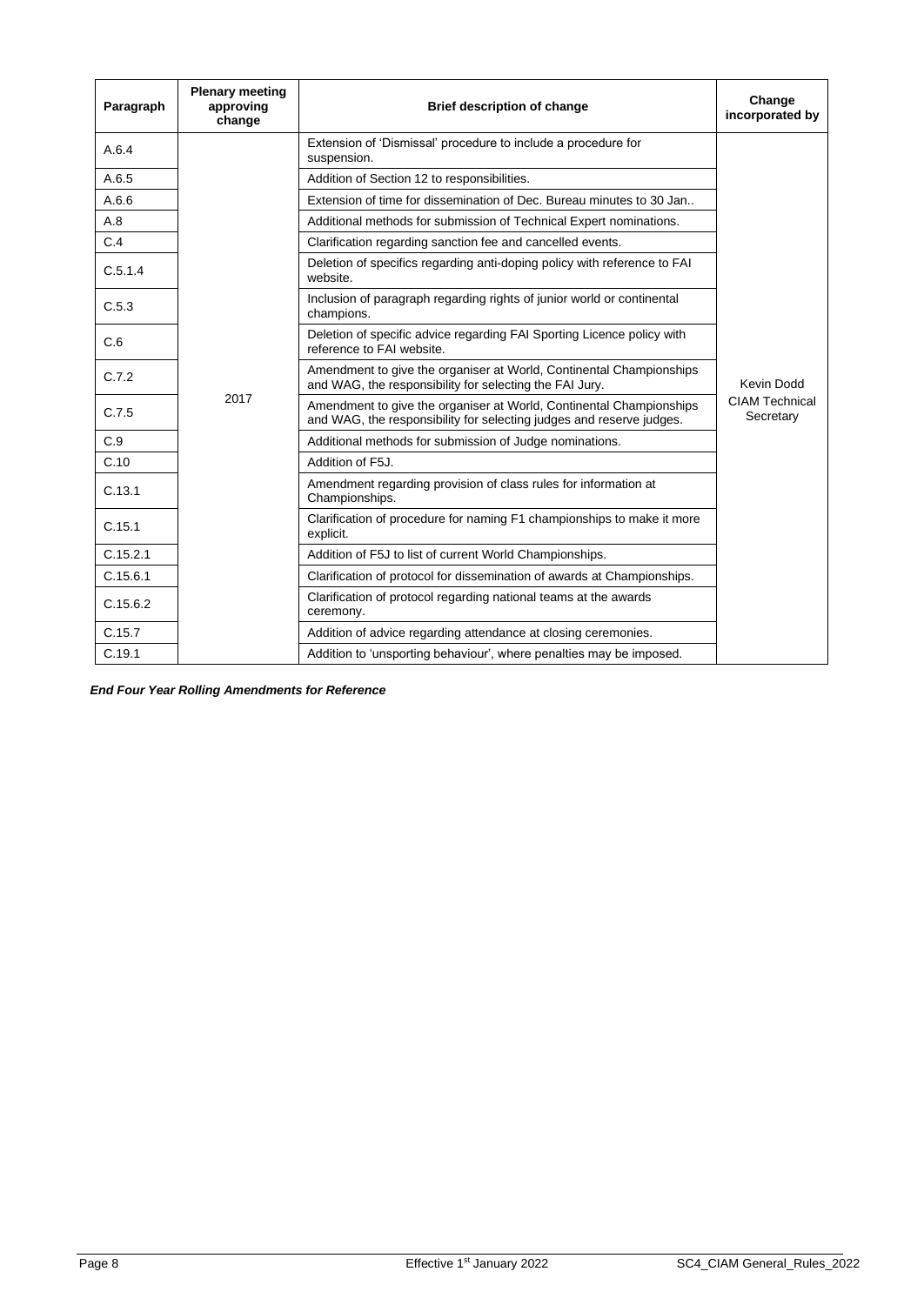# - TABLE OF CONTENTS -

| SECTION C - CIAM GENERAL RULES FOR INTERNATIONAL EVENTS29 |  |
|-----------------------------------------------------------|--|
|                                                           |  |
|                                                           |  |
|                                                           |  |
|                                                           |  |
|                                                           |  |
|                                                           |  |
|                                                           |  |
|                                                           |  |
|                                                           |  |
|                                                           |  |
|                                                           |  |
|                                                           |  |
|                                                           |  |
|                                                           |  |
|                                                           |  |
|                                                           |  |
|                                                           |  |
|                                                           |  |
|                                                           |  |
|                                                           |  |
|                                                           |  |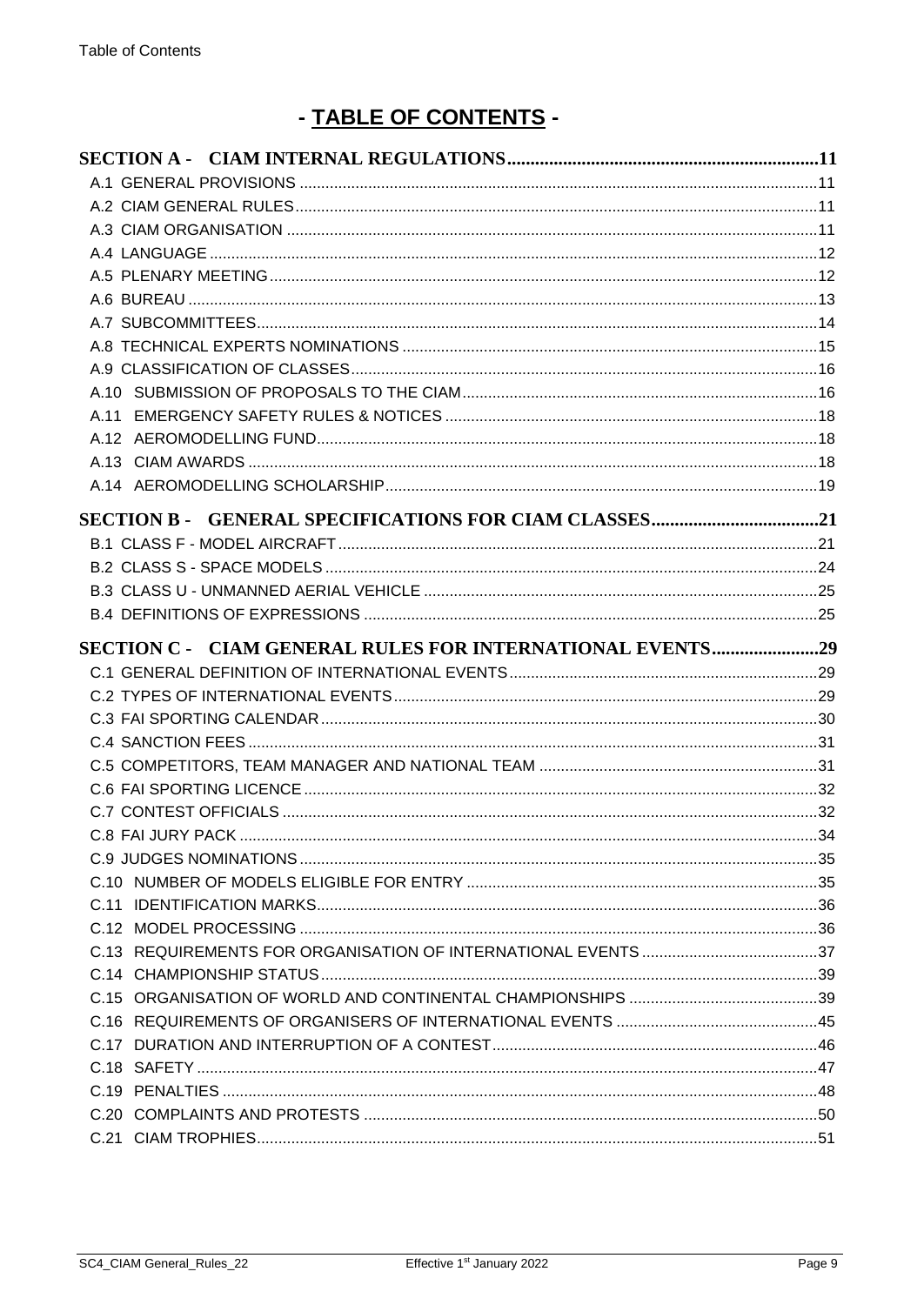# **PAGE DELIBERATELY LEFT BLANK**

*So that the following section begins on a front sided-page if printed back-to-back*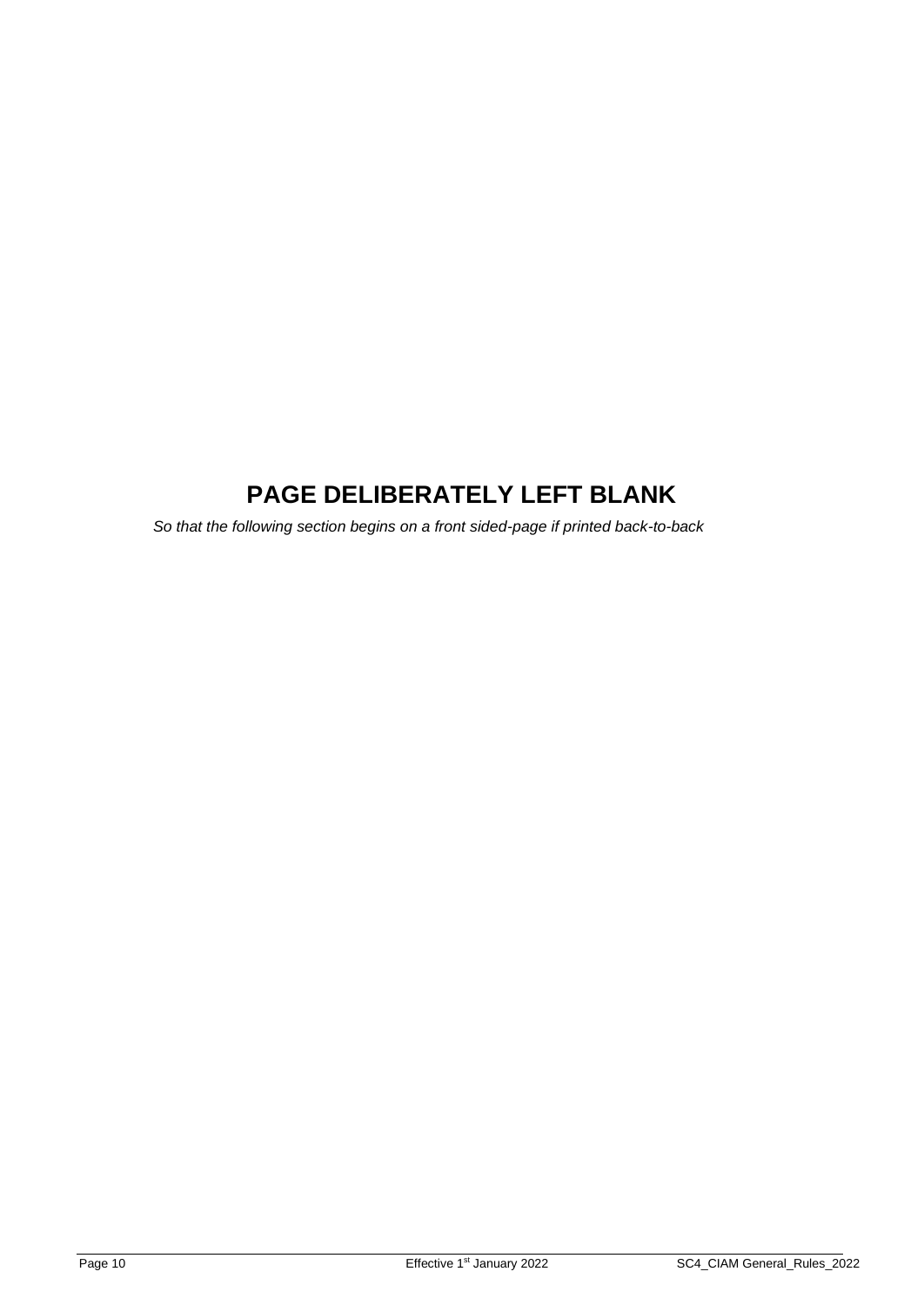## **SECTION A - CIAM INTERNAL REGULATIONS**

## <span id="page-10-1"></span><span id="page-10-0"></span>**A.1 GENERAL PROVISIONS**

## **A.1.1 Constitution**

The Aeromodelling Commission of the Federation Aéronautique Internationale (FAI) named Commission Internationale d'AéroModélisme (CIAM) is a permanent FAI Air Sport Commission (see FAI Statutes 5.1.2.1), established in accordance with the FAI Statutes and By-Laws to be responsible for all matters relating to flying aeromodels and spacemodels (see FAI Statutes 5.2.3.3.7.6). This concerns the following two FAI classes:

- Class F Model Aircraft
- Class S Space Models

In addition, the CIAM is responsible for records for: Class U - Unmanned Aerial Vehicle (UAV).

The CIAM is responsible to the FAI General Conference (see FAI Statutes 5.1.2.6) and is under obligation to implement the FAI Statutes (5.2.3.3), By-Laws and Sporting Code.

#### **A.1.2 Aims and objectives**

In accordance with the FAI Statutes (1.2), CIAM shall promote FAI aims and objectives in building and flying model aircraft and space models.

### **A.1.3 Duties and powers**

The CIAM shall exercise its duties, powers, functions and responsibilities in accordance with the FAI Statutes (1.3 & 5.2.3), By-Laws and General Section of the Sporting Code, and with its own internal regulations defined in the present Volume.

## **A.1.4 Duration**

The CIAM is a permanent Commission of the FAI, established by the FAI General Conference for an unlimited period of time (see FAI Statutes 3.4.1.9 & 5.1.2.4).

## <span id="page-10-2"></span>**A.2 CIAM GENERAL RULES**

#### **A.2.1 Authority**

The CIAM is authorised to prepare, approve and publish general rules to cover its own procedures within the parameters of the FAI Statutes By-Laws and Sporting Code (see FAI Statutes 5.1.5).

#### **A.2.2 Automatic revision**

The present Volume shall be automatically revised in accordance with any change in the FAI Statutes, By-Laws and General Section of the Sporting Code.

## <span id="page-10-3"></span>**A.3 CIAM ORGANISATION**

CIAM's official elements are:

- 1. The Plenary Meeting, the governing body of the CIAM, which shall deal with and decide on all CIAM legislative, executive, financial and procedural matters within its responsibilities.
- 2. The Bureau, which, between Plenary Meetings, carries out the policy and directions of the Plenary Meeting, and may exercise certain responsibilities as defined by the Plenary Meeting and specified in the present Volume (see FAI By-Laws 3.2.1 & 3.2.2).
- 3. Permanent or Temporary Subcommittees established by the Plenary Meeting and responsible only to the Plenary Meeting (see FAI Statutes 5.1.2.5).
- 4. Permanent or Temporary Working Groups established by the Plenary Meeting or Bureau and responsible to the Plenary Meeting or the Bureau (see FAI Statutes 5.1.2.5).
	- (a) EDIC (Electronic Devices used In Competitions) is a permanent CIAM Working Group which is responsible for any electronic device used in competition and described in the Sporting Code. The WG mission is:
		- To issue technical specifications for all electronic devices used for CIAM competitions, after a request from CIAM Bureau or CIAM S/C Chairmen.
		- To communicate with companies which are willing to manufacture such electronic devices.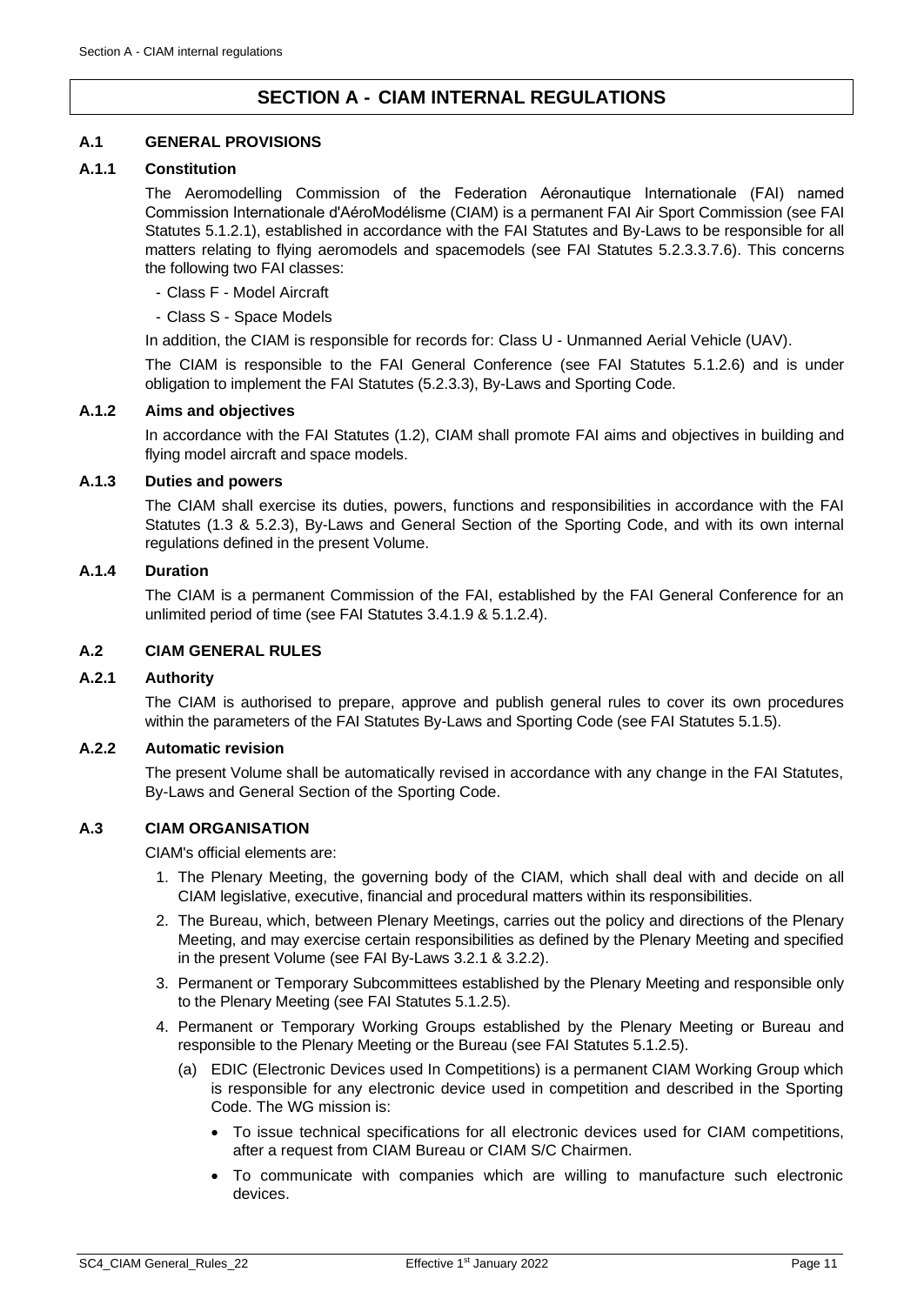- To define the approval procedure and the necessary steps in order to evaluate such devices.
- To test the devices according to the procedures defined.
- To issue and maintain an approval list of all such devices.
- To provide advice, to CIAM, on any matter relating to electronic devices that are used or can be used for aeromodelling or space modelling competitions.

## <span id="page-11-0"></span>**A.4 LANGUAGE**

The working language of the CIAM shall be English, and all documents, minutes, rules etc. shall be prepared and presented in English.

## <span id="page-11-1"></span>**A.5 PLENARY MEETING**

The Plenary Meeting shall convene once a year in March or April, or at such other time as shall be decided by the President.

According to FAI By-Laws 3.4.3:

- CIAM shall normally meet at, or in the vicinity of, the FAI Head Offices in Lausanne but may meet in other locations provided it has been voted by an absolute majority (> 50 %) of the Plenary Meeting;
- the host organisation shall pay all costs including suitable travel, hotel and administrative expenses for the FAI Secretary General and/or his authorised representatives to attend.

Another location for a CIAM Plenary Meeting will be selected by means of a vote on hosting proposals made by CIAM Delegates.

## **A.5.1 Agenda**

The Agenda for the Plenary Meeting is prepared by the Secretary in agreement with the President, and distributed by the FAI Office.

The Agenda shall include proposals drawn up in the manner required in [A.10.](#page-15-1)

The Agenda shall be despatched to the NACs and the officers of the Bureau with the notice convening the Meeting not later than 45 days before the Meeting.

If the Agenda is not sent out in proper time, the Plenary Meeting may be postponed by the President.

The President may add to the Agenda any matter considered to be urgent.

#### **A.5.2 Technical Meetings**

On the first day, in the case of a physical Plenary Meeting, there may be preliminary Technical Meetings held by the Chairmen of the appropriate Subcommittees. In the case that it is decided to organise Plenary via electronic means, Technical Meetings may be held over a longer period but always before the Plenary Meeting session. The CIAM Bureau may also decide to host these meetings using electronic means, even if the Plenary Meeting is going to happen physically.

These Meetings shall consider items in the Agenda for the purpose of discussion and briefing of all those present and shall, through the Subcommittee Chairman, make their recommendations thereon, together with the recommendations resulting from voting in the Subcommittee proper, to the Plenary Meeting.

Under normal circumstances, in step with the rule change procedure, a Technical Meeting may be held every two years according to the two-year cycle rule changes (see [A.10.2\)](#page-16-0) which means the year of the World Championship for an official class with championship status.

In case of emergency safety proposals or issues considered urgent by the Subcommittee Chairman, the Chairman is entitled to schedule an interim Meeting.

Eligible to attend are Subcommittee members, voting Delegates, Alternates and any others approved by their National Airsports Control (NAC). Among those eligible to attend, only one person per country may vote.

#### **A.5.3 Voting procedure**

The voting system for Plenary Meeting and Technical meetings is that of a simple majority.

The votes for a proposal are counted and then the votes against the proposal are counted.

The higher number of votes decides whether the proposal succeeds or fails. Abstentions do not affect the outcome and are not counted.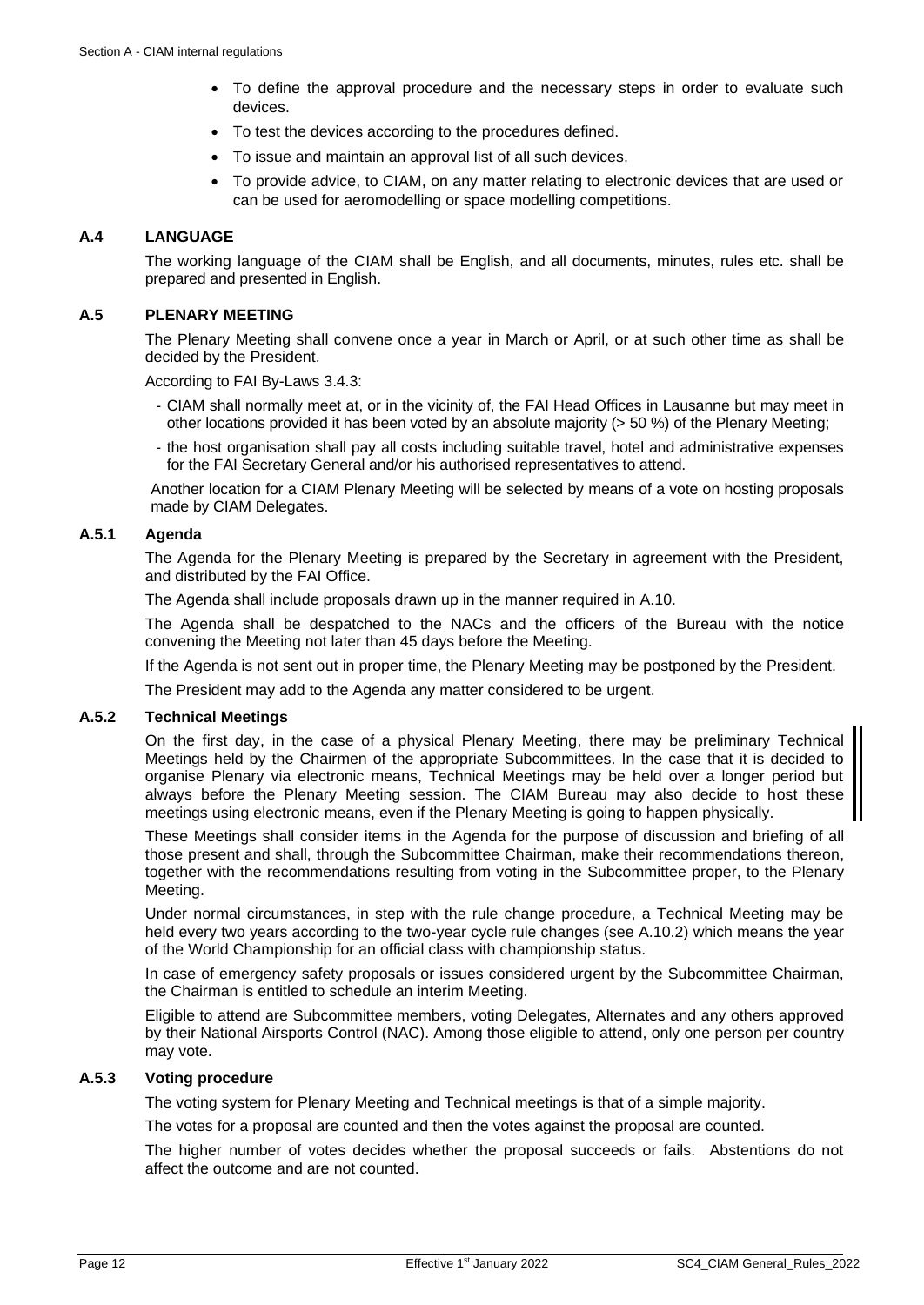#### **A.5.4 Plenary Meeting Minutes**

The Minutes of the Plenary Meeting are to be drafted by the Secretary, approved by the President and distributed by the FAI Office not later than 6 weeks after the Meeting.

#### **A.5.5 Extraordinary Cases**

In extraordinary circumstances (Force Majeure), and after a recommendation from the CIAM President, the CIAM Bureau may decide to cancel, postpone, or host meetings by electronic means. In such cases the NACs and CIAM delegates must be informed well in advance of such meetings.

#### <span id="page-12-0"></span>**A.6 BUREAU**

#### **A.6.1 Composition**

The Bureau is composed of a President, three Vice Presidents, a Secretary, a Technical Secretary, plus the Chairmen of the permanent Subcommittees.

One of the Vice Presidents shall assume the duties of Treasurer. The other two, depending on the circumstances, will assist the President and the Bureau with duties such as coordinator of Subcommittee Chairmen, CIAM annual events coordinator or any other task that is agreed in order to improve the CIAM Bureau performance and effectiveness.

If none of the Vice Presidents can act as Treasurer, then Bureau may appoint a Treasurer who will not have any voting rights at Bureau.

The CIAM Presidents of Honour may be invited by the President to take part in the Bureau Meetings but do not have voting rights.

The President may also invite representatives of the NACs preparing World Championships or other persons required for the business of the Bureau.

## **A.6.2 Term of office and election**

In accordance with FAI Statute 5.1.2.8, the term of office for the entire Bureau, and any Treasurer appointed by Bureau, will be two years.

At each even-year Plenary Meeting, the CIAM shall elect a President, three Vice Presidents, a Secretary and a Technical Secretary by a secret ballot for a two year term.

The rest of the Bureau members (Subcommittee Chairmen) shall be elected as described in [A.7.1.](#page-13-1)

### **A.6.3 Resignation**

If a Bureau member at any time submits a resignation to the Bureau, it shall be accepted with immediate effect and that Officer shall thereafter have no standing as a CIAM Officer. If the President resigns, the 1<sup>st</sup> Vice President will assume the duties of the President until the next Plenary Meeting.

If a Vice President resigns, the other Vice Presidents will assume the duties of that Vice President until the next Plenary Meeting.

If the Secretary, or the Technical Secretary or the Treasurer, or any Subcommittee Chairman resigns, the Bureau will appoint a replacement to serve until the next Plenary Meeting.

The same procedure will apply if a Bureau member is permanently incapacitated or dies.

If the election corresponding to the Bureau member's position is not scheduled to be held at the next Plenary Meeting, an election shall however be held in order to fill any Bureau vacancy caused by any resignation for the one year remaining of the two year term.

#### **A.6.4 Suspension and Dismissal**

Where the CIAM Bureau Members are of the opinion that a Bureau Member has:

- (a) persistently refused or neglected to comply with a provision or provisions of the rules of the FAI/CIAM; or
- (b) persistently and wilfully acted in a manner prejudicial to the interests of the FAI/CIAM ; or
- (c) committed a single act of sufficient seriousness to the interests of the FAI/CIAM;

Bureau, with a qualified majority (⅔) vote in favour, may suspend and/or temporarily replace the Bureau member, whichever is appropriate.

The CIAM Secretary shall without further delay, send a written notice to the Bureau Member affected, informing about the decision of the CIAM Bureau to impose a suspension and/or temporary replacement and the grounds on which it was based. The FAI Secretary General and the CASI Secretary shall be copied in on this communication.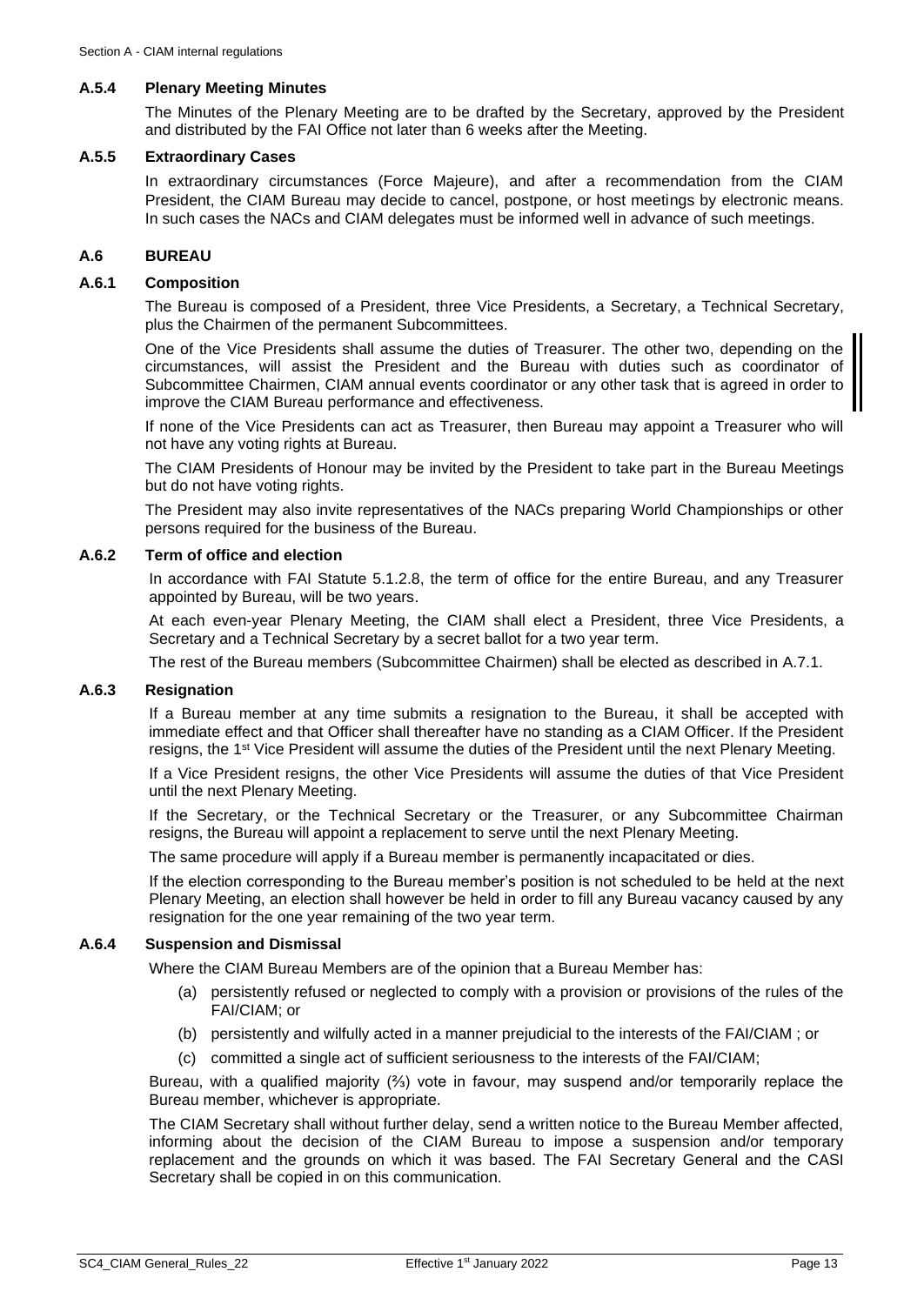The notice shall state that the Bureau Member may appeal the decision of the CIAM Bureau by email to the CASI Secretary not later than 90 days after service of the notice. CASI will act as the FAI Final Court of Appeal. The appeal will be treated as per the provisions of the FAI Sporting Code General Section.

On receipt of an appeal, the CASI Secretary shall acknowledge receipt of the appeal to the CIAM Bureau member concerned and notify Bureau and the FAI Secretary General.

Should no appeal be forthcoming in the due time period, the CIAM Secretary shall notify Bureau and place the matter on the agenda for the next CIAM Plenary Meeting for action.

The continued suspension, replacement, or dismissal of a Bureau member can only be decided by the Plenary Meeting with an absolute majority (50%) vote in favour.

In the case of replacement or dismissal, the election of a successor will be held at the Plenary Meeting in order to fill the vacancy for the remainder of the term of office.

#### **A.6.5 Competence**

The following matters are within the Bureau's competence:

- a) The interpretation, application and control of CIAM decisions.
- b) The control of organisation of World and Continental Championships.
- c) The approval of World and Continental Championships Juries and Judges, including the Range Safety Officer (RSO) at Space Modelling Championships.
- d) The submission of proposals to the CIAM.
- e) The accomplishment of any mission conferred by the Plenary Meeting.
- f) The approval of the lists of Judges and Technical Experts.

It is not in the competence of the Bureau to alter decisions taken during the Plenary Meeting regarding the maximum entry fee for participants at World and Continental Championships.

The Secretary shall keep a register of the CIAM perpetual trophies and be responsible for preparing the Minutes of each Meeting and sending them to the FAI Office and the President within 4 weeks.

The Technical Secretary shall be responsible for maintaining the current FAI Sporting Code Section 4 and Section 12 complete with amendments and additions in accordance with the decisions of the CIAM. He will also co-ordinate the work of the Subcommittees as necessary. The Technical Secretary will also check the record attempt dossiers.

The Bureau meets once in December, and then just before the Plenary Meeting and when convened by the President.

#### **A.6.6 Bureau Meeting Minutes**

The Minutes of the December Bureau Meeting shall be sent by the Secretary electronically to the Bureau members, Subcommittee Chairmen and the FAI Office no later than 30<sup>th</sup> January each year.

The Minutes of the other Bureau Meetings are to be drafted by the Secretary, approved by the President and distributed by the FAI Office not later than 6 weeks after the Meeting.

Interim decisions made by the Bureau must be included in the next Bureau Meeting Minutes.

#### <span id="page-13-0"></span>**A.7 SUBCOMMITTEES**

The CIAM may set up Subcommittees, which are consulted for advice on sporting and technical matters in the special category concerned.

*Note: The current permanent Subcommittees are:*

*F1 Free Flight F4 Scale F2 Control Line F3 Aerobatics F7 Aerostats F3 Helicopters F9 Drone Sport F3 Soaring Education*

*F3 Pylon Racing S Space Modelling*

#### <span id="page-13-1"></span>**A.7.1 Election of Subcommittee Chairmen**

The CIAM elects by secret ballot the Chairman of each Subcommittee for a period of two years, with a compulsory confirmation after one year.

The election shall occur at the Plenary Meeting during the year in which a Subcommittee may have a regularly scheduled Meeting for decision purposes and in which a World Championship for the subject category is held.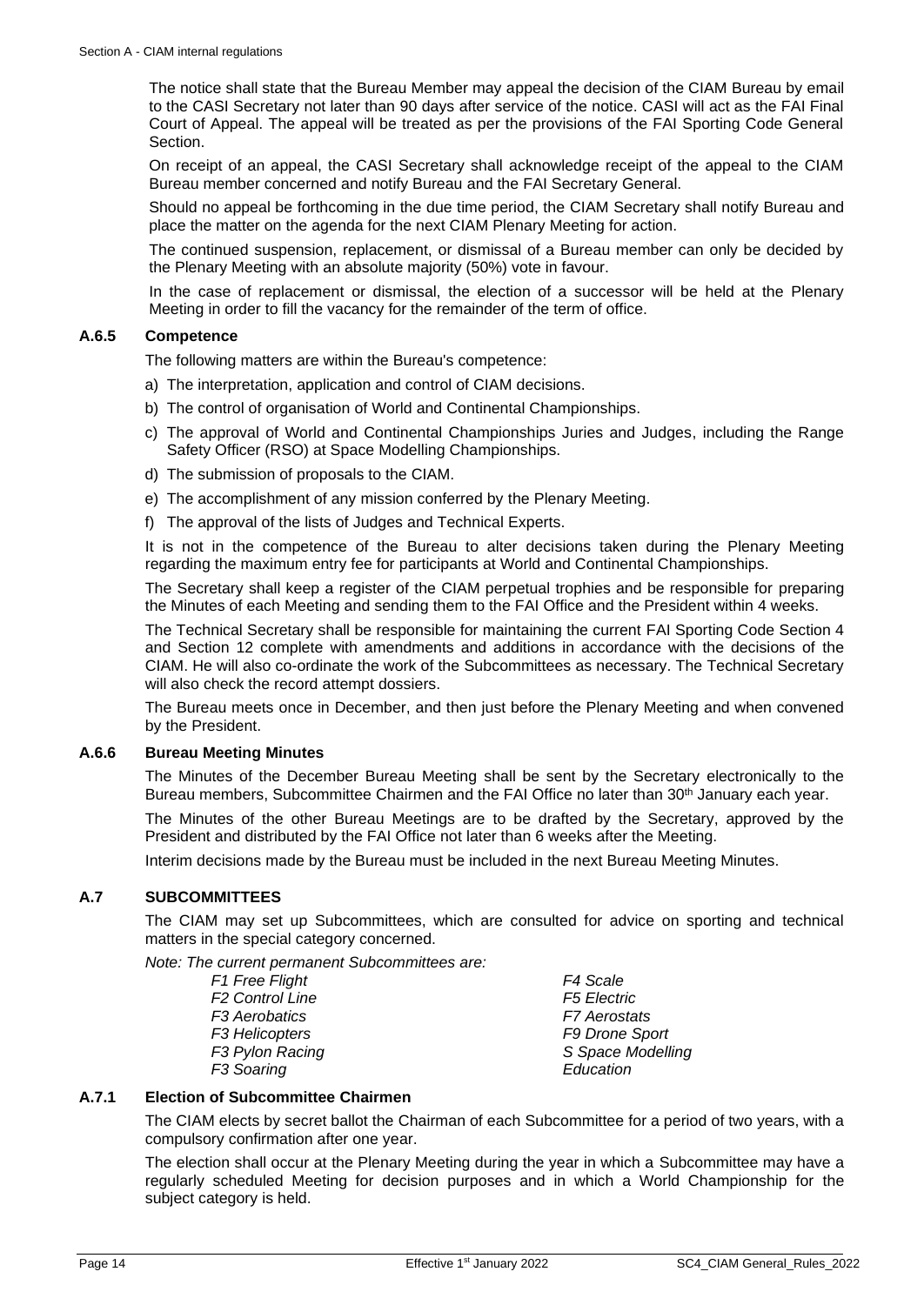For F1, the election year is the year in which the F1ABC Senior World Championships take place; for F3 Soaring it is the year in which the F3B World Championship takes place; and for F5 Electric it is the year in which the F5B World Championship takes place.

The Chairman may be re-elected for an unlimited number of terms. He may not serve on more than one Subcommittee simultaneously.

*Note: Election of the Subcommittee Chairmen are held as follows:*

| Odd years                 | <b>Even Years</b>      |
|---------------------------|------------------------|
| F1 Free Flight            | <b>F2 Control Line</b> |
| F <sub>3</sub> Aerobatics | F4 Scale               |
| F3 Helicopters            | <b>F5 Electric</b>     |
| F <sub>3</sub> Soaring    | <b>F7</b> Aerostats    |
| F3 Pylon Racing           | F9 Drone Sport         |
| S Space Modelling         | Education              |

#### **A.7.2 Composition**

Each Subcommittee shall consist of a minimum of six members including the Chairman, all of different nationality, regardless of the number of members.

The Subcommittee Chairman selects the members from the approved list of technical experts. The Subcommittee Chairmen shall on their own initiative invite other persons as members, but they must be approved by their NAC. The NAC may suggest but not appoint alternative members.

The Subcommittee members serve as individual expert consultants and are not obliged to represent the views of their NAC.

The Subcommittee Chairmen must send the list of the members of their respective Subcommittee as soon as they have been established to the President and the FAI Office. The same procedure applies for any changes in the membership of the Subcommittees.

The Subcommittee Chairman must publish on the official FAI website the list of the members of his Subcommittee by 1<sup>st</sup> May of every year.

## **A.7.3 Subcommittee work**

The Subcommittee Chairmen are free to organise the work of their Subcommittees, meetings, correspondence etc., as they consider most efficient.

The Subcommittees may in no circumstance publish recommendations, guides or rules, which have not been previously approved by the CIAM or the Bureau.

The Subcommittee Chairman will circulate the Plenary Meeting's official Agenda to the Subcommittee members and ask for a vote, this vote to be presented to the Plenary Meeting together with the result from the Technical Meeting at the Plenary Meeting.

#### <span id="page-14-0"></span>**A.8 TECHNICAL EXPERTS NOMINATIONS**

- a) Nominations for persons to be placed on the database of technical experts must be submitted electronically with the use of the FAI on-line application no later than 15<sup>th</sup> November. The nomination period starts every year on 15<sup>th</sup> September.
- b) The validity period is defined by the NAC concerned and it can be one (1) year or more. Subcommittee members should be chosen from the database.
- c) To comply with the principle of NACs and Airsports Persons, NACs are only permitted to submit names of persons of their own NAC.
- d) The Subcommittees' terms of office will be between Plenary Meetings.
- e) Technical experts may be nominated for each class in the following categories:

| Free Flight F1A, F1B, F1C, F1D, F1E | Control Line F2A, F2B, F2C, F2D |
|-------------------------------------|---------------------------------|
| RC Aerobatics F3A, F3M, F3P, F3S    | RC Helicopter F3C, F3N          |
| RC Soaring F3B, F3F, F3J, F3K       | RC Pylon Racing F3D, F3E        |
| Scale                               | Electric Flight F5B, F5J        |
| Aerostats                           | Drone Sport F9A, F9U            |
| Space Modelling                     | Education                       |

*Note: a person may be nominated technical expert for more than one class and even for all classes of a Subcommittee.*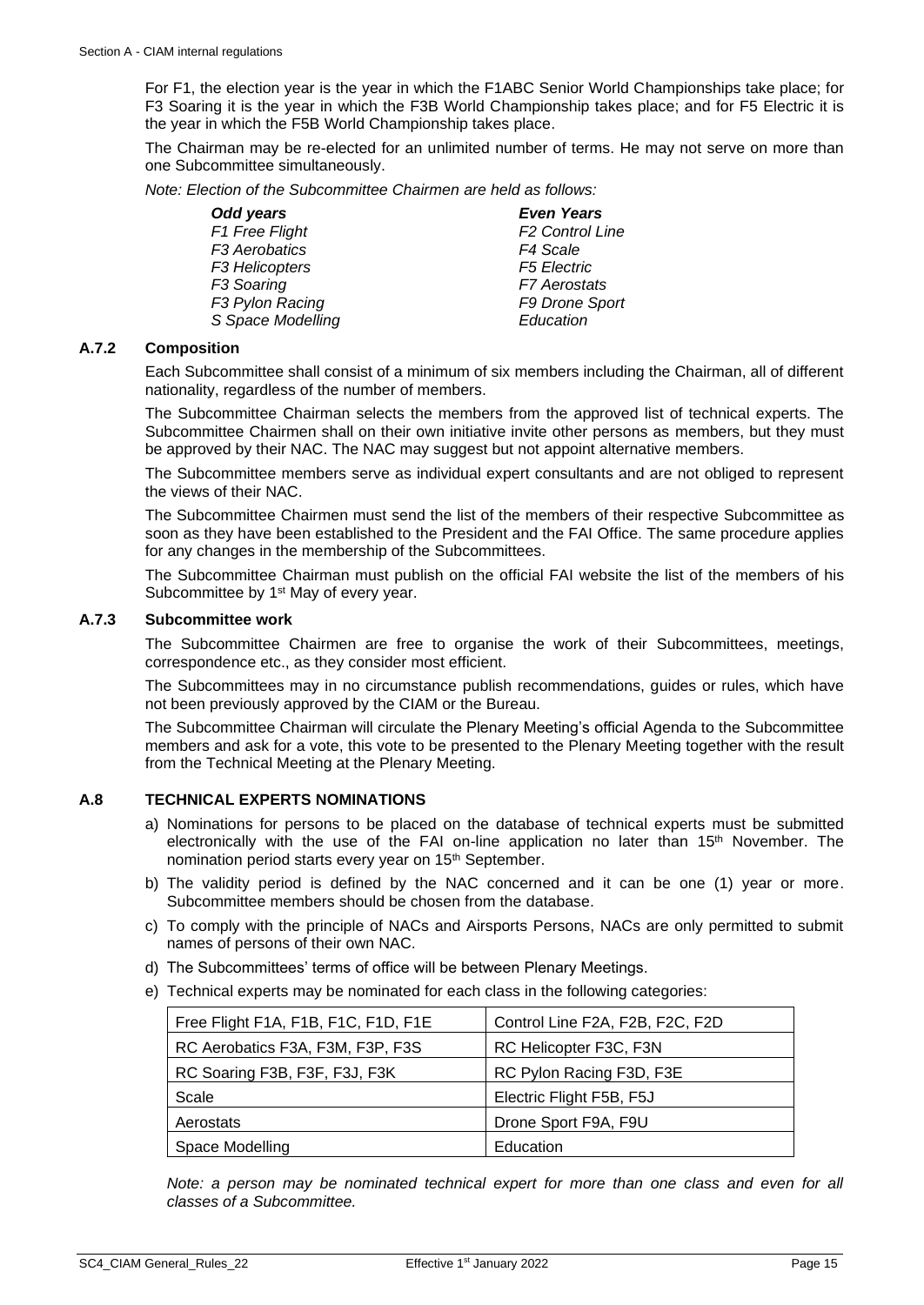## <span id="page-15-0"></span>**A.9 CLASSIFICATION OF CLASSES**

Classes may be official, unofficial or provisional.

Only official classes may be considered for a World Championship status.



The diagram above shows that if we want to introduce a new class it will be Provisional.

A Provisional class that does not meet the requirements to move to Official will now become Unofficial. Unofficial classes will either remain as such, or the Subcommittee Chairman can delete them from the Sporting Code.

Any move from one box to another should be approved by Plenary, except for dealing with Unofficial classes, which remains at Subcommittee level.

*Note: CIAM classes (official and provisional ones) are listed in Section B of the present Volume. Official classes with championship status are identified in [C.15.2.](#page-39-0) The list of the CIAM classes is also downloadable from "Documents" section of the CIAM website [http://www.fai.org/ciam-documents.](http://www.fai.org/ciam-documents)*

## **A.9.1 Change of class from provisional to official**

Before being considered for adoption by the CIAM as an official FAI class, rules of the provisional class must first have been used in each year of a two-year period up to the year of consideration.

The rules must have been used in at least five international contests, or three World Cup contests. All the contests must be registered on the FAI Sporting Calendar and involve a total of at least five FAI member countries with at least two countries per contest and at least 50 competitors in total per year.

## **A.9.2 National classes**

In order to attract more participants in model aircraft competitions, each NAC is encouraged to establish further national model aircraft classes in addition to FAI classes. A NAC does not require permission from FAI to have its own classes.

## <span id="page-15-1"></span>**A.10 SUBMISSION OF PROPOSALS TO THE CIAM**

## **A.10.1 Requirements for proposals**

Each proposal must conform to the following requirements:

- a) State the Volume in the FAI Sporting Code, or its relevant approved amendments, to which the proposal refers.
- b) Quote the relevant paragraph and/or heading from the FAI Sporting Code.
- c) Detail exactly what the alteration or addition to the wording is to be. Deleted text should be shown as strike-through, new text as bold underlined format.
- d) Give the reason(s) behind the proposed alteration in a short separate paragraph.
- e) All technical amendments must be accompanied by supporting data.
- f) Proposals which introduce new electronic devices for use in competition or which make amendments to the operation or specifications of existing electronic devices must be reviewed by the EDIC Working Group. The review by the EDIC WG Chairman must be sent to CIAM Bureau, S/C Chairman concerned and NAC delegates in writing prior to the Technical Meeting and Plenary Meeting.
- g) Proposed amendments to the EDIC Volume are undertaken at the request of CIAM Bureau or a CIAM Subcommittee Chairman and should not be submitted for the Plenary Agenda.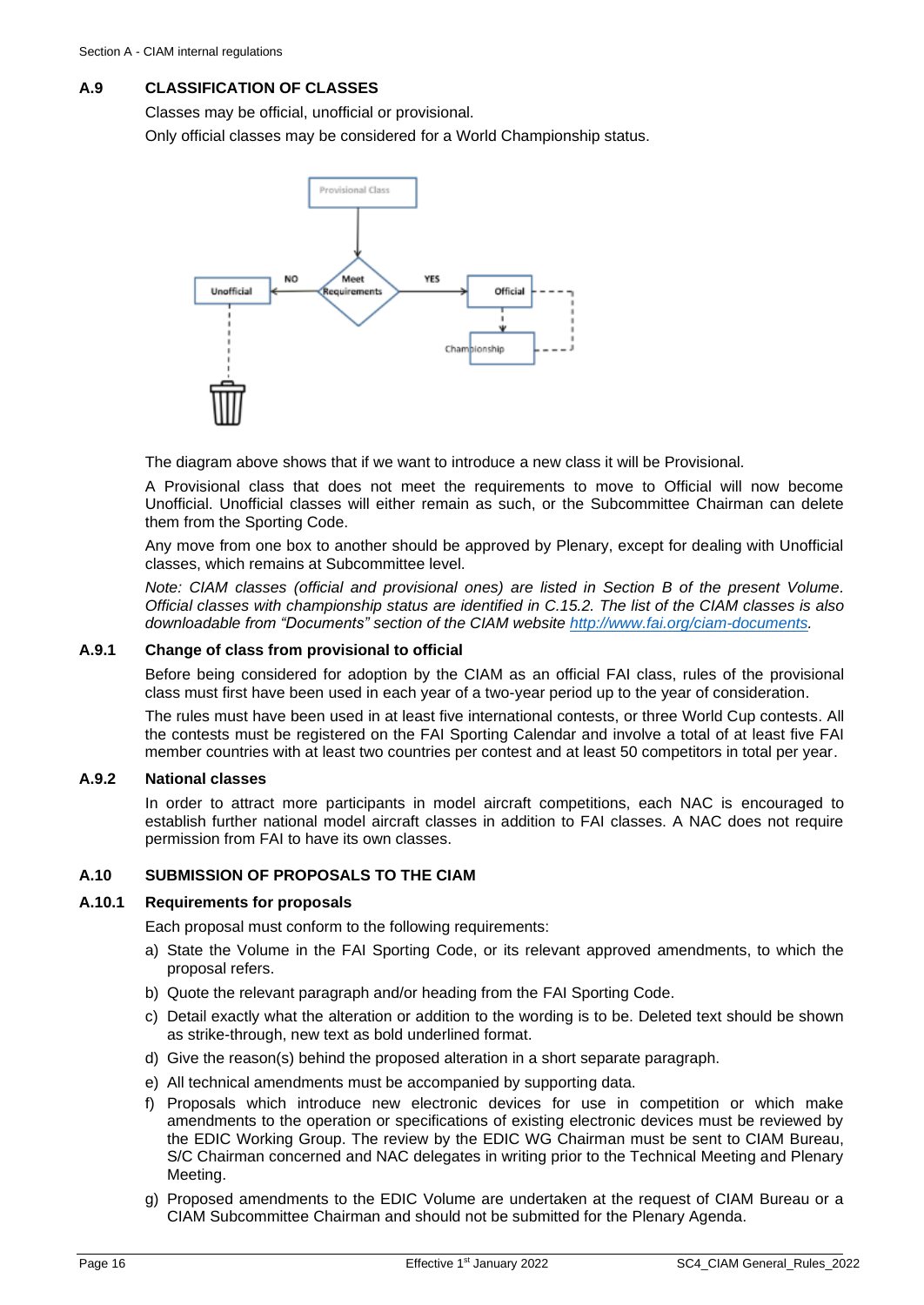- h) Submit each proposal on a separate document regardless of category.
- i) All rule proposals, guides and any other items accepted for the Agenda must be submitted electronically in *Word* or rich text format (RTF) to facilitate compilation of the Agenda.

*Note: To facilitate the generation of proposals in the accepted format, a Word document containing the above layout and a help file on document naming is downloadable from "Documents" section of the CIAM website [http://www.fai.org/ciam-documents.](http://www.fai.org/ciam-documents)* 

#### <span id="page-16-0"></span>**A.10.2 Effective date of rule changes**

- a) For official classes, a period of two years of no changes to model aircraft/space model specifications, manoeuvre schedules and rules will be strictly enforced.
- b) The two-year cycle shall be as follows:

Official class with championship status: in step with the World Championship cycle.

Other official class: in step with the second year of the two-year anniversary cycle of the date of the Plenary Meeting at which the class was approved as official.

c) Rules can be amended in the years as follows:

Official class with championship status: in the year of a World Championship.

Other official class: in the second year of the two-year cycle.

Any change will become effective the following January unless a different date is specified and approved at the Plenary Meeting.

- d) Provisional classes are not subject to this two-year rule cycle.
- e) Amendments to rule changes not yet implemented shall be as follows:
	- i) Not permitted for rules approved for implementation in the year following approval.
	- ii) Permitted for "advanced publication" rules that have been approved by Plenary Meeting with an implementation date of at least three years in the future. These rules must have been published in a special annex at the back of the appropriate Volume of the FAI Sporting Code.

This advance publication must be made in the year following approval by the Plenary Meeting.

- f) The only exceptions allowed to the procedure above are genuine and urgent safety matters, indispensable rule clarifications and noise rulings.
- g) All proposals are first to be carefully scrutinised by the Chairmen of the relevant Subcommittees who will check them for validity before presenting them to the Bureau. It will be the Chairman's duty to point out any ambiguities or lack of conformity with CIAM requirements in the proposal, as well as any effects it may have on other regulations. Apart from the exceptions stated above, proposals will only be accepted on Plenary Agendas in years for which Technical Meetings are entitled to be held. This shall not apply to provisional classes.
- h) Proposals that seek to reverse or nullify decisions on topics that have been voted on by Plenary within the previous two years shall not be placed on a Plenary agenda.

## **A.10.3 Submission procedure**

Proposals may be submitted to the CIAM by:

- a) All NACs and/or NAC approved CIAM Delegates.
- b) The Bureau.
- c) The Chairmen of the Subcommittees subsequent to the agreement of the majority of the members of the Subcommittee concerned.

All proposals from Subcommittees and NACs for the Plenary Meeting must be submitted through the FAI automatic submission process in the correct format between  $1<sup>st</sup>$  August and  $15<sup>th</sup>$  November of the year immediately preceding the Plenary Meeting at which the proposals may be considered within the appropriate two-year rule cycle.

*Note: The web address for the automatic submission process will generally be included in the reminder letter that the FAI Office sends out or it may be obtained directly from the FAI Office.*

The Technical Secretary will email the proposals to the relevant Subcommittee Chairman, who must present their findings in print at the December Bureau Meeting. Proposals are to be approved at the Bureau Meeting after which the Technical Secretary sets up a draft of the proposals section of the Plenary Meeting Agenda to be approved by the President. The finalised Agenda will be sent by the Secretary to the FAI Office who will arrange to send it out to the NACs.

Any proposals received out of sequence with the appropriate two-year cycle (see [A.10.2\)](#page-16-0) will need to be re-submitted by the proposer in the correct year.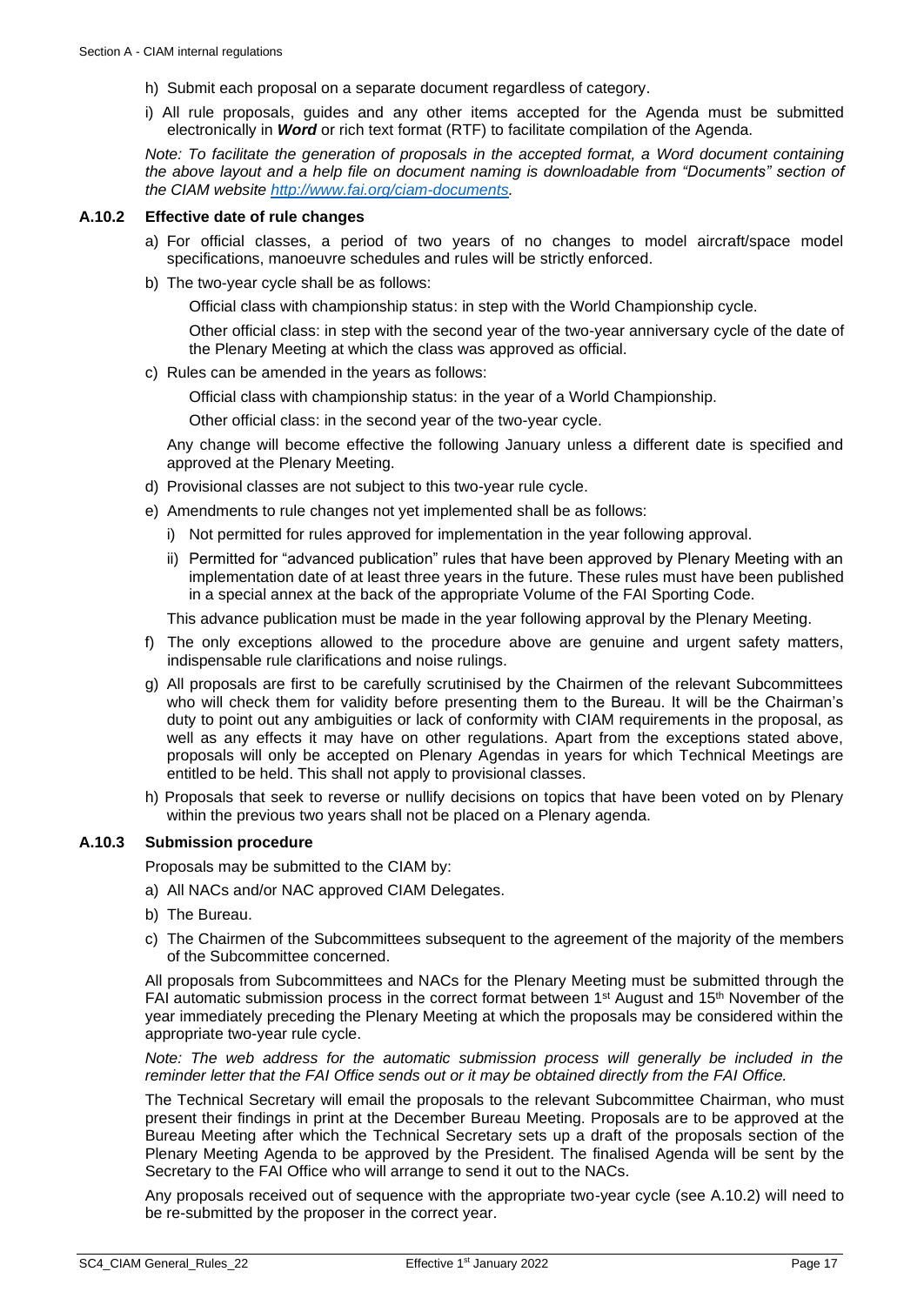*Note: Neither the CIAM nor the FAI Office has the resources to retain such proposals on file until the next Plenary Meeting.*

## <span id="page-17-0"></span>**A.11 EMERGENCY SAFETY RULES & NOTICES**

#### **A.11.1 Emergency safety rules**

- a) New or amended safety rules shall be effective one calendar month from the end of the Plenary Meeting of that year or for the next CIAM approved contest, in the category affected, whichever is the sooner.
- b) Any amended or new safety rule(s) shall appear in the Organiser Bulletins of the appropriate championship(s) being held that year.
- c) All safety rules shall be the responsibility of the Technical Secretary who shall liaise with the appropriate Subcommittee Chairman regarding specific safety rule(s).

#### **A.11.2 Emergency safety notices**

- a) NACs shall be informed of any safety notice by email within five days of the end of the Plenary Meeting or the agreement of a majority of the Bureau in the case of safety notices that need to be generated between Plenary Meetings.
- b) Any safety notice shall appear on the CIAM homepage of the FAI website within five days of the end of the Plenary Meeting or the Bureau decision to issue such a notice taken between Plenary Meetings.
- c) All safety notices shall be the responsibility of the Technical Secretary who may liaise with the appropriate Subcommittee Chairman regarding the formulation of any such notice.
- d) It will be the responsibility of the Technical Secretary, or in his absence, the Secretary, to liaise with the FAI Office as necessary regarding the formal promulgation of any safety notice.

## <span id="page-17-1"></span>**A.12 AEROMODELLING FUND**

An Aeromodelling Fund shall be maintained to hold monies paid as sanction fees for listing events in the FAI Sporting Calendar. See [C.4](#page-30-0) for the sanction fees.

The fund shall be used for:

- a) paying of unrecouped costs of publishing the CIAM Flyer;
- b) paying the cost of FAI Medals and Diplomas for Model Aircraft and Space Modelling World Cup contests;
- c) paying the cost of refurbishment of World Championship Trophies when required;
- d) re-imbursement of the transport and accommodation costs incurred by the President or his alternate in attending the FAI General Conference, the Bureau and Plenary Meetings;
- e) paying the costs, to the limit of available funds in any year, not properly a charge on a NAC, of attendance at Bureau Meetings;
- f) the single payment for the CIAM Aeromodelling Scholarship as and when it is awarded (see [A.14\)](#page-18-0).

## <span id="page-17-2"></span>**A.13 CIAM AWARDS**

The current CIAM awards are:

- Aeromodelling Gold Medal
- Alphonse Penaud Diploma
- Antonov Diploma
- Andrei Tupolev Medal
- Andrei Tupolev Diploma
- Frank Ehling Diploma

The characteristics of each CIAM award are defined in FAI By-Laws (7.7).

Submissions of nominations for CIAM awards must be received on the standard forms by the FAI Office no later than 15<sup>th</sup> November.

*Note: The standard forms are downloadable from "Documents" section of the CIAM website [http://www.fai.org/ciam-documents.](http://www.fai.org/ciam-documents)*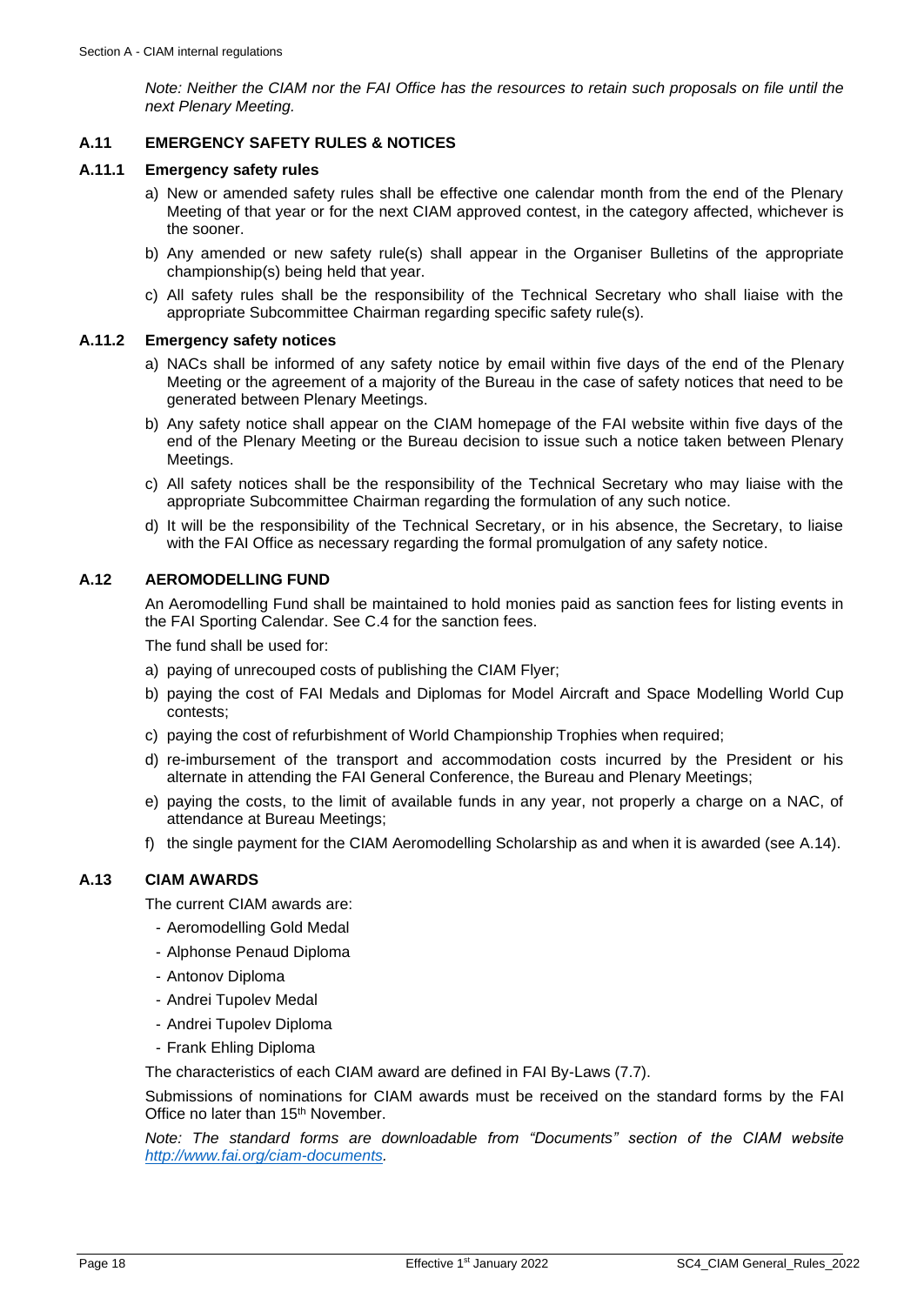## <span id="page-18-0"></span>**A.14 AEROMODELLING SCHOLARSHIP**

- a) The Aeromodelling Scholarship may be awarded to one appropriately qualified person from age 16 up to age 21 in the year of nomination to help with the education of the successful nominee.
- b) Only one person from a country may be nominated annually by that candidate's NAC.
- c) Only one Scholarship may be awarded in any one year.
- d) Procedure:
	- i) A NAC sends to the FAI Office the nomination form duly completed, stamped and signed plus the required documentation to be received by 15<sup>th</sup> November.

*Note: The nomination form is downloadable from "Documents" section of the CIAM website [http://www.fai.org/ciam-documents.](http://www.fai.org/ciam-documents)* 

- ii) All forms and attached documentation, including personal statements, will be forwarded to the CIAM Scholarship Selection Group of seven world-wide Education Experts, who shall independently consider the nominations and place the candidates in descending order of merit. Any member of the Selection Group who is related to, or close friends with, any of the nominees must excuse himself from the selection procedure of that year.
- iii) The Bureau shall scrutinise the recommendations and nominate one candidate to be presented to the Plenary Meeting for approval. The Plenary Meeting awards the Scholarship.
- e) Payment
	- i) The FAI will transfer the Scholarship award of 2,500 Euros to the awarded student, or his/her parents or his/her guardians after all valid receipts which justify the full amount of the Scholarship have been submitted.
	- ii) The receipts must prove the payment of the tuition fees of schools, or colleges or universities or the financial funding of educational books or other educational equipment and have to be issued to the awarded student or clearly indicate that they are for his/her benefit. The receipts are to be summarised in English using the CIAM expenses summary form.

*Note: The CIAM expenses summary form is downloadable from "Documents" section of the CIAM website [http://www.fai.org/ciam-documents.](http://www.fai.org/ciam-documents)*

- iii) The FAI office shall forward all receipts to the CIAM Treasurer for monitoring purposes.
- iv) The Delegate of the NAC administering the Scholarship award shall present a report at the following Plenary Meeting (to be received by the FAI Office by the previous 15<sup>th</sup> November).
- f) CIAM Scholarship cycle

| 15 <sup>th</sup> November | Deadline for candidate submissions                                                 |
|---------------------------|------------------------------------------------------------------------------------|
| <b>Following March</b>    | Candidate approved by Plenary Meeting                                              |
| Delegate                  | Following 15th November Deadline for CIAM Scholar's report for next Plenary by NAC |
|                           | Deadline for next candidate submissions                                            |
| <b>Following March</b>    | Next candidate approved by Plenary Meeting                                         |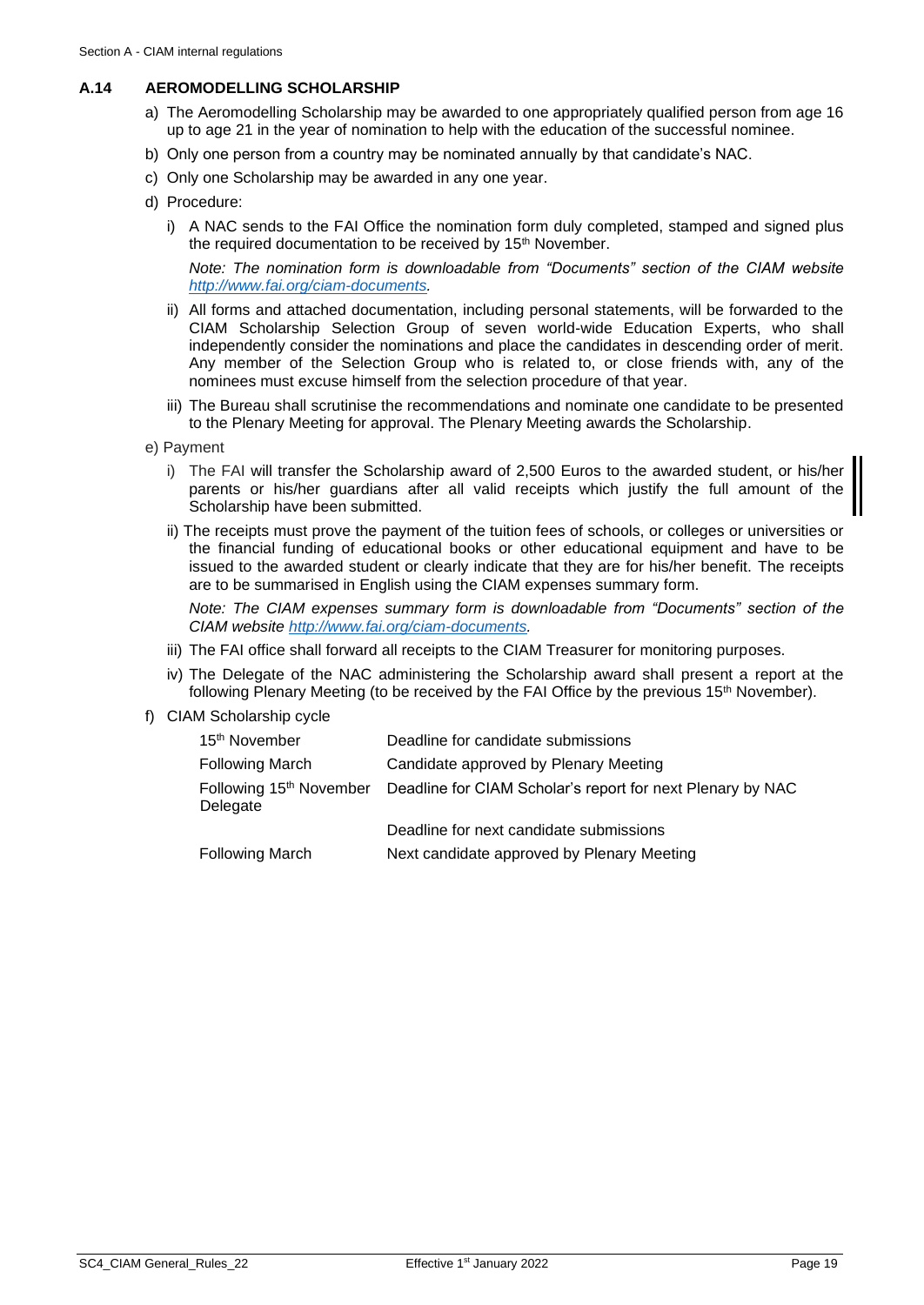# **PAGE DELIBERATELY LEFT BLANK**

*So that the following section begins on a front sided-page if printed back-to-back*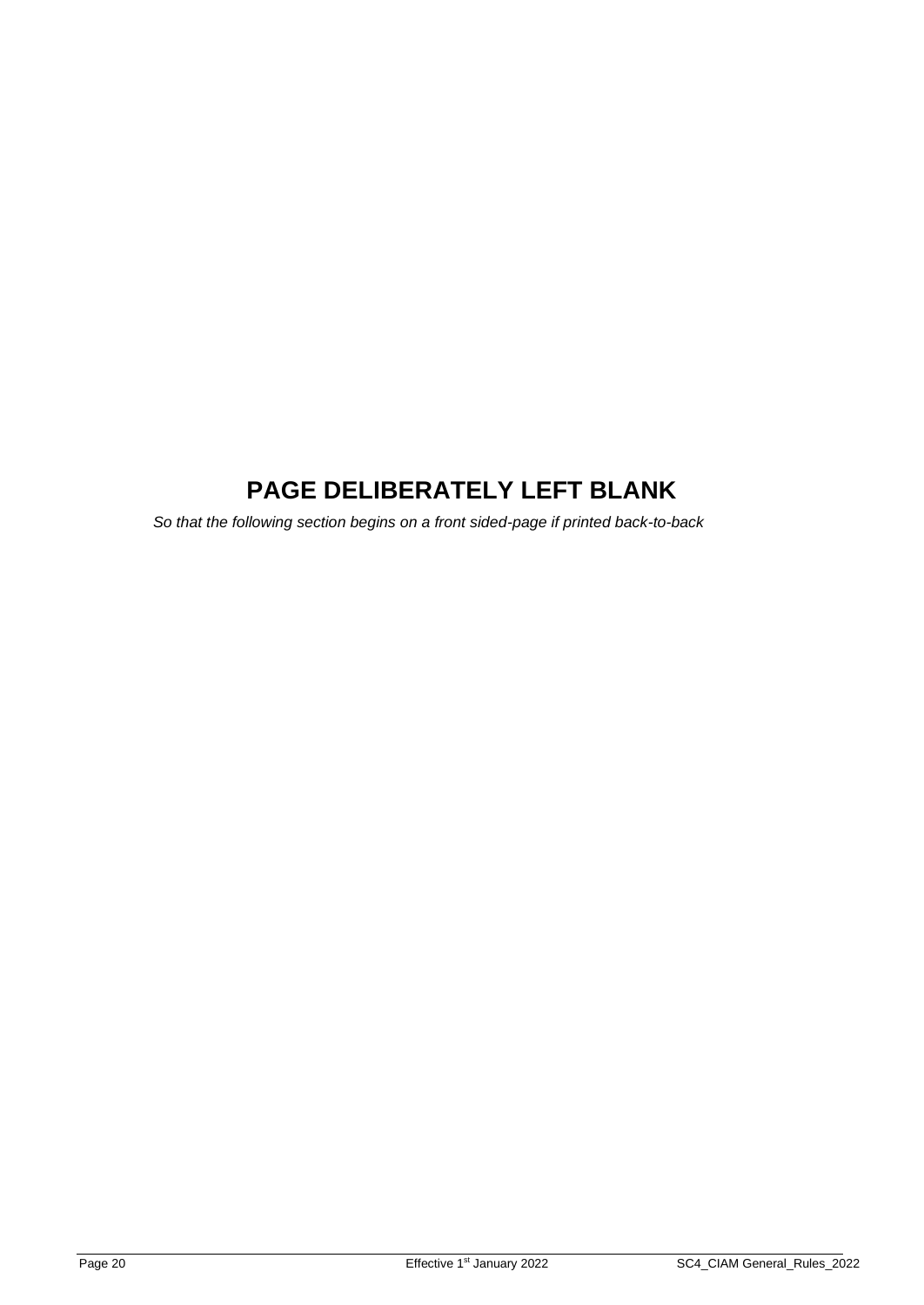## **SECTION B - GENERAL SPECIFICATIONS FOR CIAM CLASSES**

### <span id="page-20-1"></span><span id="page-20-0"></span>**B.1 CLASS F - MODEL AIRCRAFT**

#### **B.1.1 General definition**

- a) A model aircraft is an aircraft of limited dimensions, with or without a propulsion device, not able to carry a human being and to be used for contest, sport or recreational purposes.
- b) For the whole flight, a radio-controlled model aircraft must be within visual line of sight (VLOS) of the person who directly assumes its control or who is in a situation to take the direct control at any moment, including if the model is being flown automatically to a selected location.
- c) For control line model aircraft, the flier must physically hold the control line handle and control the model aircraft himself.
- d) Free flight model aircraft must be launched by the flier, and must not be equipped with any device that allows them to be flown automatically to a selected location or controlled remotely during the flight other than to stop the motor and/or to terminate the flight.
- e) Unless specifically allowed in the class rules, any airborne device or function that uses sensors to actuate any control surface is prohibited and must not be installed. Receivers that transmit information back to the pilot-operated transmitter, are not considered to be prohibited devices, provided that the information that is transmitted is only for the battery, voltage or signal strength of the model aircraft, including model rocket gliders.

Regulations applicable to air law, air traffic and control in the respective countries take precedence.

*Note: FAI Sporting Code General Section 2.3 defines an aircraft as a vehicle that can be sustained in the atmosphere by forces exerted on it by the air and states that there are two types of aircraft:* 

- *Aerodyne defined as a heavier-than-air aircraft which derives its lift in flight mainly from aerodynamic forces.*
- *Aerostat defined as an aircraft lighter than air.*

#### **B.1.2 Classification of model aircraft**

Official and provisional model aircraft classes are listed below for each category.

*Note: The list of the CIAM classes is downloadable from "Documents" section of the CIAM website [http://www.fai.org/ciam-documents.](http://www.fai.org/ciam-documents) Official classes which have championship status are mentioned in [C.15.2.](#page-39-0)*

#### B.1.2.1 Category F1 - Free Flight

- a) This is a flight during which there exists no physical connection between the model aircraft and the competitor or his helper. Radio control functions are allowed only when specifically stated in the rules for the relevant class. Closed loop control systems with active sensors and operating aerodynamic flight controls or moving mass are not allowed, unless allowed in the class rules.
- b) Unless specified otherwise in the rules for a particular class, Free Flight models must be launched with at least one hand holding the fuselage of the model.
- c) This category is divided into the following classes:
	- i) Official classes
		- F1A FF Gliders
		- F1B FF "Wakefield"
		- F1C FF Aircraft with Piston Engines
		- F1D FF Indoor Aircraft
		- F1E FF Slope Soaring Gliders
		- F1N FF Indoor Hand Launch Gliders
		- F1P FF Introduction Aircraft with Piston Motor
		- F1Q -FF Electric Powered Aircraft
	- ii) Provisional classes
		- F1G -FF "Coupe d'Hiver"
		- F1H FF Small Gliders
		- F1J FF Small Aircraft with Piston Motor
		- $F1K$  FF Aircraft with  $CO<sub>2</sub>$  Motor
		- F1L FF Indoor Aircraft EZB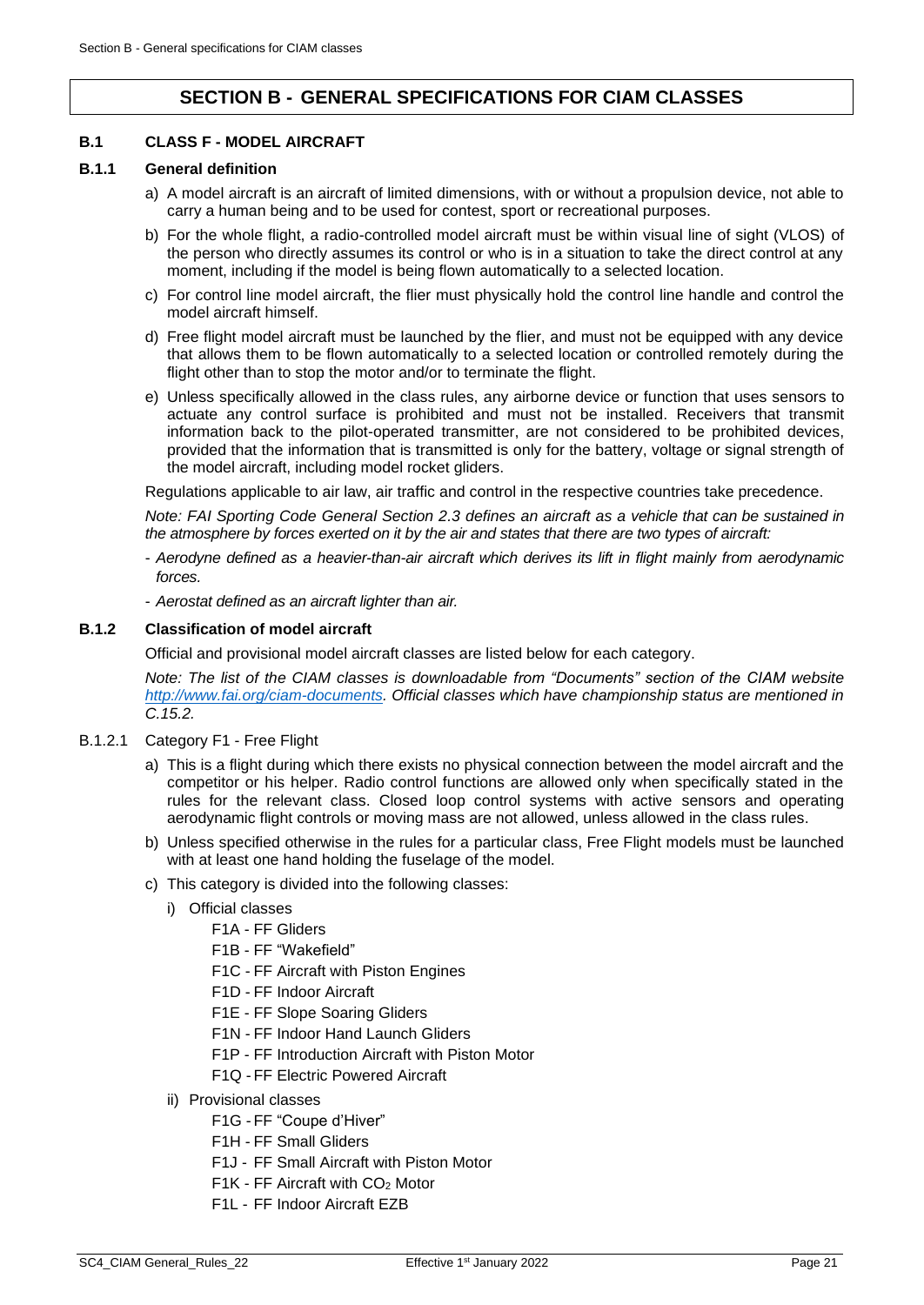- F1M -FF Indoor Beginner's Aircraft
- F1R FF Indoor Aircraft Micro 35
- F1S FF Small Electric Powered Aircraft "E36"
- <span id="page-21-0"></span>B.1.2.2 Category F2 - Control Line Flight
	- a) Control Line Flight is flight during which all flight control is accomplished via physical connection to the pilot through one or more inextensible wires or cables directly connected to the model aircraft.

The control wires or cables must be attached to a hand held device (control handle). Automatic flight path control and/or automatic manoeuvring are not permitted.

- b) Powertrain control may be accomplished by the pilot via the wires or cables or by an onboard selfcontained, automatic process.
- c) For initial start-up of the engine(s), any device or system is permitted including the use of 2.4 GHz Spread Spectrum technology legal for use in the concerned country. The competitor will determine the suitability for use of the chosen system. Any such device or system must:
	- i) be operated only by the pilot or assigned mechanics/helpers, and
	- ii) not affect any other model.
- d) For permanent shutdown of the engine(s), any device or system is permitted including the use of 2.4 GHz Spread Spectrum technology legal for use in the concerned country. The competitor will determine the suitability for use of the chosen system.

Any such device or system:

- i) must be operated only by the pilot, and
- ii) must not affect any other model.
- e) A safety strap connecting the competitor's wrist to the control handle must be provided by the competitor and used during all flights. A pull test shall be applied separately to the safety strap. This pull test will be applied according to each class specification concerning the lines' pull test.
- f) The regulations for classes must be set forth in class rules. Except for reasons of safety, class rules must not contradict or invalidate [B.1.2.2.](#page-21-0)
- g) This category is divided into the following classes:
	- i) Official classes
		- F2A CL Speed
		- F2B CL Aerobatics
		- F2C CL Team-Racing
		- F2D CL Combat
		- ii) Provisional classes
			- F2E CL Diesel Motor Combat
			- F2F CL Diesel Profile Team-Racing
			- F2G CL Electric Speed
- B.1.2.3 Category F3 Radio Controlled Flight

This is a flight during which the model aircraft is manoeuvred by control surface(s) in attitude, direction and altitude by the flier on the ground using radio control.

This category is divided into the following classes:

- i) Official classes
	- F3A RC Aerobatic Aircraft
	- F3B RC Multi-Task Gliders
	- F3C RC Aerobatic Helicopters
	- F3D RC Pylon Racing Aeroplanes
	- F3E RC Electric Powered Pylon Racing Aeroplanes
	- F3F RC Slope Soaring Gliders
	- F3J RC Thermal Duration Gliders
	- F3K RC Hand Launch Gliders
	- F3M RC Large Aerobatic Aircraft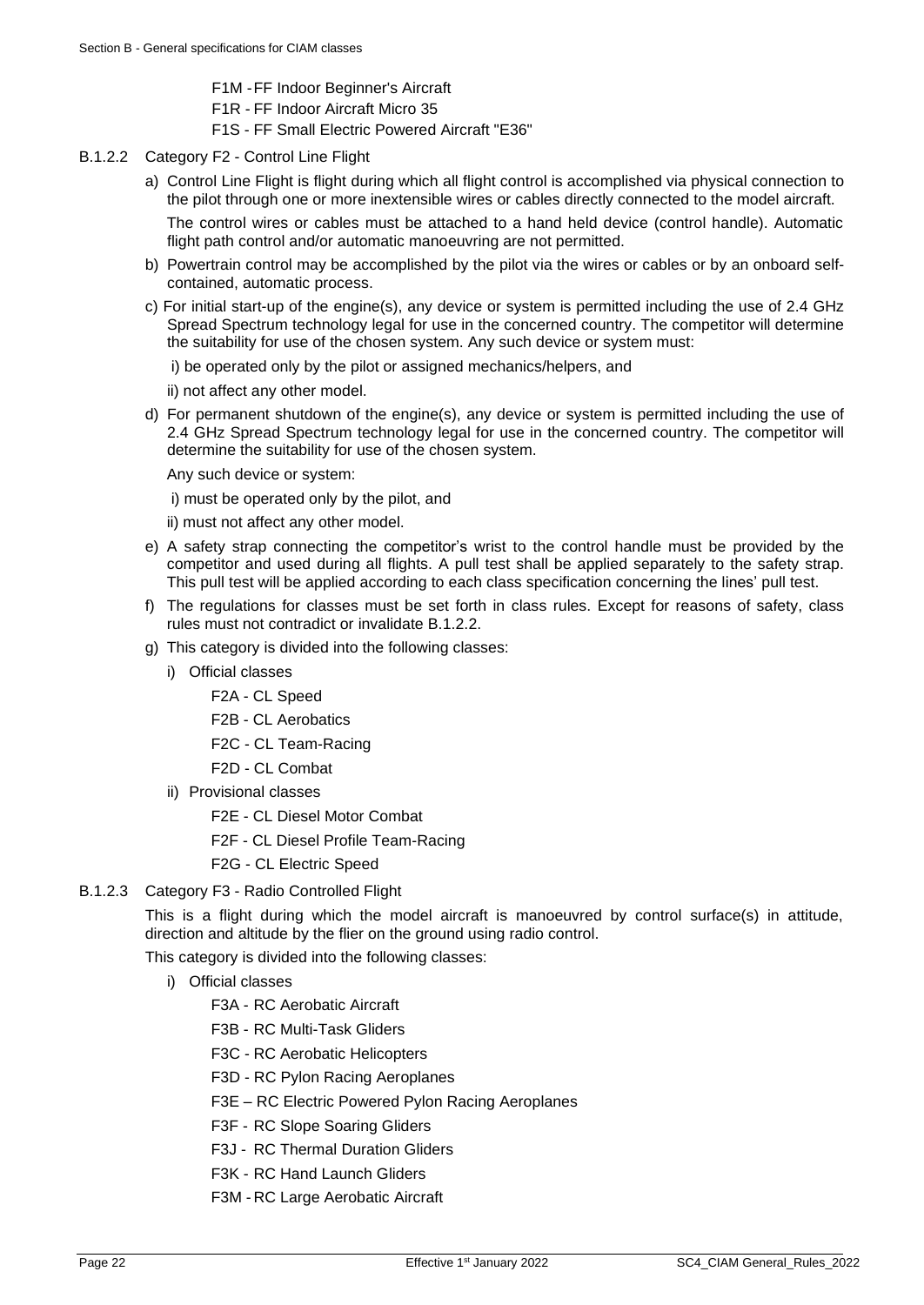- F3N RC Freestyle Aerobatic Helicopters
- F3P RC Indoor Aerobatic Aircraft
- ii) Provisional classes
	- F3G RC Multi-Task Gliders with Electric Motor
	- F3H RC Soaring Cross Country Gliders
	- F3L RC Thermal Gliders RES
	- F3Q RC Aero-Tow Gliders
	- F3R RC Pylon Racing Limited Technology Aeroplanes
	- F3S RC Jet Aerobatic Aircraft
	- F3T RC Semi-Scale Pylon Racing with Controlled Technology Aeroplanes
- B.1.2.4 Category F4 Scale Model Aircraft

A scale model shall be a scaled down replica of a heavier-than-air man-carrying aircraft. This category is divided into the following classes:

- i) Official classes
	- F4B CL Scale Aeroplanes
	- F4C RC Scale Aeroplanes
	- F4H RC Stand-Off Scale Aeroplanes
- ii) Provisional classes
	- F4A FF Outdoor Scale Aeroplanes
	- F4D FF Indoor Rubber Scale Aeroplanes
	- F4E FF Indoor CO<sub>2</sub> or Electric Scale Aeroplanes
	- F4F FF Peanut Scale Aeroplanes
	- F4G RC Large Scale Aeroplanes
	- F4J RC Team Scale Aeroplanes
	- F4K RC Scale Helicopters
- B.1.2.5 Category F5 Radio Control Electric Powered Aircraft

This category is divided into the following classes:

- i) Official classes
	- F5B RC Electric Powered Multi Task Gliders
	- F5J RC Electric Powered Thermal Duration Gliders
- ii) Provisional classes
	- F5A RC Electric Powered GPS Motor Gliders
	- F5E RC Solar Powered Motor Gliders
	- F5F RC 6 Cell Electric Powered Motor Gliders
	- F5G RC Electric Powered Big Motor Gliders
	- F5K RC Thermal Duration Gliders for Multiple Task Competition with Electric Motor and AMRT
- B.1.2.6 Category F7 Radio Controlled Aerostats

This category is divided into the following classes (provisional classes):

## F7A - RC Hot-Air Balloons

F7B - RC Airships

## B.1.2.7 Category F9 - Drone Sport

This category includes the following classes (provisional classes):

F9A - RC Drone Soccer

F9U - RC Multi-rotor Drone Racing

Ш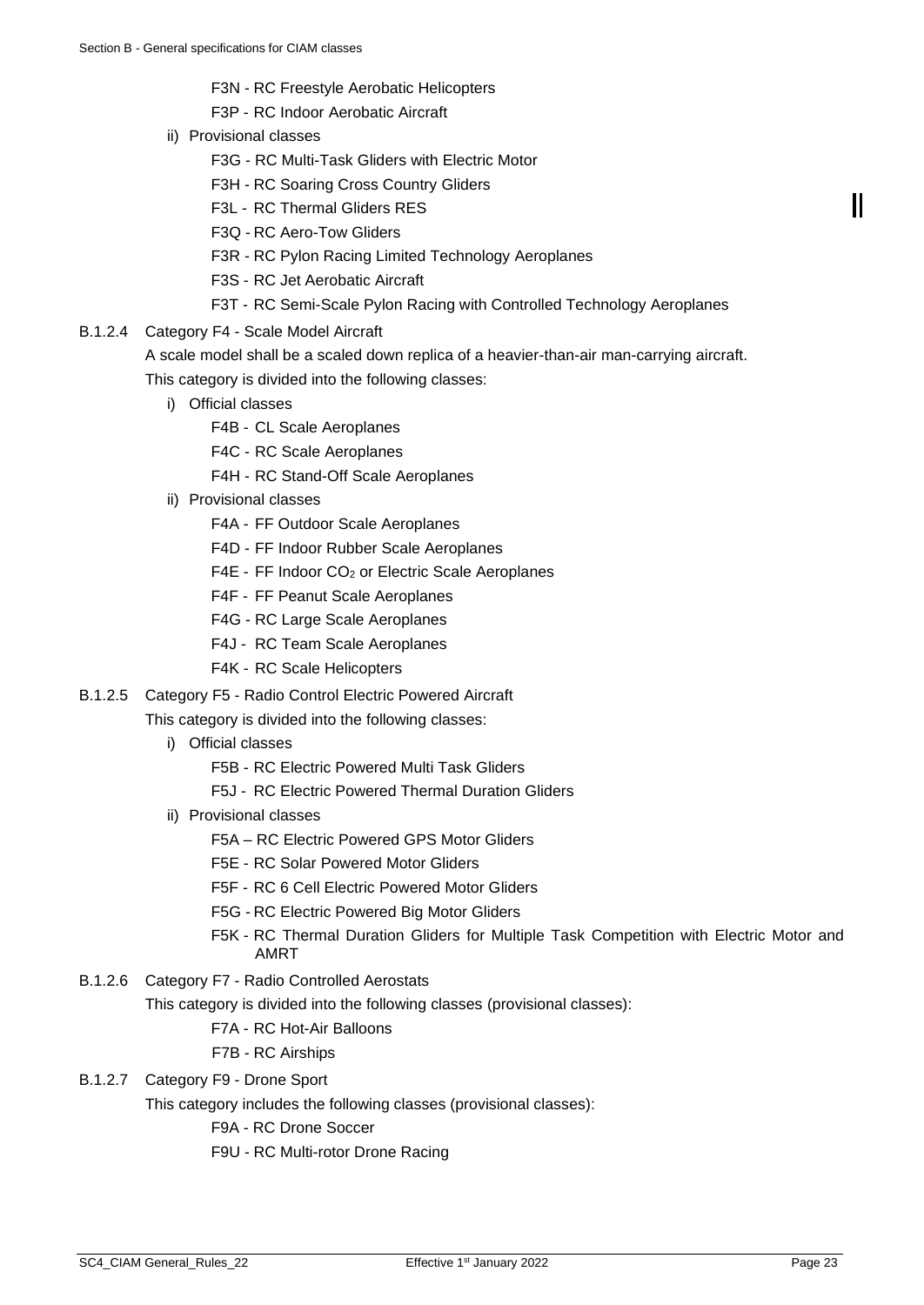#### **B.1.3 General characteristics of a model aircraft**

a) Unless specified otherwise in the rules for a particular class or in the records rules, model aircraft shall meet the following general specifications:

- b) Noise limits shall be applied to powered model aircraft categories, with 96 dB(A) at 3 metres for any category which does not have approval for any other noise rule. Specific noise measuring procedures are to be developed by each Subcommittee for its category.
- c) Noise limits do not apply to model aircraft equipped with turbines**.**

#### <span id="page-23-0"></span>**B.2 CLASS S - SPACE MODELS**

#### **B.2.1 General definition**

- a) A space model is a spacecraft or aerospacecraft of limited dimensions and limited payloadcarrying capability, unable to carry a human being or commercial payloads.
- b) A space model is a model rocket or rocket glider that:
	- rises into the air without the use of aerodynamic lift forces to overcome the gravitational forces;
	- is set in motion by the force of a thrust rocket motor(s)
	- is characterised by a vertical or near vertical free ballistic flight a cone with an angle of 60°;
	- is oriented vertically on the launching device
	- includes a device for returning it safely to the ground in a condition that allows its reuse;
	- is constructed primarily of non-metallic materials.
- c) The 'thrust rocket motor' which supplies the propulsive force for the space model is a solid propellant reaction motor in which all chemical ingredients of a combustible nature are pre-mixed and ready for use.
- d) Regulations applicable to air law, air traffic and control in the respective countries take precedence.

### **B.2.2 Classification of space models**

*Note: The list of the CIAM classes is downloadable from "Documents" section of the CIAM website [http://www.fai.org/ciam-documents.](http://www.fai.org/ciam-documents) Official classes which have the championship status are mentioned in [C.15.2.](#page-39-0)*

Space models classes (official classes) are:

- S1 Altitude
- S2 Payload
- S3 Parachute duration
- S4 Boost Glider duration
- S5 Scale Altitude
- S6 Streamer duration
- S7 Scale
- S8 Rocket Glider duration
- S9 Gyrocopter duration

Each class, except class S7, is divided into subclasses defined as follows according to total impulse (in Newton-seconds):

- A 0.00 to 2.50 Ns
- B 2.51 to 5.00 Ns
- C 5.01 to 10.00 Ns
- D 10.01 to 20.00 Ns
- E 20.01 to 40.00 Ns
- F 40.01 to 80.00 Ns

A Subclass A/2 (0.00 to 1.25 Ns) is also defined mainly for teaching beginners and for their practice.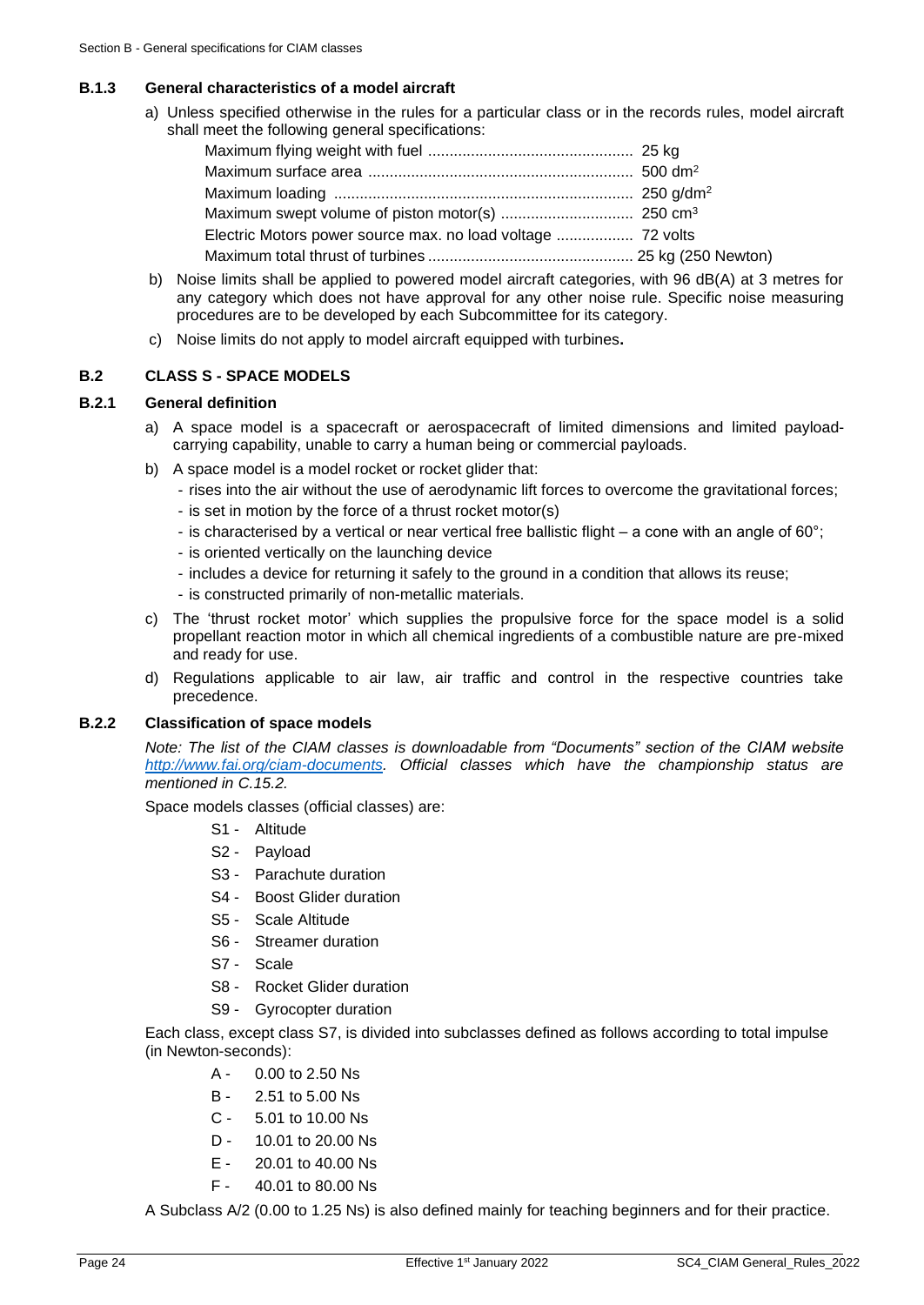*Note: Following classes are also defined:*

- *Class S2/P - Precision fragile payload.*
- *Class S6A/P (Provisional) - Streamer target time duration.*
- *Class S8P - RC Rocket glider time duration and precision landing.*
- *Class S12/P (Provisional) - Time duration triathlon*

#### **B.2.3 General characteristics of space models**

a) Unless specified otherwise in the rules for a particular class or in the records rules, space models shall meet the following general specifications:

| Gross or maximum weight, including space model motor(s)  1500 g |  |
|-----------------------------------------------------------------|--|
|                                                                 |  |
|                                                                 |  |
|                                                                 |  |
|                                                                 |  |
| (see Space Volume for detailed definition)                      |  |

- b) All propellant ingredients in a space model motor must be preloaded into the casing in such a manner that they cannot easily be removed. Delay grains and ejection charges may be pre-mixed and packaged separately if the auxiliary package is a single, preassembled unit containing all of the remaining combustible material.
- c) The space model motor casing shall be made of non-metallic material of low thermal conductivity. The temperature of the external surface of the casing shall not exceed 200 degrees Centigrade during or after operation. Minimum casing diameter shall not be less than 10 millimetres.
- d) A space model motor must be so designed and constructed that it will not rupture its casing in the event of internal overpressure. Any malfunction resulting in internal overpressure should dissipate its force along the longitudinal axis of the engine.
- e) A space model motor must be so designed and constructed as to be incapable of spontaneous ignition in air, in water, as a result of physical shocks, jarring, impacts or motion under conditions that would reasonably be expected to occur during shipment, storage or use, or when subjected to a temperature of 80 degrees Centigrade or less.
- f) A space model motor shall not be altered in any manner to change its published and established performance characteristics or dimensions.

#### <span id="page-24-0"></span>**B.3 CLASS U - UNMANNED AERIAL VEHICLE**

## **B.3.1 General definition**

An Unmanned Aerial Vehicle (UAV) is an aerodyne with means of propulsion that does not carry a human and which is designed for scientific research, commercial, governmental or military purpose.

*Note: regarding its aims and objectives, CIAM is only concerned for Class U with records activities (no competition activities for this class).* 

#### **B.3.2 UAV methods of control**

A UAV can be remotely controlled by a person or persons, or autonomously controlled by a hardware system and/or software system onboard the UAV, or both.

#### <span id="page-24-1"></span>**B.4 DEFINITIONS OF EXPRESSIONS**

## **B.4.1 Aeroplane**

An aeroplane is a fixed wing aerodyne model aircraft with means of propulsion.

## **B.4.2 Airship**

An airship is an aerostat model aircraft, supported statically in the air, with means of propulsion and steering by any onboard power source.

### **B.4.3 Autonomous control**

The flight is considered as autonomously controlled when control of attitude, altitude, airspeed, flight path and navigation is only done by means of a vehicle management system which is on-board or offboard.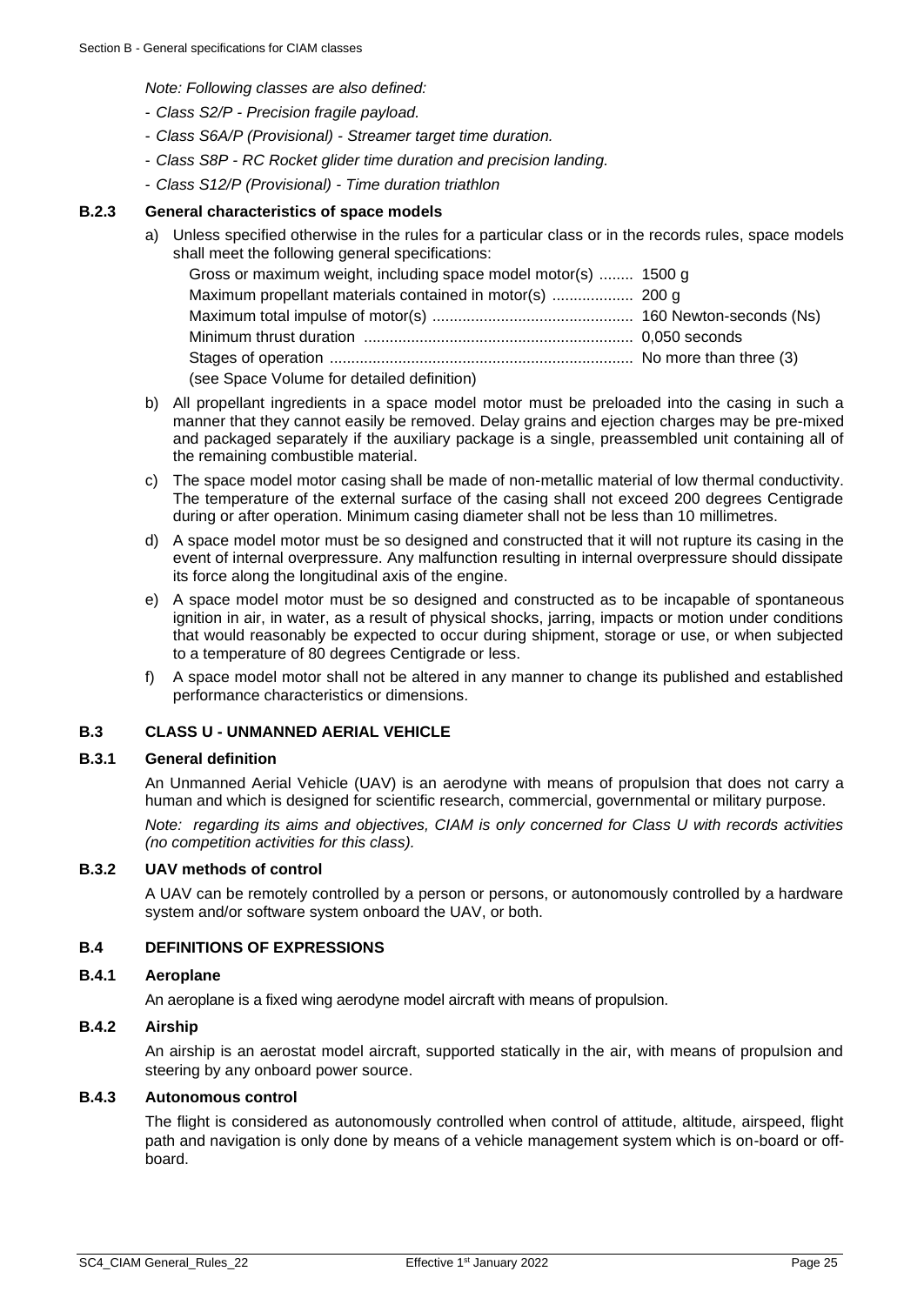#### **B.4.4 Compression ignition motor**

A compression ignition motor is one in which the charge is ignited solely by the effect of compression. This may include a mechanical system specially provided to control compression when the engine is operating.

#### **B.4.5 Extensible motor**

Motor in which the energy is obtained by the torsion or extension of strands of elastic material.

#### **B.4.6 First Person View**

First-person view (FPV) is a method used to pilot the model aircraft from a first-person perspective via an onboard camera, fed wirelessly to video FPV goggles or to a video monitor on the ground.

An observer who is able to assume direct control of the aircraft must maintain VLOS with the aircraft, unless specified otherwise in the rules for a particular class.

*Note: FPV is also known as remote-person view (RPV), or simply video piloting.*

#### **B.4.7 Fixed wing model aircraft**

A fixed wing model aircraft is a model aircraft with mean(s) of propulsion which derives its major lift from fixed wing(s) surface(s).

#### **B.4.8 Glider**

A glider is a fixed wing aerodyne model aircraft with no means of propulsion.

## **B.4.9 Glow plug motor**

A glow plug motor uses a continuously incandescent element to provide ignition.

#### **B.4.10 Hand launching**

The launch of the model aircraft is done by hand, the competitor or helper standing on the ground.

## **B.4.11 Helicopter**

A helicopter is a rotary wing aerodyne model aircraft with a power driven rotor system with a maximum of two rotors. The axes of the rotors must be fixed and the axis of the main rotor substantially perpendicular to the longitudinal axis of the rotorcraft.

#### **B.4.12 Hot-air balloon**

A hot-air balloon is an aerostat model aircraft, supported statically in the air, with no means of propulsion by any power source, which obtains its lift only as a result of heated air.

#### **B.4.13 Jet reaction motor**

- a) Motor in which the energy is obtained by a combustion of a solid, liquid or gaseous fuel, or by the expansion of a fluid acting on a rotating or pulsating member. In the case of model aircraft driven by reaction motors, the following supplementary characteristics are imposed:
- b) Maximum outside diameter of pulse-jet combustion chamber: 80 mm.

#### **B.4.14 Landing**

The model is considered to have landed when it has first touched ground or water, or definitely terminated its forward movement.

## **B.4.15 Loading**

When loading rules are applied the loading shall be defined as the weight in grams per square decimetre of surface area.

### **B.4.16 Motor glider**

A motor glider is a fixed wing aerodyne model aircraft equipped with means of propulsion, capable of sustained soaring flight without thrust from the means of propulsion.

## **B.4.17 Multi-rotor**

A multi-rotor (or multi-copter) is a rotary wing aerodyne model aircraft with a power driven rotor system with more than two rotors. The axes of the rotors must be fixed and substantially perpendicular to the longitudinal axis of the rotorcraft.

#### **B.4.18 Pilot**

The pilot is the person who flies the model and takes flight decisions based on the received information.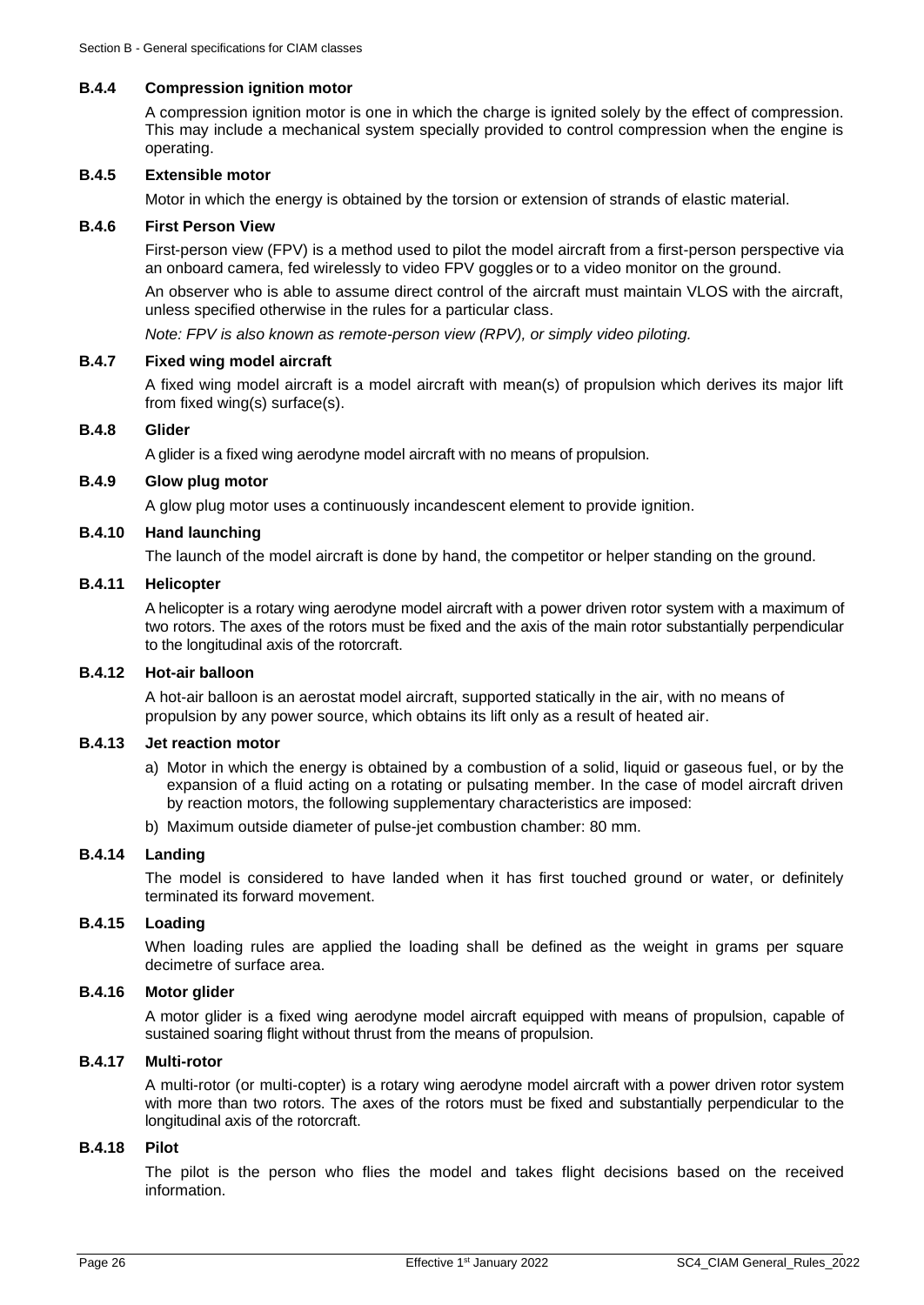#### **B.4.19 Piston motor**

Motor in which the energy is obtained by the combustion or expansion of a fluid or gas acting on one or more reciprocating or rotary pistons.

#### **B.4.20 Remote control**

The flight is considered as remotely controlled when control of attitude, altitude, airspeed, flight path and navigation is done by the pilot acting by means of a communications link from a remote control station.

*Note: This does not preclude the use of an autopilot for portions of the flight as long as the remote control station is not left unattended.*

### **B.4.21 Rotary wing model aircraft**

A rotary wing model aircraft is a model aircraft with mean(s) of propulsion which derives the whole or a substantial part of its lift from a rotary wing system.

## **B.4.22 Surface area**

The surface area includes the total surface of the wings and that of the horizontal or oblique stabilising surface or surfaces. The surfaces taken for calculation are the orthogonal projection on to a horizontal plane of the surfaces in question with each surface at zero incidences.

When wings or stabilising surfaces are built into the fuselage of the model aircraft the surface taken into account shall include that area contained within the normal contours of the flight surfaces extended so as to meet at the plane of symmetry of the model.

## **B.4.23 Seaplane**

A seaplane is a model aircraft which must take off from water, but without obligation to land on the water at the termination of the flight. Prior to the take-off, a flotation test of one minute must be imposed on each model during which it must float on the surface without external aid in normal takeoff position.

#### **B.4.24 Swept volume**

a) Reciprocating engine

Swept volume is calculated as:

Swept piston area x stroke = swept volume

Swept piston area is calculated by measuring the bore of the liner at the top dead centre.

The calculation of volume shall be truncated to two decimal places  $(0,01 \text{ cm}^3)$ 

b) Rotary engine

Swept volume is calculated as:

0,325(C2 - D2).b

For the meaning of the letters see the figure below.

## **DISPLACEMENT CALCULATION OF A ROTARY PISTON ENGINE**

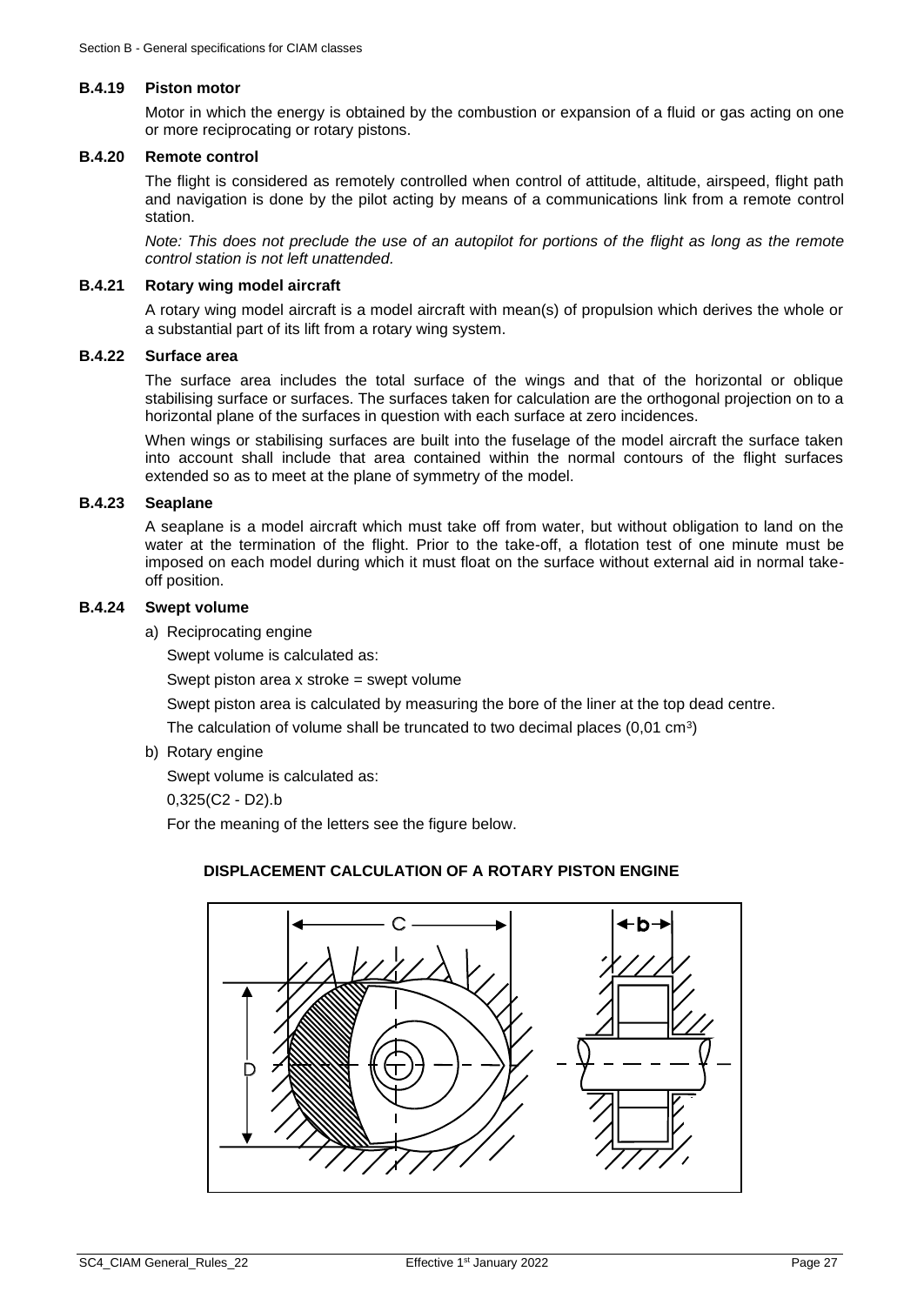#### **B.4.25 Take-off**

The model must rise from the ground or water in the correct manner and (except for Control Line, model aircraft) without any help from the flier or mechanic.

## **B.4.26 Weight**

The weight taken to determine the wing loading and minimum or maximum weight, is that of the complete model aircraft in flying order but without fuel. The weight shall be measured in kilograms and/or grams.

## **B.4.27 Wingspan**

Wingspan is the maximum distance between two points terminating the wing.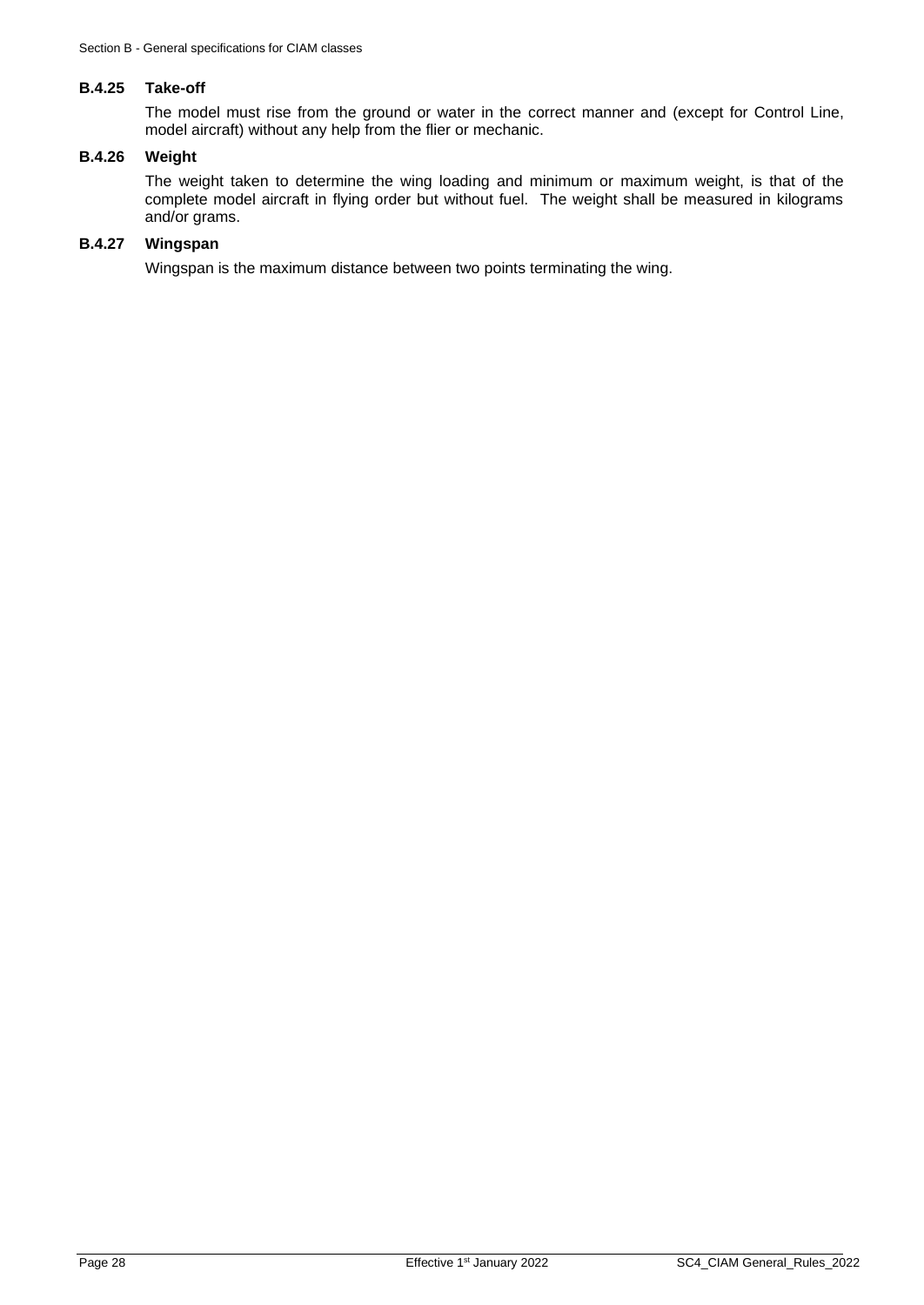## **SECTION C - CIAM GENERAL RULES FOR INTERNATIONAL EVENTS**

## <span id="page-28-1"></span><span id="page-28-0"></span>**C.1 GENERAL DEFINITION OF INTERNATIONAL EVENTS**

Any model aircraft and space models event in which entry is open to more than one NAC or to individual participants, all of whom hold a valid FAI Sporting Licence, which collectively are issued by more than one NAC. Organised by the NAC or with its permission or participation under the rules of the FAI Sporting Code Section 4, these contests must be entered in the FAI Sporting Calendar (see [C.3\)](#page-29-0).

## <span id="page-28-2"></span>**C.2 TYPES OF INTERNATIONAL EVENTS**

The General Section of the FAI Sporting Code states that events on the FAI sporting calendar are one of two categories:

a) First category for World and Continental Championships.

*Note: World Air Games are also considered by FAI as a first category event.*

b) Second category for all other types of international events.

## **C.2.1 First category events**

- C.2.1.1 World Championships
	- a) These are international events in which the competitors must be nominated by their NACs and there must be persons or teams from at least eight different countries. These events are for individual and national team classification.
	- b) The World Championships shall be planned and scheduled by the CIAM.
	- c) Each World Championships is normally held every other year.
	- d) The number of classes in one World Championship is limited to five (5) for seniors and five (5) for juniors except for the case of space modelling, where the number of classes shall be limited to eight (8) for seniors and eight (8) for juniors.
- C.2.1.2 Continental Championships
	- a) These are international events in which the competitors must be nominated by their NACs and must be persons or teams from at least four different nations from one Continental Region defined in the General Section of the FAI Sporting Code. For the European region, the required participation must be from at least six different countries. These events are for individual and possibly team classification and will be organised only in the years when there is no World Championship in the particular class.
	- b) The Continental Championships shall be planned and scheduled by the CIAM.
	- c) The number of classes in one Continental Championship is limited to five (5) for seniors and five (5) for juniors except for the case of space modelling, where the number of classes shall be limited to eight (8) for seniors and eight (8) for juniors.
- C.2.1.3 World Air Games

This is an international sporting event involving several FAI air sports at the same time in which the competitors are selected by the respective Air Sport Commission on the basis of international ranking lists and/or previous championship results.

## **C.2.2 Second category events**

C.2.2.1 Open International

An Open International is a contest in which all competitors who possess a valid FAI Sporting Licence may enter. These contests are for individual classification only.

C.2.2.2 International Series

An International Series is a sequence of international events for specific goal or classification such as Eurotour contests.

## C.2.2.3 World Cup

This is a classification of the results of specific Open Internationals during a year. A World Cup may be organised by the relevant CIAM Subcommittee for any of its classes.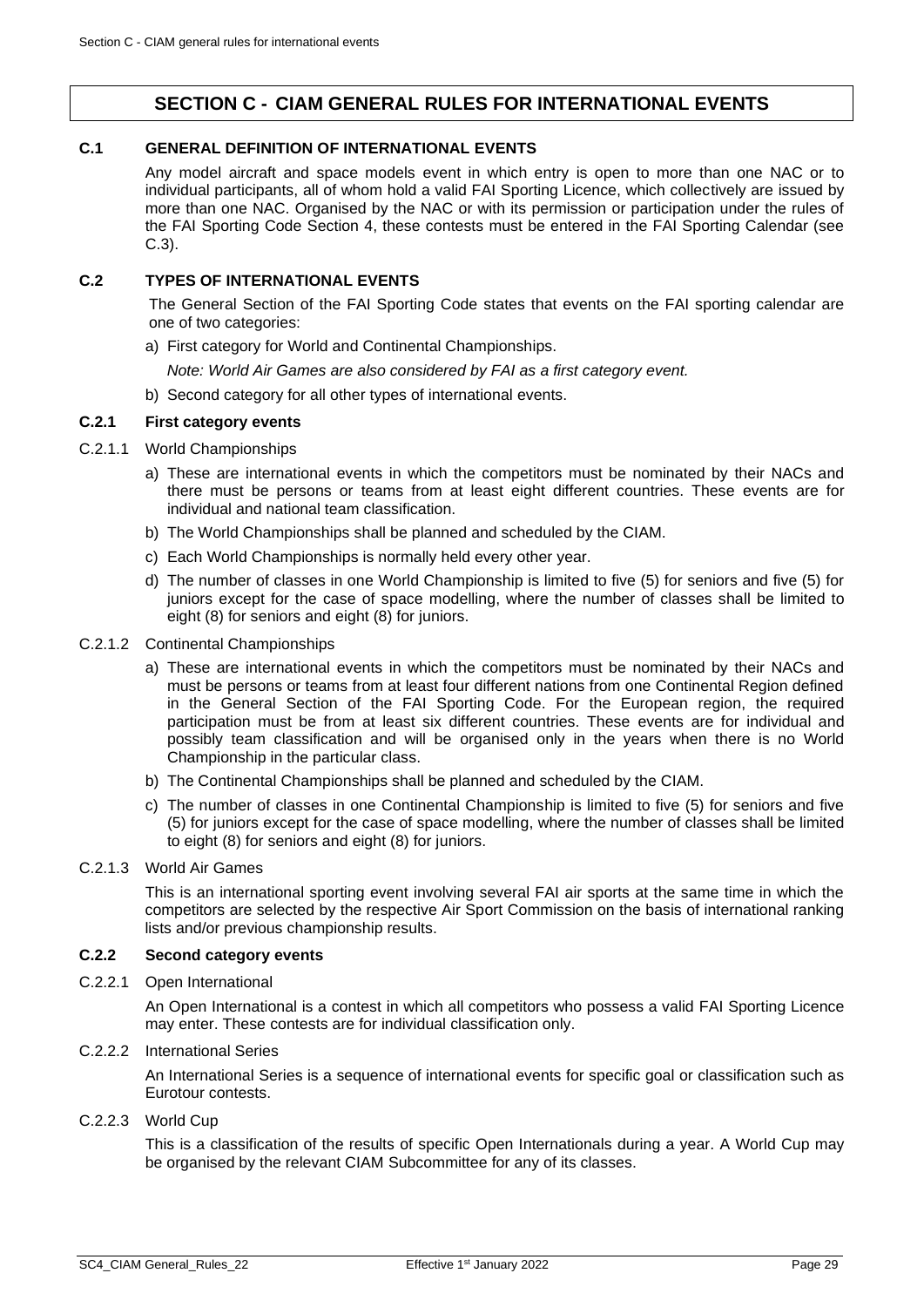There must be at least five valid contests held in any class of World Cup for medals and diplomas to be awarded. Classification for any particular category is contained in the World Cup regulations in the appropriate Volume of the FAI Sporting Code.

*Note: The list of the CIAM classes with mention of the World cup classes is downloadable from "Documents" section of the CIAM website [http://www.fai.org/ciam-documents.](http://www.fai.org/ciam-documents)*

CIAM medals and diplomas will be awarded to the 1<sup>st</sup>, 2<sup>nd</sup> and 3<sup>rd</sup> placed competitors in the final rankings.

If a CIAM Subcommittee chooses to run a World Cup, it must:

- a) define rules and points allocation; these must be published in the FAI Sporting Code;
- b) nominate in advance the Open Internationals which are to be included from the FAI Sporting Calendar;
- c) check the draft FAI Sporting Calendar for errors or omissions and report to the December Bureau Meeting;
- d) send a reminder communication to Open International World Cup organisers at the beginning of each year. This communication is to:
	- request confirmation of the contest details in the FAI Sporting Calendar;

remind of the requirement to observe the FAI Sporting Code [\(C.13.1\)](#page-36-1);

remind of the requirement to check FAI licences of entrants;

remind of the requirements for submission of results [\(C.13.7\)](#page-37-0);

give a valid email address to which the results should be sent;

- e) collect results from each contest and allocate points to competitors (refer also to paragraphs [C.13.7\)](#page-37-0);
- f) produce and distribute current positions in the World Cup during the year;
- g) advise Bureau of any problems with any World Cup contests;
- h) the Subcommittee may appoint a World Cup Coordinator to administer the World Cup. If it does so, then items c) to g) above are the direct responsibility of the World Cup Coordinator. The Subcommittee Chairman shall advise Bureau of the name of the World Cup Coordinator.

#### **C.2.3 International ranking**

- a) This is a continuous classification based on the results of all Open Internationals, as well as World and Continental Championships, World Cup contests and World Air Games selection events. An international ranking may be organised by the relevant CIAM Subcommittee for any of the classes recognised as World Championship or World Air Games class.
- b) If a CIAM Subcommittee chooses to run an international ranking, it must:
	- i) Define rules and ranking algorithm, these must be published in the FAI Sporting Code.
	- ii) Collect results from each contest and apply the ranking algorithm on them.
	- iii) Produce and distribute up-dated ranking lists during the year.

## <span id="page-29-0"></span>**C.3 FAI SPORTING CALENDAR**

- a) Except where stated below, registration for sporting events must be submitted electronically with the use of the FAI on-line application no later than  $15<sup>th</sup>$  November in the year prior to the event.
- b) All applications for sporting events must be accompanied by a sanction fee to CIAM. The amount of this sanction fee is determined annually by CIAM as defined in [C.4.](#page-30-0) Payment may be made by credit card, bank transfer, PayPal, or any other method available from the FAI on-line application, but in any case, the remitter pays all card or bank charges.

Sanction fees for World and Continental Championships and World Cup contests must be received by the FAI by 15<sup>th</sup> November of the year preceding the championship or World Cup contest. If the fee is not received by 15<sup>th</sup> November, the event may be deleted from the calendar.

c) Open International events for which registration has been received by the FAI Office after 15<sup>th</sup> November of the year immediately preceding the year of the contest may be considered for the FAI Sporting Calendar but will not be eligible for inclusion in a World Cup for that or the following year. However, such an Open International must be submitted electronically with the use of the FAI on-line application at least three months in advance of the contest date with the appropriate fee payment to the FAI Office.

*cont/…*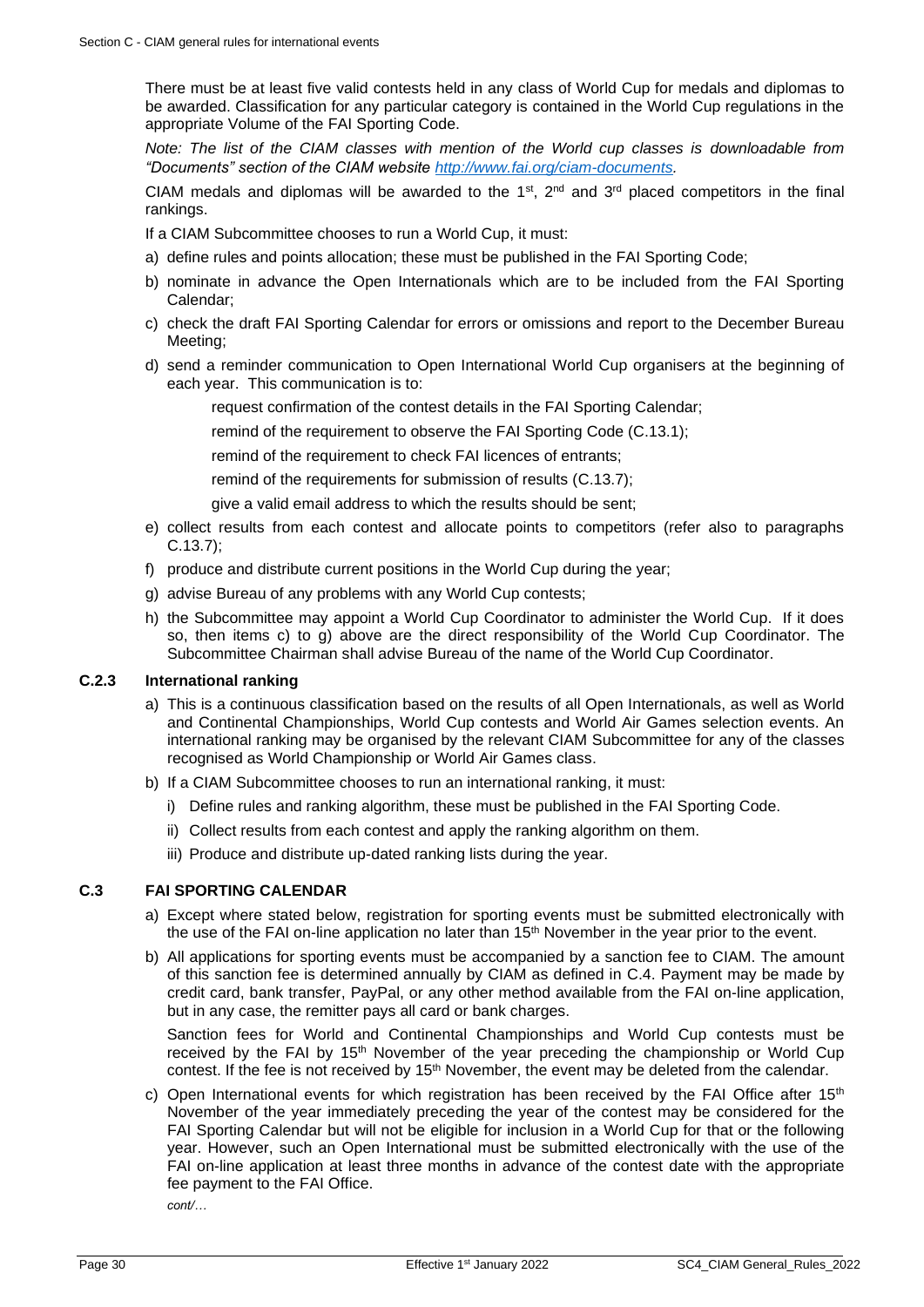Inclusion in the FAI Sporting Calendar of any Open International submitted after 15<sup>th</sup> November will be granted only with the approval of the relevant Subcommittee Chairman. For Drone Sport Open International events, the 15<sup>th</sup> November deadline to be eligible for inclusion in a World Cup of this class is not applicable.

d) Registered sporting events taking place in a year will only be recognised if the organising NAC has fulfilled all its obligations to FAI.

## <span id="page-30-0"></span>**C.4 SANCTION FEES**

- a) A sanction fee is required for listing any type of event in the FAI Sporting Calendar.
- b) The sanctions fees are as follows:

First category events:

World Championship = 500 Euro

Continental Championship = 300 Euro

Second category events:

Open International (World Cup or Non World Cup) = 70 Euro

International Series contest = 70 Euro

- c) The sanction fees shall be reviewed each year by the Bureau and any proposed fee changes must be approved by the Plenary Meeting.
- d) The sanction fee of cancelled events (no matter at what date the cancellation occurred) is not refundable, nor can it be used for sanctioning future events.

## <span id="page-30-1"></span>**C.5 COMPETITORS, TEAM MANAGER AND NATIONAL TEAM**

## **C.5.1 Competitor**

A competitor is considered to be a junior up to and including the calendar year in which he attains the age of 18, or 21 in the case of F2. See the table below. All other competitors are classed as seniors.

| SC                     | AGE |
|------------------------|-----|
| F1 Free Flight         | 18  |
| <b>F2 Control Line</b> | 21  |
| <b>F3 Aerobatics</b>   | 18  |
| F3 Soaring             | 18  |
| F3 Helicopters         | 18  |
| F3 Pylon Racing        | 18  |
| F4 Scale               | 18  |
| F5 Electric            | 18  |
| F7 Aerostats           | 18  |
| F9 Drone Sport         | 18  |
| S Space Modelling      | 18  |

C.5.1.1 Age of participants for Junior World or Continental Championships

For a World or Continental Championship organised specifically for juniors, all competitors and all helpers, team members, mechanics and assistants must all be juniors.

The team managers and/or their duly registered assistants and organising officials are the only seniors allowed in the starting area.

For RC Soaring and F5J, the helpers, mechanics and assistants may be seniors.

C.5.1.2 Builder of the model

It is not necessary for the competitor to build his model unless the requirement to do so is specifically stated in the rules for a particular class.

C.5.1.3 Competitor's proxy and substitution of team members

Proxy flights are not permitted in any class or category of either model aircraft or space models.

Substitution of team members is permitted only up to the time of registration or prior to model processing, whichever comes first.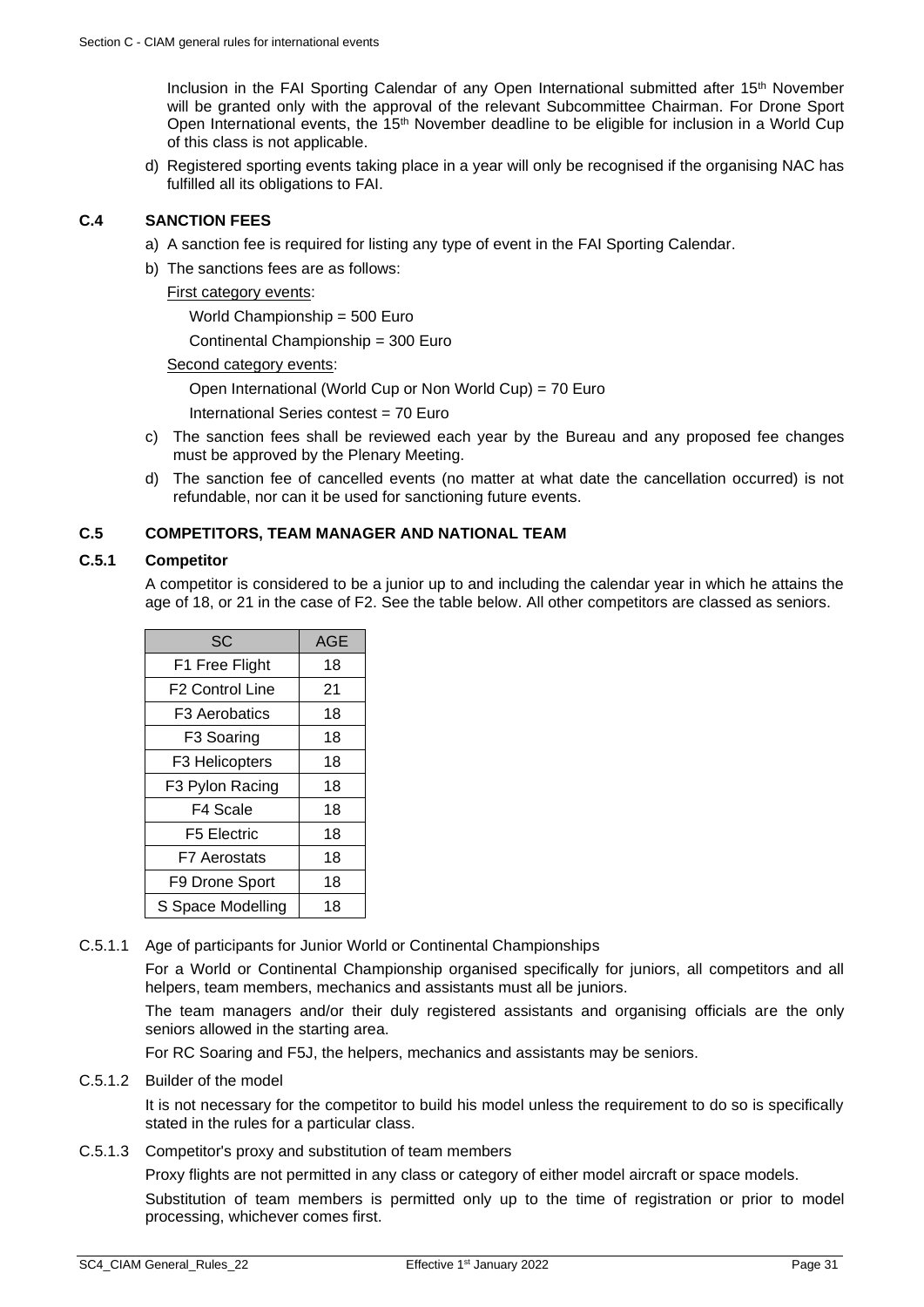## C.5.1.4 Anti-Doping Policy for Competitors

FAI adheres to the World Anti-Doping (WADA) Rules. All related FAI Rules and Procedures for Anti-Doping, including Therapeutic Use Exemption, can be found on the dedicated section of the FAI web site<https://www.fai.org/anti-doping>

## **C.5.2 Team manager**

- a) The team manager may assist the competitors. He is the only person allowed to deal with the Jury or the Organiser in the case of disputes, complaints or protests and must be obligatory for World and Continental Championships. Any member of the officially entered national team may be nominated as team manager.
- b) For Free Flight, Control Line, RC Soaring, Scale and Space Model contests, the team manager may have an assistant, registered with the organiser, who will have the same duties as the team manager except that the assistant will not be allowed to deal with the Jury or the Organiser except to deliver protests.

## <span id="page-31-2"></span>**C.5.3 National team for World and Continental Championships**

a) For those categories that do not have separate Junior World and Continental Championships, a national team may consist of a maximum of 5 individual competitors or 5 pairs of competitors for each category, providing that at least one competitor (or pair) is Female and at least one is Junior; and a Team Manager.

All Females and Juniors will compete for the overall individual classification. Additionally, there is a Female classification and a Junior classification, both with FAI medals and diplomas.

b) For those categories that have separate Junior World and Continental Championships, the national team may consist of a maximum of 4 competitors (or pairs), providing at least one competitor (or pair) is Female; and a Team Manager.

All Females will compete for the overall individual classification. Additionally, there is a Female classification with FAI medals and diplomas.

- c) The reigning World or Continental Champion has the right (subject to the approval of his National Airsports Control) to participate in the next World or Continental Championships in that category regardless of whether he qualifies for the national team or not. If he is not a member of the national team, his score will not be considered in the team results.
- d) The reigning Junior World or Junior Continental Champion has the right (subject to the approval of his National Airsports Control) to participate in the next World or Continental Championships in that category regardless of whether he qualifies for the national team or not, and provided that he will still be a junior pilot when the next World or Continental Championships are held. If he is not a member of the national team, his score will not be considered in the team results.
- e) Any Junior World or Continental Champion who will be too old to defend his title at the next Junior World or Continental Championships is entitled to fly in the next appropriate World or Continental Championship for the concerned class in that category following his becoming Junior World or Continental Champion.

## <span id="page-31-0"></span>**C.6 FAI SPORTING LICENCE**

Every competitor, team manager and assistant team manager entering an FAI event must possess a valid Sporting Licence of the FAI.

When specifically stated in the rules for a particular class, other participants such as helper, mechanic, caller must also possess a valid FAI Sporting Licence. They are exempt from the FAI regulations regarding "Change of Representation - First Category Events" (FAI Sporting Code General Section 3.1.3.6.4).

All FAI Sporting Licence rules and procedures are maintained by CASI and can be found at the FAI Sporting Code General Section Chapter 3<https://www.fai.org/casi-documents>

## <span id="page-31-1"></span>**C.7 CONTEST OFFICIALS**

## <span id="page-31-3"></span>**C.7.1 FAI Jury**

a) All international contests included in the FAI Contest Calendar shall have an FAI Jury of three members at least two of whom shall be chosen for their competence in the category being flown in the event. It is the responsibility of the Jury to see that the event is conducted in accordance with the relevant provisions of the FAI Sporting Code Section 4, and it is empowered to make all decisions dictated by any circumstances which may arise and to rule on disputes. Before the start of the contest, the FAI Jury must make sure that the organiser has satisfied the requirements of [C.16.](#page-44-0)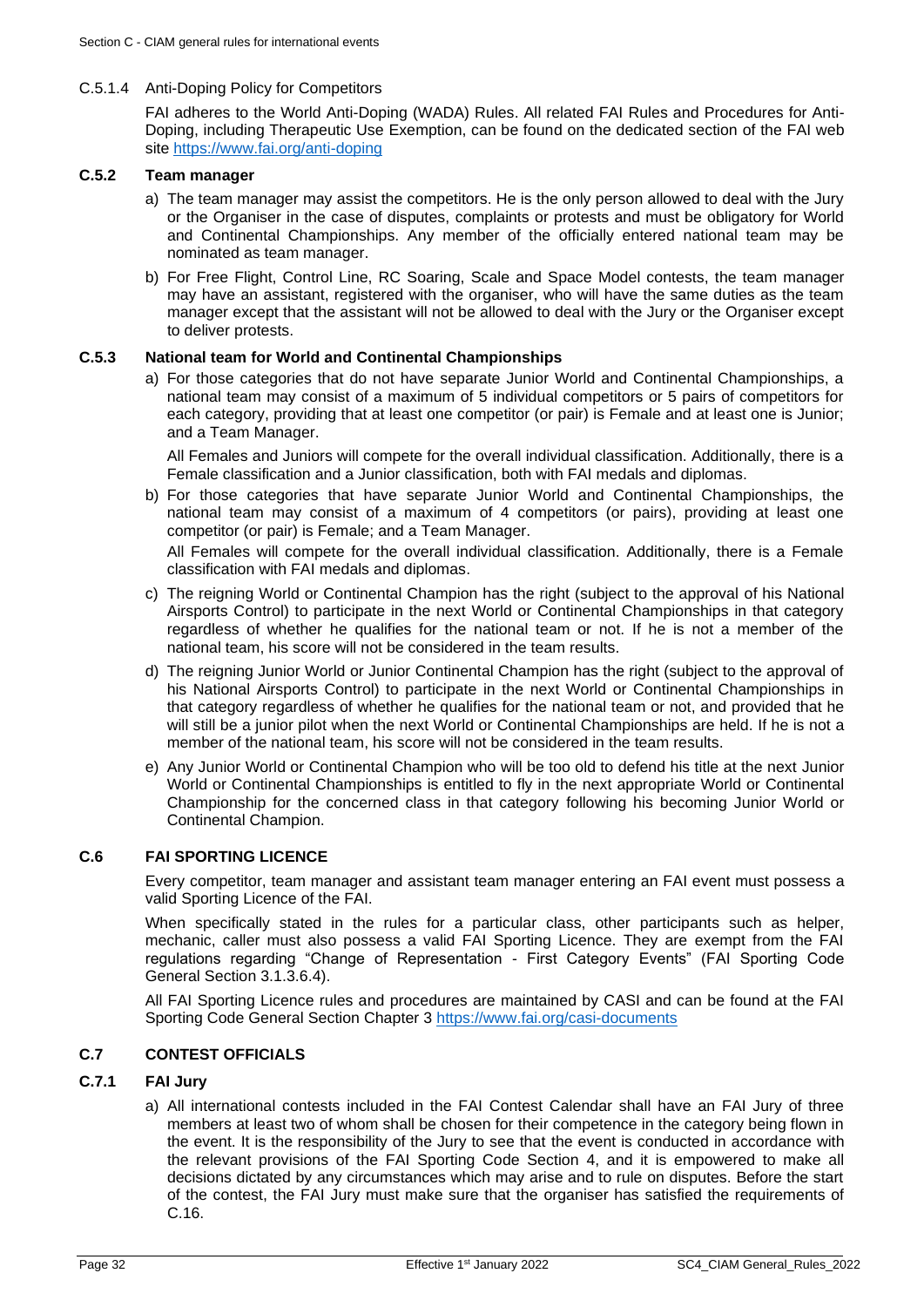- b) The FAI Jury must have at least one language in common.
- c) The FAI Jury shall remain independent of the organiser(s) to enable it to enforce the rules of the FAI and act as an independent arbiter in disputes between the organiser(s) and the competitors.
- d) The Jury President at each international contest must submit a report to the FAI within one month of the contest. This report must include descriptions of any deviation from the FAI Sporting Code and any exceptional circumstances that arose. In the situation where a new world record is set during a World or Continental Championship, it is the responsibility of the FAI Jury for that event to notify the FAI Secretariat within seven (7) days of the record accomplishment and remind the competitor and organisers of the need to assemble proper documentation within the prescribed time limit for homologation.

*Note: Refer to FAI Sporting Code General Section.*

#### **C.7.2 FAI Jury at World and Continental Championships & WAG**

- a) The FAI Jury, including two suitable reserves, shall be selected by the organiser. The Subcommittee Chairman shall review the proposed jury members to check that they qualify to be on an FAI Jury. He may propose replacements with an appropriate justification. The jury composition shall be proposed in Bulletin 0 and must be approved by the Bureau.
- b) The Jury must include at least one member of the Bureau (which includes Subcommittee Chairmen) or one who, over the last 5 years, has served on the Bureau.
- c) The second member must be another Bureau member, a CIAM Delegate, someone who in the past 5 years has served on an FAI championship or WAG Jury, or someone who in the past 5 years has served two consecutive years on a Subcommittee in the same category as the championship or WAG.
- d) The remaining member may be selected from any country, provided that approval has been obtained from that person's NAC.
- e) The members of the Jury shall be of different nationalities and each member must be resident in a country whose NAC is not currently suspended from FAI membership.
- f) People named on the approved Jury reserve list, Bureau members, Subcommittee Chairmen, any CIAM Delegate and relevant Subcommittee members are, in an emergency, automatically approved in that order for appointment as Jury members.

## <span id="page-32-0"></span>**C.7.3 FAI Jury at Open International**

- a) The Jury must include at least one person approved by his own NAC. The other two members may be assigned by the NAC of the organising country.
- b) Members of the Jury must be from at least two different nations.
- c) The Jury must be announced before the start of the event. When the contest has a subdivision into categories, one or two members of the Jury may compete in a category and must then be replaced by alternate Jury members (not competing in that category) for all matters involving that category. The alternate members must be chosen so that at all times the Jury meets nationality and language rules.
- d) For a contest which involves a single class, one or two jury members may be nominated from the competitors. An alternate jury member must also be nominated for each competitor jury member, to serve on the jury when considering any protest involving that competitor jury member. The members must be chosen so that at all times the Jury meets the nationality and language rules.

## **C.7.4 World Cup Board**

A Board of three persons shall be nominated by the relevant CIAM Subcommittee Chairman to rule on any issue concerning the implementation of World Cup rules during a year. Any such issue must be submitted in writing to the relevant Subcommittee Chairman and the Board. The World Cup Board is not entitled to deal with any kind of complaint or protest concerning a single competition, which must be considered by the FAI Jury for that competition.

## **C.7.5 Contest officials**

- a) To meet the CIAM requirements on nationality, the nationality of a Judge or Jury member is deemed to be that of the NAC which is permitted to issue an FAI Sporting Licence to that person.
- b) The organisers may appoint timekeepers and contest officials from other countries provided that the officials are approved by their own NAC.
- c) The Championship judges and reserve judges shall be selected by the organiser and the names supplied to the relevant subcommittee chairman for checking to ensure that the chosen judges are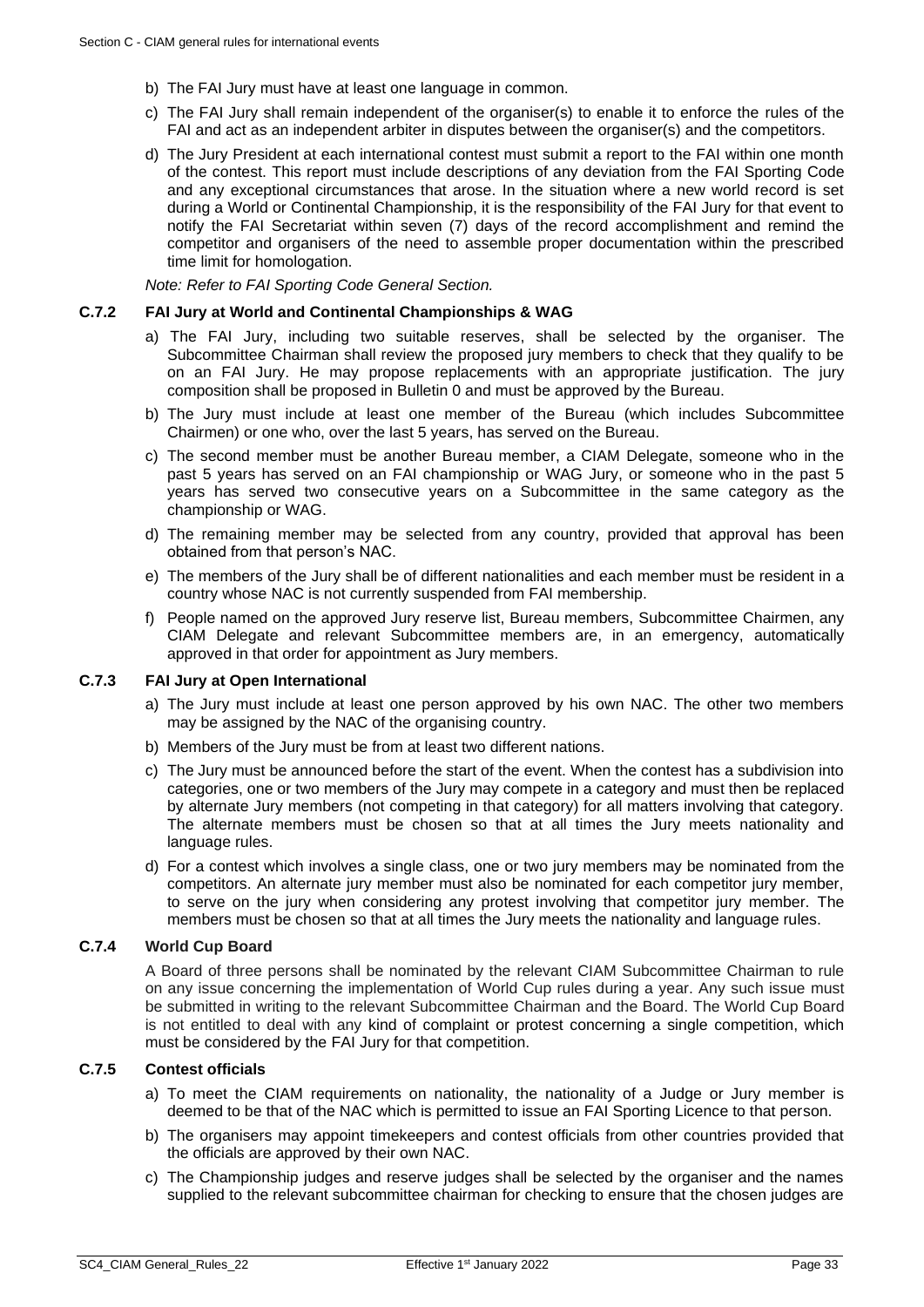qualified in all respects to judge at the Championship. The subcommittee chairman may propose replacements for judges with an appropriate justification.

The list of judges shall be proposed in Bulletin 0 and must be approved by the Bureau. International judges must have had recent practical judging and/or flying experience of the category for which they are selected, and they must be on the approved judges list at the time of approval.

- d) The organiser of an event must bear the expenses of Bureau designated jurors and judges for accommodation and meals in the course of the event, and all transportation costs to and from the contest site (air fare economy class). This does not apply to any Jury members who compete in the contest under the terms of [C.7.3](#page-32-0) c) or d).
- e) With the exception of FAI Jury members under [C.7.3](#page-32-0) c) and d), organisers must reimburse Jury members and Judges' expenses, where necessary, in the currency of the individual's choice. In doing so, the organiser is not permitted to charge an exchange rate fee nor reduce the reimbursement in order to recoup any currency exchange charges that the organiser may have incurred.

## <span id="page-33-0"></span>**C.8 FAI JURY PACK**

- a) The Jury Pack is a set of the FAI (CASI and CIAM) documents to be used as guidance for FAI Juries in CIAM events, where appropriate, for taking uniform action in organisation supervision, Jury administration, protest processing, preparation of reports and all other activities within the Jury's control and responsibility for these events.
- b) It must be assembled by the Jury President after his appointment.
- c) The Jury Pack must contain:
	- 1. FAI Sporting Code, Section 4, Volume for the appropriate category or class:
		-
		- F1 Free Flight F2 Control Line
		- F3 Radio Control Aerobatics F3 Radio Control Soaring
		- F3 Radio Control Helicopters F3 Radio Control Pylon Racing
			-
		- F4 Scale Model Aircraft F5 Electric Model Aircraft
		- F7 Aerostats S Space Models
		- F9 Drone Sport
	- 2. FAI Sporting Code, Section 4, Volume "CIAM General Rules" (Section C CIAM general rules for international events)
	- 3. FAI Sporting Code General Section
		- Chapters of importance for aeromodelling 1<sup>st</sup> category events:
			- Chapter 4 Sporting events,
			- Chapter 5 Control of sporting events,
			- Chapter 6 Penalties, complaints, protests and appeals
			- Chapter 7 International records
			- Chapter 8 Measurements, calculations and margins
	- 4. FAI CASI FAI Jury Guidelines 2020 Edition Ver.1.0:
		- Appendix A Jury Final Event Report Form
		- Appendix B Report of the Jury President
		- Appendix C Report by the Jury President to the Air Sport Commission (Including a narrative report on a separate sheet/s)
	- 5. FAI Category 1 Events CIAM Jury President's check list

*Note: The form is downloadable from "Documents" section of the CIAM website [http://www.fai.org/ciam-documents.](http://www.fai.org/ciam-documents)* 

6. Contest Protest Form

*Note: The use of this form is not mandatory but recommended. The form is downloadable from "Documents" section of the CIAM website [http://www.fai.org/ciam-documents.](http://www.fai.org/ciam-documents)* 

7. Report Form for CIAM championship trophies

*Note: The form is downloadable from "Documents" section of the CIAM website [http://www.fai.org/ciam-documents.](http://www.fai.org/ciam-documents)*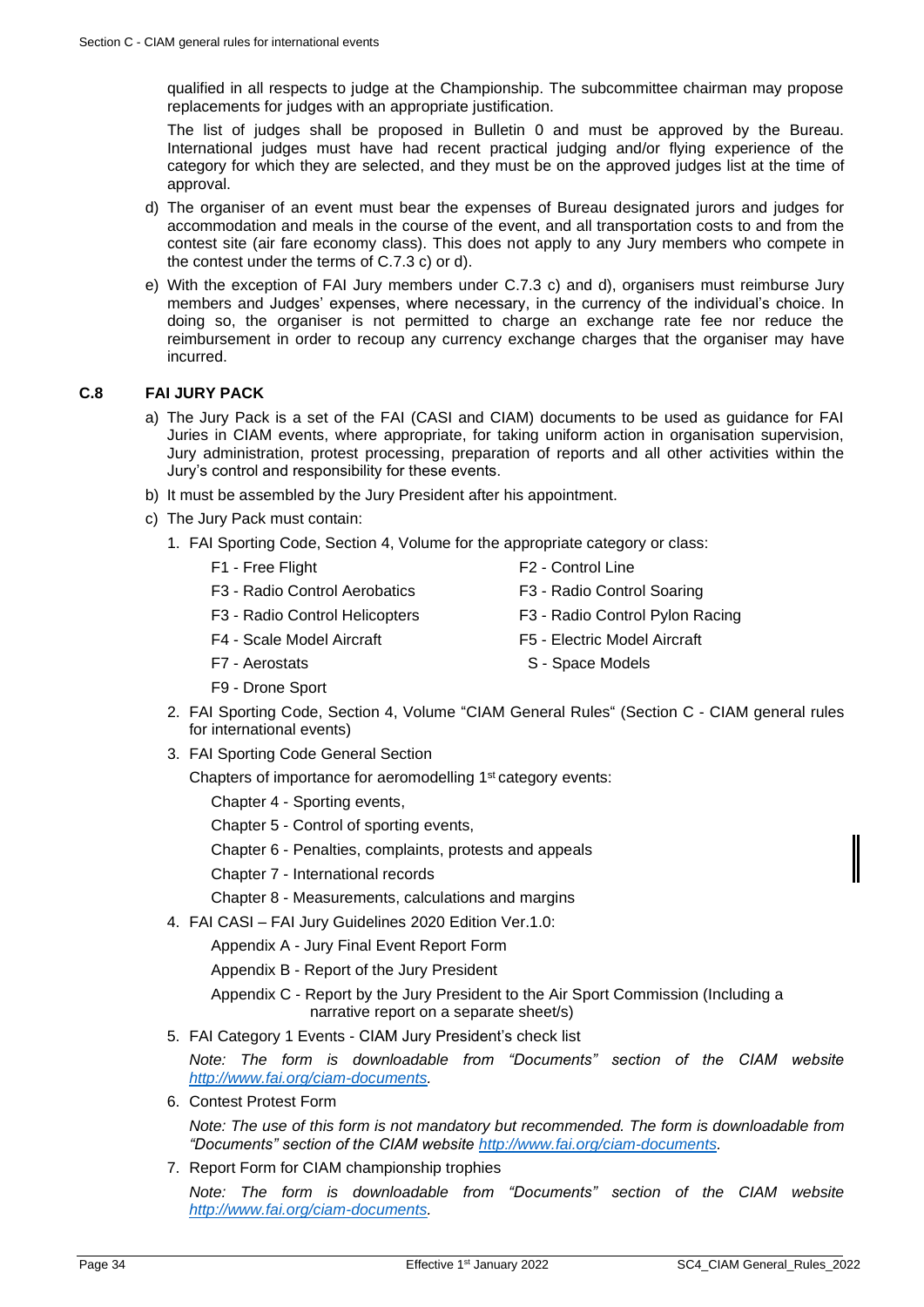- 8. Bulletins produced by the organiser for the particular event.
- 9. Local Rules, if any, approved by Bureau for particular championships.

*Note 1: CIAM Rules should be used first, but in the case of ambiguities, the Jury should consult CASI documents.*

*Note 2: All documents listed in c) 1. to 4. must be downloaded from the FAI website: [www.fai.org/documents](http://www.fai.org/documents) or<https://fai.org/page/ciam-code> updated on 1st January of the current year.* 

## <span id="page-34-0"></span>**C.9 JUDGES NOMINATIONS**

- a) Nominations for persons to be put on the database of international judges must be submitted electronically with the use of the FAI on-line application no later than  $15<sup>th</sup>$  November. The nomination period starts every year on 15<sup>th</sup> September. The validity period is defined by the NAC concerned and it can be one (1) year or more starting the following January and can be updated annually.
- b) Any judges appointed for a championship must be on the current or upcoming database at the time of selection.
- c) For Category-1 events all judges must be chosen from the database and be of different nationalities.
- d) For Category-2 events:
	- i) Where three or four judges are to be used, a maximum of two judges may be of the same nationality; where five judges are to be used, a maximum of three judges may be of the same nationality.
	- ii) if using four or five judges, a minimum of three judges must be selected from the official FAI database.
	- iii) if using three judges, a minimum of two judges must be selected from the official FAI database.
	- iv) the remaining judges should be experienced and recommended by the organiser of the Category-2 event.
- e) For subjective judging, a proportion of the judges chosen to judge at a championship must not have judged at the previous equivalent championship. This proportion to be as defined in the class rules.
- f) To comply with the principle of NACs and Airsports Persons, NACs are only permitted to submit names of persons of their own NAC.

*Note: International judges are currently listed for the following classes:*

|  | F2A F2B F2C F2D              |  |  |  |
|--|------------------------------|--|--|--|
|  | F3A F3C F3M F3N F3P F3S F4 S |  |  |  |

## <span id="page-34-1"></span>**C.10 NUMBER OF MODELS ELIGIBLE FOR ENTRY**

### **C.10.1 Class F - Model aircraft**

| F2A, F2B, F2C, F3B, F3D, F3E, F3J, F3F, F3LThree (3) only |  |
|-----------------------------------------------------------|--|
|                                                           |  |
|                                                           |  |
|                                                           |  |
|                                                           |  |

#### **C.10.2 Class S - Space models**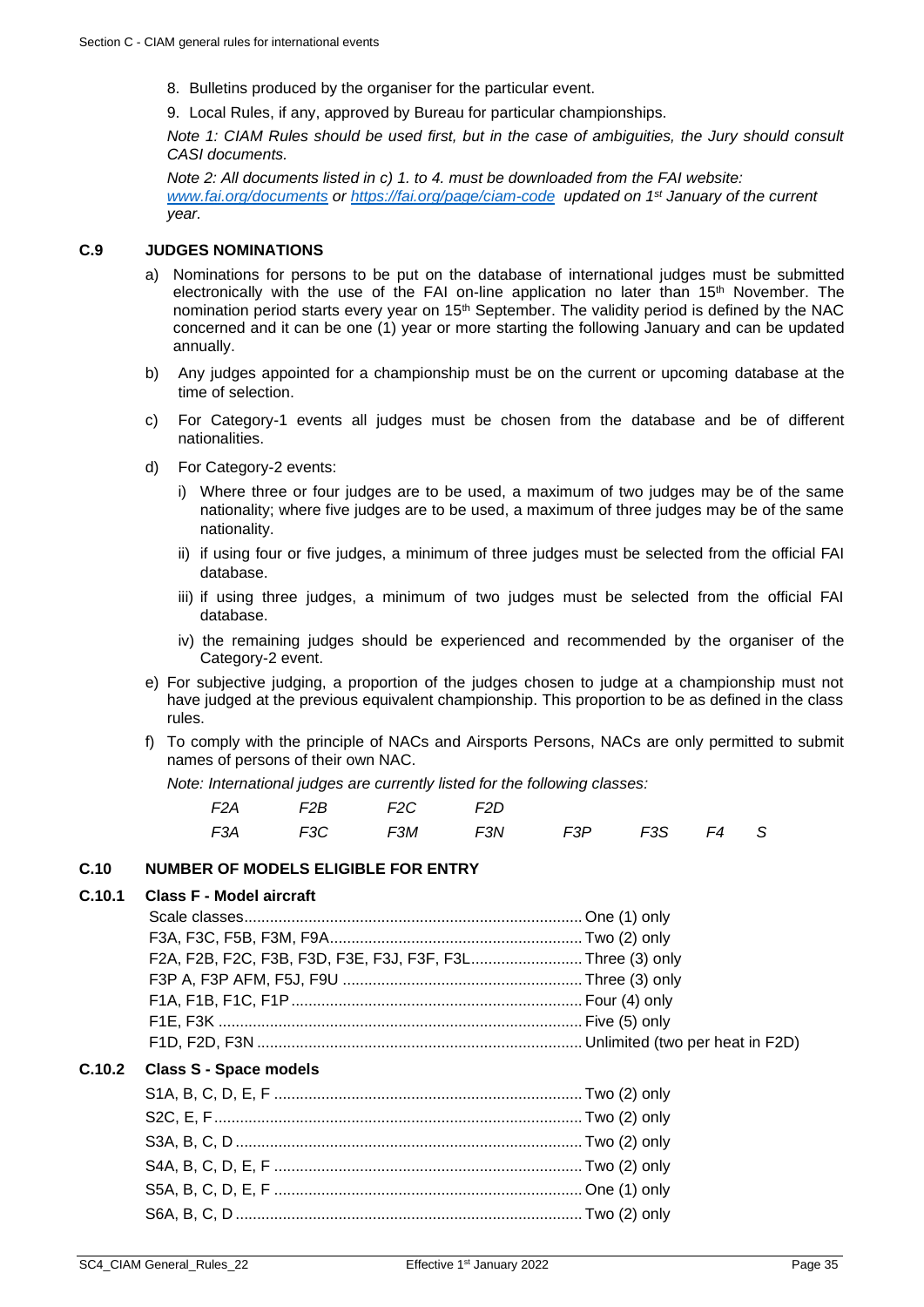| For classes S1, S2, S3, S4, S6, S8 and S9 one (1) additional model may be |  |
|---------------------------------------------------------------------------|--|

additional model may be processed and flown by the competitor on there being a tie for first place at the end of the third round.

## **C.10.3 General requirements**

A model may only be used by one competitor during a contest.

The competitor may provide himself with spare propellers and rubber motors, piston motors, electric motors or gas turbines.

A competitor may interchange various parts as he wishes, provided the resulting model conforms to the rules of the contest and that the parts have been checked before the start of the contest.

Repairs are permitted provided that the model still conforms to the requirements of the rules and regulations.

#### <span id="page-35-0"></span>**C.11 IDENTIFICATION MARKS**

## **C.11.1 Class F - Model Aircraft**

- a) Model aircraft, except for Indoor Free Flight and Scale, shall carry:
	- i) The national identification mark followed by the FAI Unique ID number. The letters and numbers must be at least 25 mm high and appear at least once on each model (on the upper surface of a wing for Free Flight models).

*Note: The list of the national identification marks (3 letters per country) is downloadable from "Documents" section of the CIAM website [http://www.fai.org/ciam-documents.](http://www.fai.org/ciam-documents)*

*Note: The mandatory carrying of the FAI ID number shall commence in 2022.*

- ii) A model identification code (letters and/or numbers). This code has to be different for each nominated model aircraft of the competitor. The model identification code is to appear on each main part of the model (wing(s), tail, front and rear fuselage if detachable) so that the individual parts of a competitor's different models may be separately identified. The letters and/or numbers must be at least 10 mm high and clearly visible. The identification code of the nominated models shall be recorded on the score card. For World or Continental Championships this must be recorded on the Model Aircraft Specification Certificate.
- b) A model aircraft must not carry a national identification mark, an FAI licence number, an FAI sticker, or any other reference which relates to any person other than the competitor. At the processing of the model aircraft, the organiser must mark each FAI sticker (if required).
- c) At the processing of the model aircraft for classes F2A, F2C, F2D and F3D, all piston motors which might be used during the contest shall be marked with an easily visible identification mark. For World or Continental Championships these details must be recorded on the Model Aircraft Specification Certificate at the time of checking the model. Motors which have been checked and recorded in this way may not be exchanged with other competitors.

## **C.11.2 Class S - Space models**

- a) A space model shall carry, prominently displayed upon its body, fins, or other exterior part, the FAI Unique ID number.
- b) The letters and numbers must be approximately one (1) centimetre high except in classes S5 and S7 where it is 7 mm for the 1<sup>st</sup> stage and 4 mm for upper stages.
- c) The name, national insignia, or national identification mark of the competitor's nation must be displayed on the exterior of the model.
- d) A light coloured area of minimum dimensions 1 cm by 3 cm must be provided for the organiser's processing mark except in classes S5 and S7 where the mark shall be put on interior of the model during scale judging.

*Note: The mandatory carrying of the FAI ID number shall commence in 2022.*

## <span id="page-35-1"></span>**C.12 MODEL PROCESSING**

a) For World or Continental Championships, each NAC shall process every model and shall issue for each model aircraft a Model Aircraft Specification Certificate, provided by the FAI (see note below). A sticker, also provided by the FAI or marking to the pattern of this sticker, shall appear on each model aircraft (except for Indoor Free Flight and Scale model aircraft).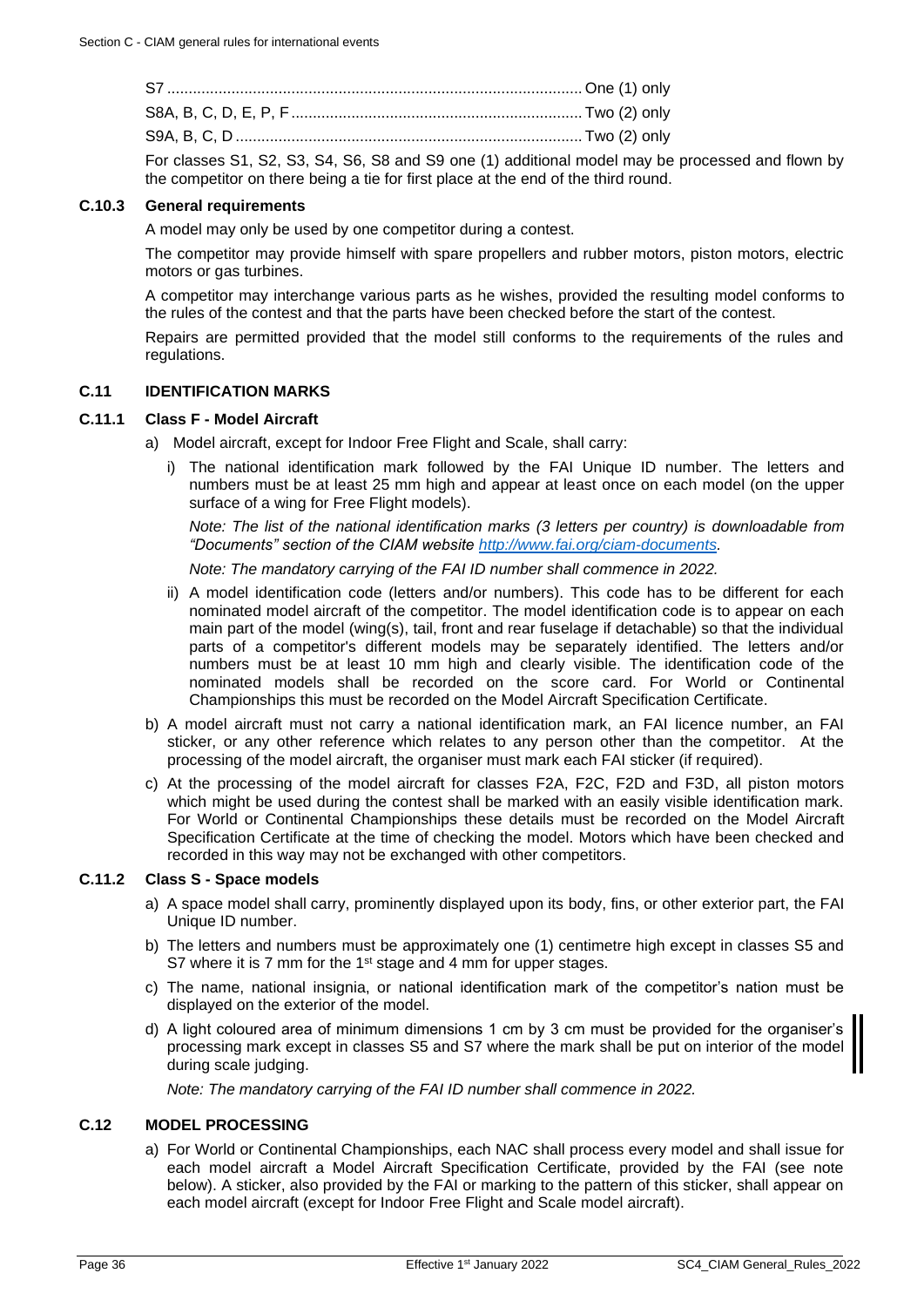*Note:*

- *The Model Aircraft Specification Certificate is only available as a download from "Documents" section of the CIAM website [http://www.fai.org/ciam-documents.](http://www.fai.org/ciam-documents)*
- *FAI stickers are still available from the FAI Office or the design is downloadable from "Documents" section of the CIAM website [http://www.fai.org/ciam-documents.](http://www.fai.org/ciam-documents)*
- b) Model aircraft not properly processed by their NAC, with FAI certificates and stickers, must be processed by the organiser at a cost of 8 Euro for each model.
- c) When, after official checking (for free flight, after registration of model specifications) a model is lost or damaged, the competitor shall have the right to present a further model and corresponding model specification certificate for checking up to one hour before the official starting time of the contest in that class. In any event, the competitor may have only the eligible number of models entered (see [C.10\)](#page-34-1) at the start of the contest.
- d) The organiser must appoint at least two processing officials, who will process at random the important model characteristics of at least 20% of competing models during the official contest time.
- e) Results are subject to the re-checking of the characteristics of the first, second and third place winning models.
- f) If a competitor or a class team (not the National Team) refuses to submit his model or engine for processing or refuses to comply with the FAI Jury's request during a processing procedure, he or the class team shall be disqualified from the competition.

## <span id="page-36-0"></span>**C.13 REQUIREMENTS FOR ORGANISATION OF INTERNATIONAL EVENTS**

#### <span id="page-36-1"></span>**C.13.1 Organisation**

- a) Each event of the FAI Sporting Calendar must be organised in accordance with the General Section of the FAI Sporting Code and the present Volume.
- b) NACs organising such contests should ensure that those responsible for planning the event are familiar with the CIAM document "General Organisation of a World Championship", the relevant safety guides and other organisers' and judges' guides and that the guidance contained therein is followed.

*Note: The CIAM document "General organisation of a World Championship" is downloadable from "Documents" section of the CIAM website [http://www.fai.org/ciam-documents.](http://www.fai.org/ciam-documents)* 

c) The organiser must make available on request, a printed or an electronic copy of the English version of the rules.

## **C.13.2 Local rules**

Local rules in exceptional circumstances:

- a) may be established at, or imposed by, the Plenary Meeting for championships in the same or the following year, or by the organisers;
- b) may not change the model specification or contest rules unless agreed at the Plenary Meeting;
- c) must be published in bulletins, preferably in advance of entry deadline, but no later than the latest bulletin made available to all competitors;
- d) decided after this point, must be issued to competitors in writing prior to the start of the event;
- e) may be established during the contest as necessary.

#### **C.13.3 Number of entries**

For any Open International (World Cup or Non World Cup), the organiser must, if necessary, limit the number of entries so that the contest can be finished within the allotted time. The maximum number of entries must be stated in the event notification.

The entries shall be accepted by the Organiser in order of receipt until the limit is reached and the entry is closed. Late entrants must be notified that their entry has not been accepted.

## **C.13.4 Entry forms**

a) Entry forms must include sections for:

Name - First name - Date of Birth (juniors only) - Postal address - Nationality - FAI Unique ID number - Class(es) entered - Classification (junior or female).

b) The organiser must acknowledge receipt of the entry form and entry fee.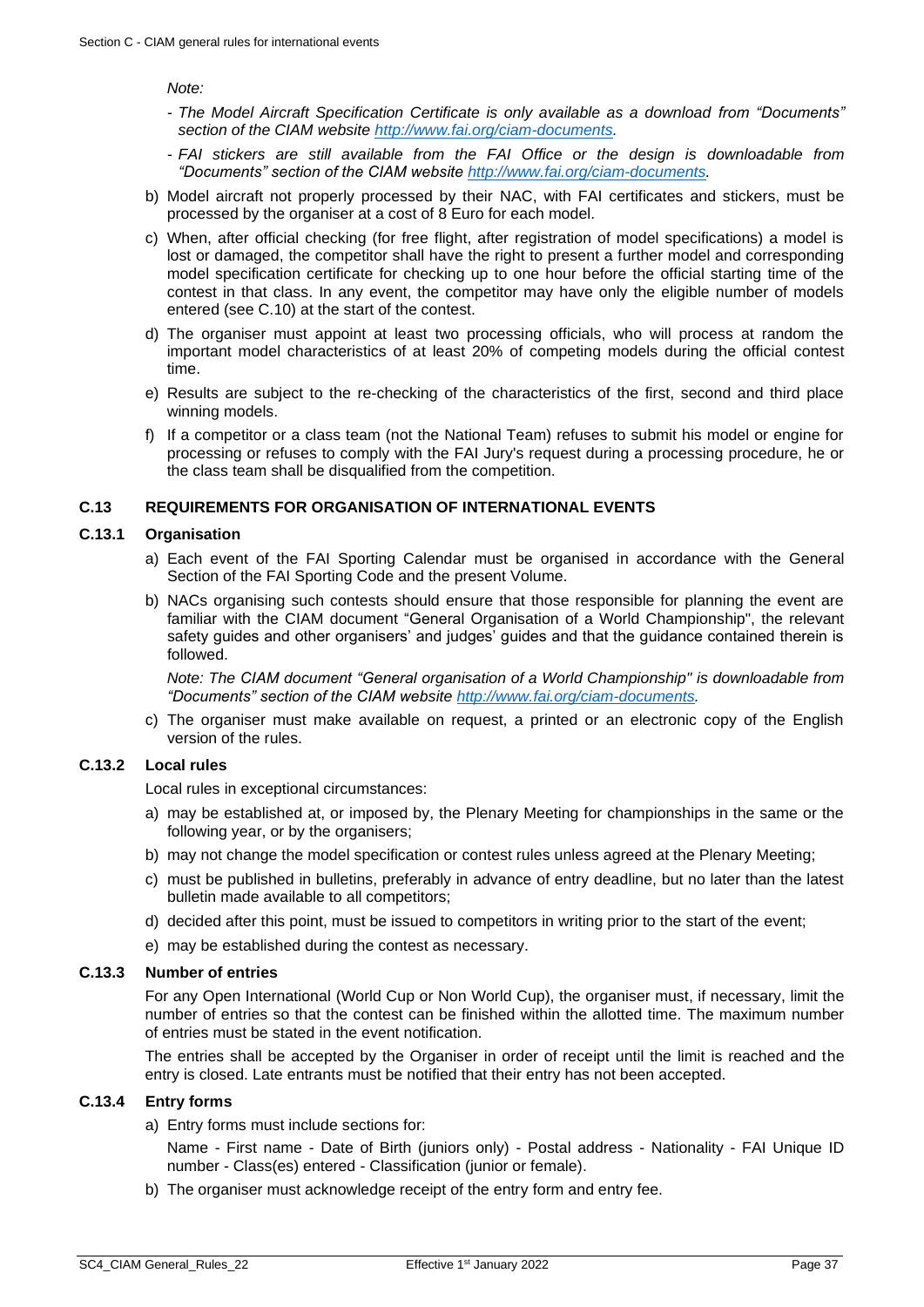- c) For an Open International an entry form must be supplied to any competitor requesting one from the organiser's contact details published on the FAI Contest Calendar.
- d) For World and Continental Championships:
	- i) entry forms must be supplied by the organisers;
	- ii) in the case of an online entry form system, the organiser must email a copy of the completed entry form to each team's NAC within 24 hours of the submission otherwise payment of fees may be late.

#### **C.13.5 Junior classification in an Open International**

If there are three or more junior entries in an Open International, there must be a separate junior classification included in the results.

#### **C.13.6 Female classification in an Open International**

If there are three or more female entries in an Open International, there must be a separate Female classification included in the results.

#### <span id="page-37-0"></span>**C.13.7 Results of international events**

- a) Results are deemed to be official only when the FAI Jury has checked, validated and finally signed them. In accordance with FAI Sporting Code General Section 4.16.1, the official (final) results must be made public before the prize-giving.
- b) The official results must be published without delay on the flight site of the event.
- c) FAI Sporting Code General Section 4.16.2.1 states that the officially accepted entry list and results for first category events must be sent electronically to the FAI Office if possible before the prizegiving and in any case within 24 hours of the end of the event. For contests included in a World Cup, the results must be despatched to the relevant World Cup Coordinator within a month.
- d) The results must include each entrant's FAI Unique ID number, the full name and nationality (or "FAI" in the case of entrants who have entered with sporting licence issued direct by the FAI) and for scale events must also include the name of the prototype air-or spacecraft subject flown by the competitor.
- e) The nationality of competitors who have entered under FAI Sporting Code General Section 4.5.1 or 4.5.3.3 shall be shown as FAI (see also [C.6](#page-31-0) c).
- f) For World and Continental Championships, the individual or team results must include the appropriate trophy name for any class that has an FAI perpetual trophy.
- g) Results submitted to the FAI (or to the relevant World Cup Coordinator) must be in electronic form to allow for publication on the official FAI website.

## **C.13.8 Fuel**

- a) Fuel supplied by the organisers shall be mixed from top quality material. Methanol shall be at least commercial grade without additives. Castor oil, when used, shall be first pressing castor oil.
- b) Standard Fuel
	- i) When a standard FAI fuel is specified, the fuel that the organisers shall supply for practice and for the contest shall be of the same constituents, mixed in a single batch.
	- ii) Standard fuels which are used for contest flights shall be part of the entry fee. Practice fuel supplied by the organiser to the competitors shall be charged at cost.
	- iii) The standard FAI fuel for practice must be requested in advance (at the time of entry).
- c) Non-Standard Fuel

The organisers shall make available for cost, up to 20 litres of fuel per competitor for practice flying and for use in contests. The fuel, or constituents, must be requested in advance (at the time of entry) and the organiser shall supply at least the following:

Methanol Castor oil Nitromethane Synthetic oil (compatible with methanol) Ether Kerosene Jet-A1 Unleaded gasoline (89 to 98 octane rating)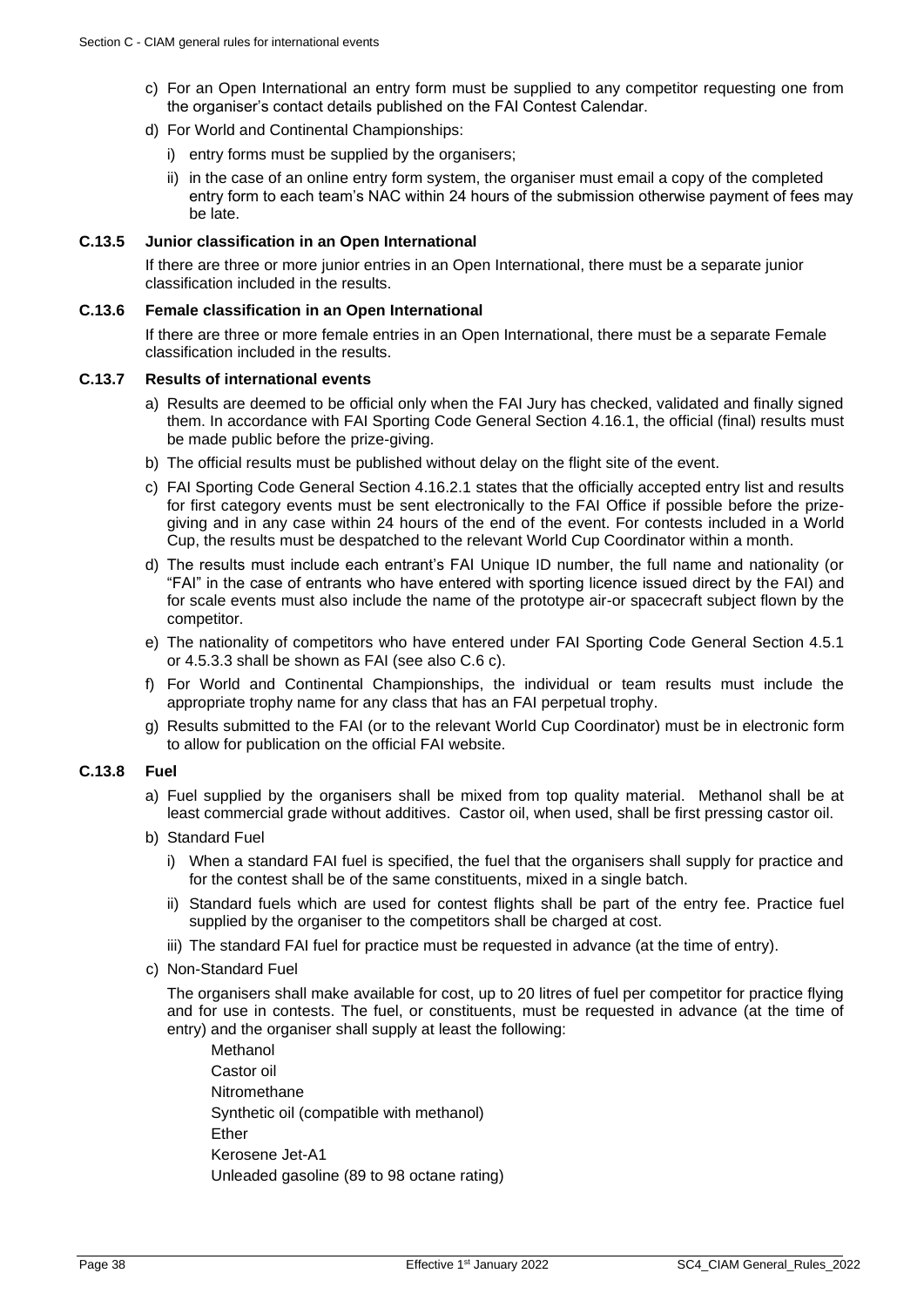## <span id="page-38-0"></span>**C.14 CHAMPIONSHIP STATUS**

## **C.14.1 Eligibility for World and Continental Championship**

Before a class can be considered by the CIAM for a World and/or Continental Championship, there must be a minimum period of two years from the time the class becomes official.

The rules must have been used in at least five international contests, or three World Cup contests, each with a minimum of six FAI member countries participating. At least two contests must be held in each of the two years with a total of at least 60 competitors in each year. All the contests must be registered on the FAI Sporting Calendar. Also, reports from the Jury President in each contest must be sent to the appropriate Subcommittee Chairman for the latter's recommendation to the CIAM.

## **C.14.2 Maintaining championship status**

The status of any official class with championship status must be re-considered if, during a four-year period, it has either:

a) Had no bids for a World or Continental Championship.

or

b) Participation in a World Championship was less than 14 countries for the same period of time.

The above-mentioned limits are not applicable to any junior specific championship status class, or to a class that is permitted to hold separate junior championship.

Limits for championships with combined classes are the same as the limits described above, but as a sum of the participants over all the classes and not per individual class.

## <span id="page-38-1"></span>**C.15 ORGANISATION OF WORLD AND CONTINENTAL CHAMPIONSHIPS**

#### **C.15.1 CIAM championship naming policy**

| All Elements of the main title are mandatory              |                                                 |                                                                                                                                                                                                                                                                                   |                                           |                                        |                               |                                                                                                                                                                                                                                                                                                                                                                                                                                                                                                                               |  |  |
|-----------------------------------------------------------|-------------------------------------------------|-----------------------------------------------------------------------------------------------------------------------------------------------------------------------------------------------------------------------------------------------------------------------------------|-------------------------------------------|----------------------------------------|-------------------------------|-------------------------------------------------------------------------------------------------------------------------------------------------------------------------------------------------------------------------------------------------------------------------------------------------------------------------------------------------------------------------------------------------------------------------------------------------------------------------------------------------------------------------------|--|--|
| <b>YEAR</b>                                               | FAI                                             | <b>CIAM CLASS</b><br><b>CODE</b>                                                                                                                                                                                                                                                  | <b>DESIGNATION</b><br>(where appropriate) | <b>REGION</b>                          | <b>TYPE</b>                   | <b>CATEGORY</b>                                                                                                                                                                                                                                                                                                                                                                                                                                                                                                               |  |  |
| 2019<br>FAI                                               |                                                 | F1ABC<br>F1ABP<br>F <sub>1</sub> D<br>F <sub>1</sub> E<br>F <sub>2</sub><br>F <sub>3</sub> A<br>F <sub>3</sub> B<br>F3CN<br>F3DE<br>F <sub>3</sub> F<br>F <sub>3</sub> J<br>F <sub>3</sub> K<br>F <sub>3</sub> P<br>F <sub>4</sub><br>F <sub>5</sub> B<br>F <sub>5</sub> J<br>F9U | Junior                                    | World<br>European<br>Asian-<br>Oceanic | Championship<br>Championships | for Free Flight Model Aircraft<br>for Indoor Model Aircraft<br>for Free Flight Slope Soaring<br><b>Gliders</b><br>for Control Line Model Aircraft<br>for Aerobatic Model Aircraft<br>for Model Gliders<br>for Model Helicopters<br>for Pylon Racing Model Aircraft<br>for Model Gliders<br>for Model Gliders<br>for Model Gliders<br>for Indoor Aerobatic Model Aircraft<br>for Scale Model Aircraft<br>for Electric Model Gliders<br>for Electric Powered Thermal<br><b>Duration Gliders</b><br>for Multi-rotor Drone Racing |  |  |
| S                                                         |                                                 |                                                                                                                                                                                                                                                                                   |                                           |                                        |                               | for Space Models                                                                                                                                                                                                                                                                                                                                                                                                                                                                                                              |  |  |
| <b>Optional sub-titles (only for Bulletins)</b>           |                                                 |                                                                                                                                                                                                                                                                                   |                                           |                                        |                               |                                                                                                                                                                                                                                                                                                                                                                                                                                                                                                                               |  |  |
| (Class Name/s & Description/s)                            |                                                 |                                                                                                                                                                                                                                                                                   |                                           |                                        |                               |                                                                                                                                                                                                                                                                                                                                                                                                                                                                                                                               |  |  |
| (For Seniors and Juniors)<br>(For Seniors and/or Juniors) |                                                 |                                                                                                                                                                                                                                                                                   |                                           |                                        |                               |                                                                                                                                                                                                                                                                                                                                                                                                                                                                                                                               |  |  |
|                                                           | <b>Mandatory sub-title (only for Bulletins)</b> |                                                                                                                                                                                                                                                                                   |                                           |                                        |                               |                                                                                                                                                                                                                                                                                                                                                                                                                                                                                                                               |  |  |
|                                                           | From - To<br>Year<br>Venue<br>Country           |                                                                                                                                                                                                                                                                                   |                                           |                                        |                               |                                                                                                                                                                                                                                                                                                                                                                                                                                                                                                                               |  |  |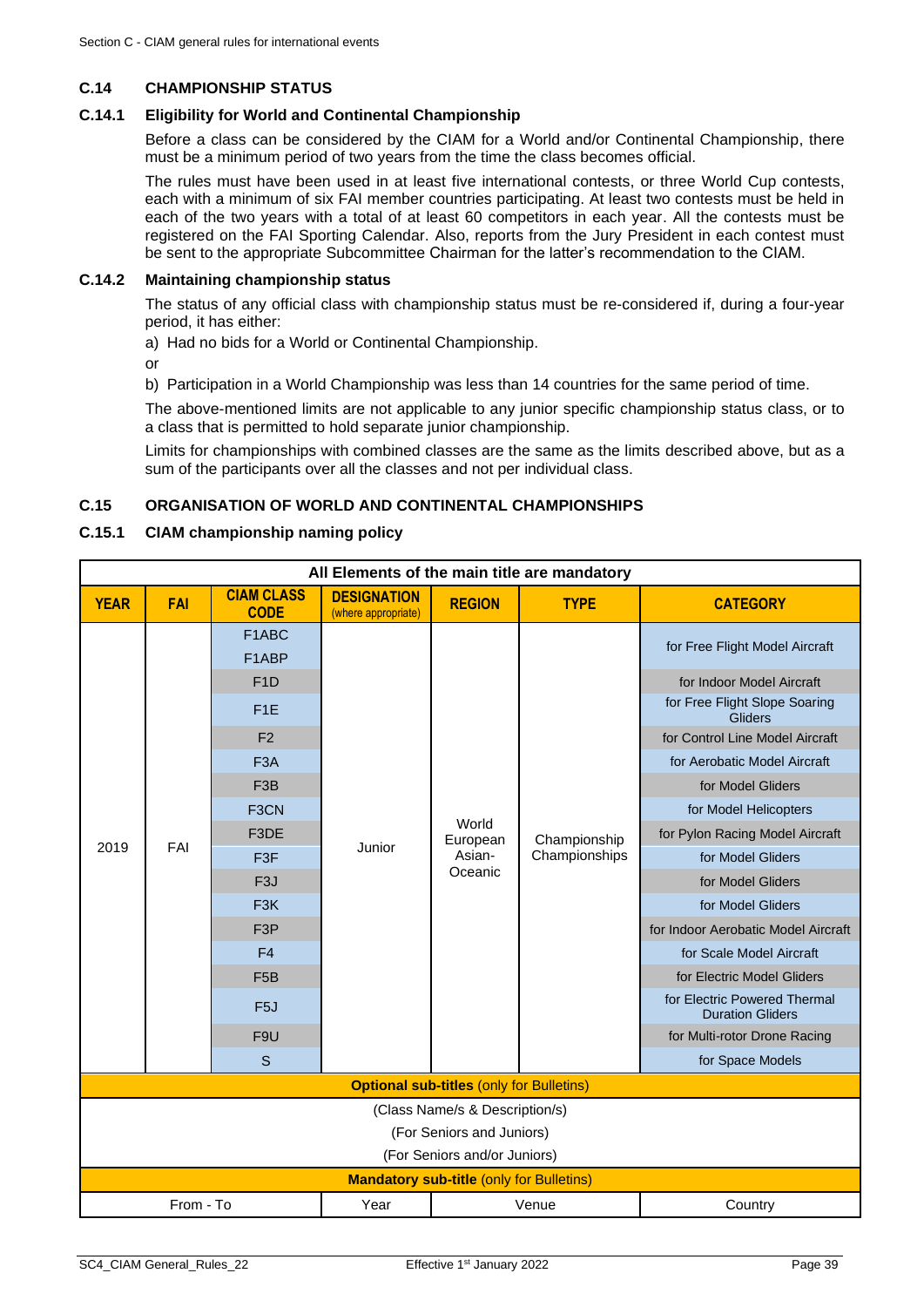The championship logo design is free to encourage creativity but it is mandatory that all the elements of the championship name are included; however they may be in any order or layout to suit the logo shape. Such a proprietary logo must be approved in writing by FAI before use.

For internal use and communication (ie the minutes), CIAM is permitted to use a short denomination with the "F" designation along with the accepted abbreviation for World or Continental Championships (WCh, CCh).

*Note:*

- *i) The plural "Championships" is used only when the event covers multiple classes (combined championships).*
- *ii)* The dedicated F1ABP junior championships are the only championships to require the designation "Junior".
- *iii) The word "World" should be substituted with "European", "Asian", "Oceanic", etc. as appropriate.*
- *iv) The word "FAI" may be substituted with the FAI logo in a position immediately adjacent to the championship title.*

## <span id="page-39-0"></span>**C.15.2 Current World Championships**

*Note: The classes with the championship status are identified on the list of the CIAM classes which is downloadable from "Documents" section of the CIAM website [http://www.fai.org/ciam-documents.](http://www.fai.org/ciam-documents)*

## C.15.2.1 Class F (Model Aircraft)

#### **Odd years Even Years**

| F1ABC (Senior)                                    |
|---------------------------------------------------|
| F1E (Senior & Junior)                             |
| F3A (Senior + $4th$ junior member)                |
| F3B (Senior + $4th$ junior member)                |
| F3CN (Senior + $4th$ junior member)               |
| F3D, F3E (Senior + 4 <sup>th</sup> junior member) |
| F3K (Senior & Junior)                             |
| F3P (Senior + $4th$ junior member)                |
| F5J (Senior & Junior)                             |

## F1ABP (Junior) F1E (Senior & Junior) F1D (Senior & Junior) F2A BCD (Senior + 4<sup>th</sup> junior member) F3F (Senior +  $4<sup>th</sup>$  junior member) F3J (Senior & Junior) F4CH (Senior +  $4<sup>th</sup>$  junior member) F5B (Senior +  $4<sup>th</sup>$  junior member)

*Note: Multiple class "F" designations refer to "combined championships".*

C.15.2.2 Class S (Space Models)

The Space Models World Championships are held in **odd years**. The following classes (or subclasses) are recognised for the Space Models World Championships:

a) Senior

| S <sub>1</sub> B | S3A | S4A                                                                | S5C. | S6A | S7 | S <sub>8</sub> P                                                                                                                                                                                        | S9A |
|------------------|-----|--------------------------------------------------------------------|------|-----|----|---------------------------------------------------------------------------------------------------------------------------------------------------------------------------------------------------------|-----|
|                  |     | landing circle of 10 metres radius; for the final 3 metres radius. |      |     |    | Note: Sub-class S8P complies with sub-class S8E; the purpose of the contest in S/P is to achieve<br>as exactly as possible the given time of 360 seconds and to precisely land the model in a specified |     |
|                  |     |                                                                    |      |     |    |                                                                                                                                                                                                         |     |

b) Junior S1A S3A S4A S5B S6A S7 S8D S9A

## **C.15.3 Offers to host a World or Continental Championship**

- a) It is the CIAM's responsibility to decide and award World and Continental Championships and to decide which NAC shall be delegated with the responsibility for the organisation of the championship.
- b) The awarding of a championship will normally be made by vote of the Plenary Meeting two years in advance of the year of the proposed championship.
- c) In order to be eligible for selection, all bids must comply with the following procedure:
	- i) All bids must be submitted on the bid application with Section 1 information completed.
	- ii) Before any bid may be presented at the Plenary Meeting, it must be appraised by the relevant Subcommittee Chairman or by a person duly appointed by him. After that appraisal, Section 2 of the bid application document must be completed. If the recommendation status is "NO", then the "Comments" box must contain a full explanation. Both sections of the bid application shall be presented to the Plenary Meeting for consideration by the Delegates.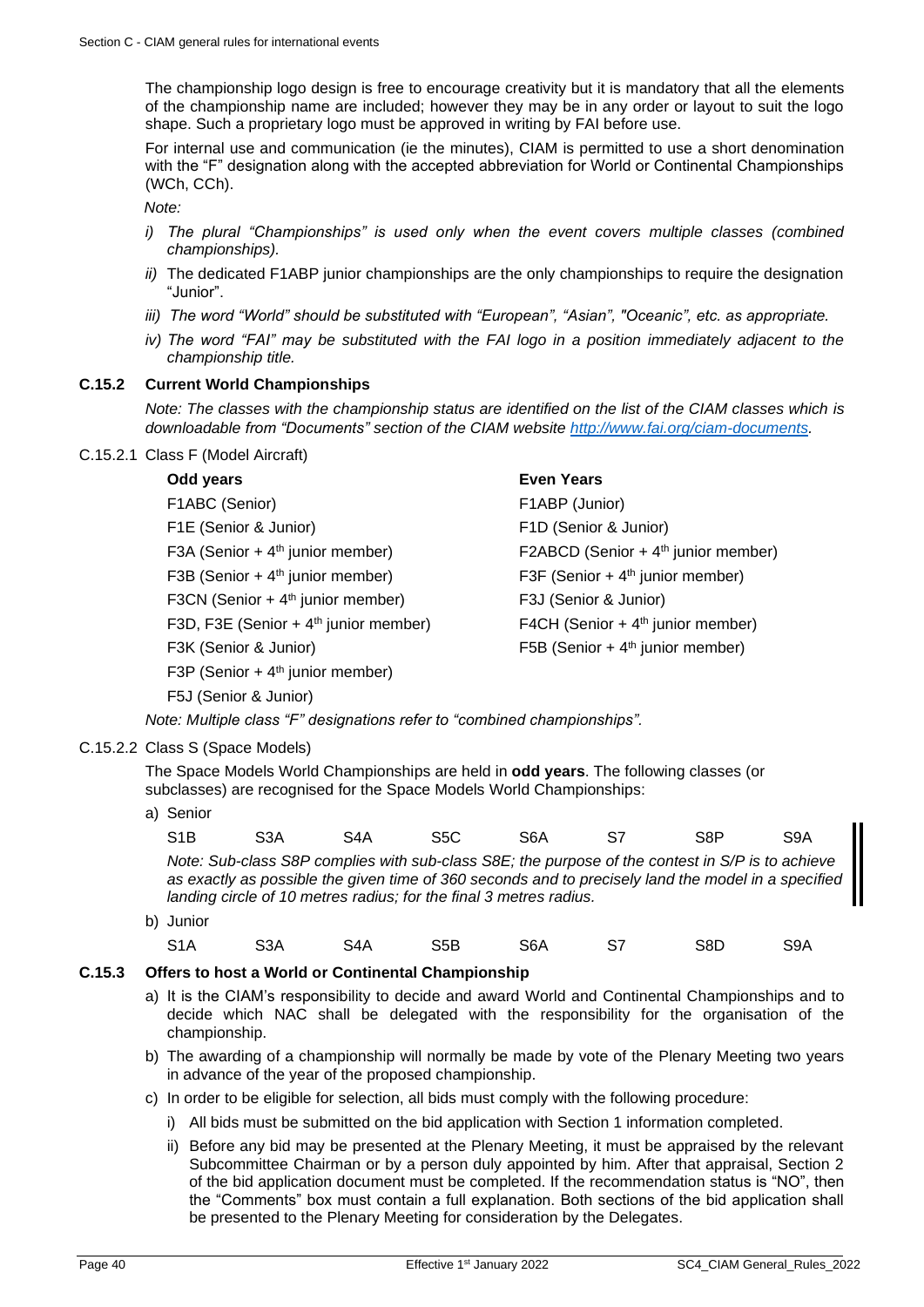*Note:* 

- *The bid application document is downloadable from "Documents" section of the CIAM website [http://www.fai.org/ciam-documents.](http://www.fai.org/ciam-documents)*
- *- See document "Minimum Standards for Contest Sites for World & Continental Championships" downloadable from "Documents" section of the CIAM website <http://www.fai.org/ciam-documents>*
- d) Bids for consideration at a Plenary Meeting may be submitted to the FAI Office at any time in the year prior to the Plenary Meeting that is two years in advance of the championship year and not later than 45 days before the Plenary Meeting.
- e) In exceptional circumstances, the decision for awarding World and Continental Championships may be taken more than two years in advance of the year of the proposed championship, providing a request is made by  $15<sup>th</sup>$  November and published in the Agenda of the following Plenary Meeting.
- f) In the event that no acceptable bid is available two years in advance, the Plenary Meeting delegates the decision to the Bureau. Bids for consideration by the Bureau may be submitted to the FAI Office not earlier than 120 days and not later than 45 days before the December Bureau Meeting. The latest that a decision may be made is one year in advance of the proposed date of the championship. This is the latest time at which the decision can be made to proceed with a championship for the following year.
- g) After the championship is awarded, any change to the information provided by the organiser in Section 1 of the bid document, must be presented no later than the Plenary Meeting in the year preceding the championship. At this time, the Organiser Agreement between FAI and the Organiser will be signed.

#### **C.15.4 Information Bulletins**

#### C.15.4.1 Bulletin 0

Bulletin 0 is a draft Bulletin that must be submitted by the organising NAC to the FAI Office and the Secretary (for consideration by the Bureau at one of the two Bureau Meetings) not later than:

- 15<sup>th</sup> November of the year prior to the championship for championship(s) scheduled from May to December.
- 15<sup>th</sup> March of the year prior to the championship for championship(s) scheduled from January to April

The Bulletin 0 must be presented in accordance with the template defined by CIAM and with all sections completed.

Before submitting the Bulletin 0 to the FAI Office, the organiser must discuss it with the relevant Subcommittee Chairman in order to minimise discussion time at the Bureau Meeting.

In addition, a budget covering the total cost of the event must be presented on a separate sheet for the Subcommittee Chairman and the Bureau members to confirm that the entry fees and accommodation and meal charges have been set at a reasonable level in accordance with [C.15.5.1](#page-41-0) and [C.15.5.2.](#page-41-1)

*Note: Bulletin 0 is a draft bulletin only for the benefit of Bureau and so that should not be issued, published or publicised outside the Bureau. This template is downloadable from "Documents" section of the CIAM website [http://www.fai.org/ciam-documents.](http://www.fai.org/ciam-documents).*

#### C.15.4.2 Bulletin 1

- a) A first memorandum of information (Bulletin 1) and entry forms must be despatched to the NACs, also to Jury members and judges, after the Bureau Meeting at which Bulletin 0 was presented and approved and, in any case, no later than:
	- i) the end of September for Bulletins approved at the April Bureau Meeting;
	- ii) the end of the following January for Bulletins approved at the previous December Bureau Meeting.
- b) The approval mechanism for Bulletin 1 is as follows:
	- i) Any changes or amendments instructed by the Bureau should be incorporated by the Organiser into a revised bulletin. Either the original Bulletin 0 or the revised Bulletin 0 should be named "Bulletin 1" and emailed to the Secretary promptly after the Bureau Meeting at which it was approved and no later than the schedule in paragraph a).
	- ii) The Secretary will check that the document contains the correct data. When he is satisfied that it is correct, he will then issue Bulletin 1 to the NAC email list and the CIAM Delegates email list with the organiser and Bureau in copy. He will forward a copy to the FAI Office for information.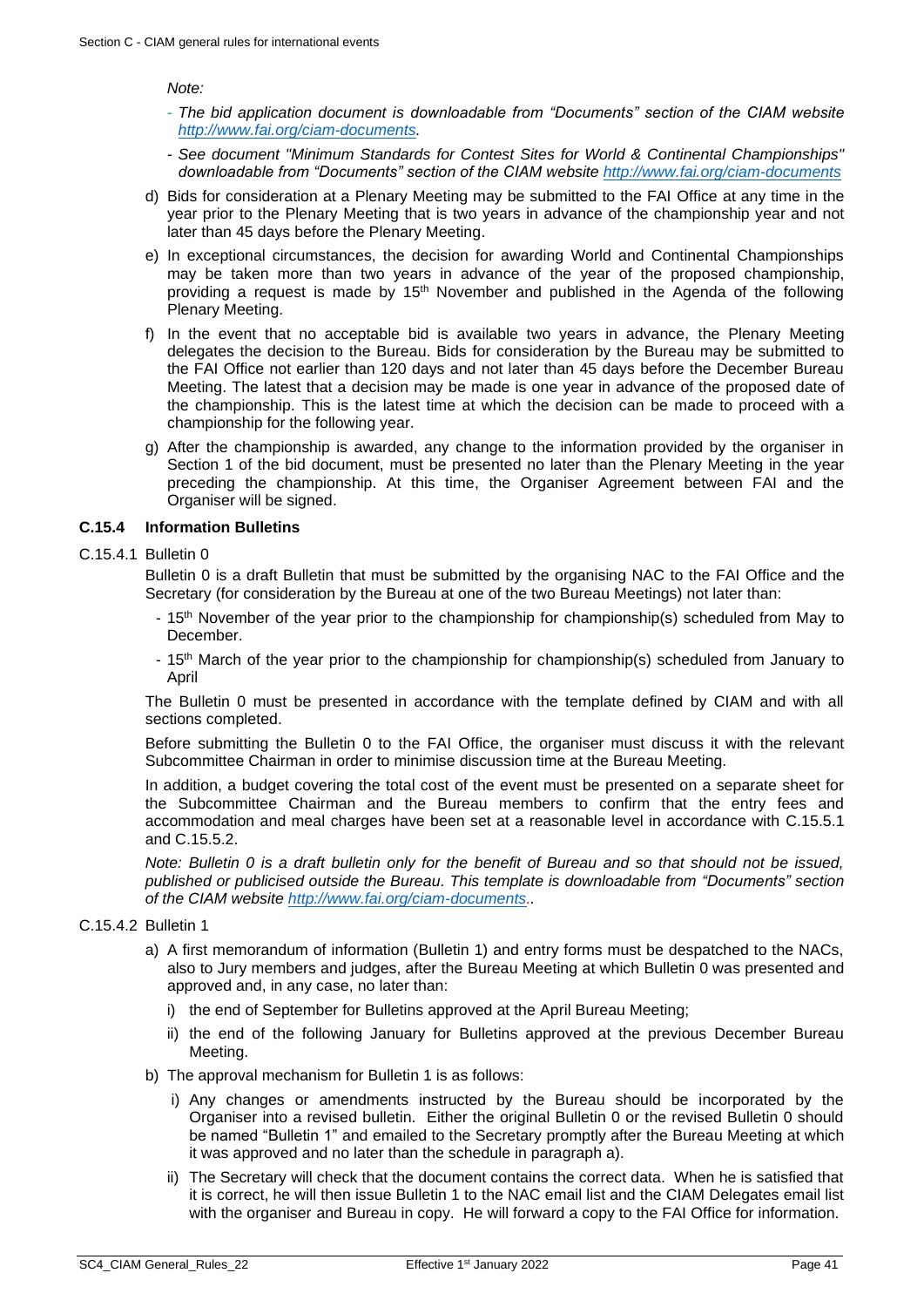## **C.15.5 Entry and additional fees**

## <span id="page-41-0"></span>C.15.5.1 Entry fees

- a) The entry fee is the obligatory fee to be paid by all competitors and team managers.
- b) The entry fee must be quoted in Euro but the equivalent fee may be paid in the local currency of the country hosting the event or in any other currency that the organiser specifies in Bulletin 1.
- c) The organiser may specify a closing date for the receipt of fees. Entries received after this date may be subject to a penalty fee or may be refused by the organiser.

A closing date shall be no earlier than 90 days before the official starting date of the contest. A penalty fee shall not exceed 20% of the obligatory entry fee. If a penalty fee is to be imposed for late entries, this must be stated no later than in Bulletin 1. A discount bonus for early payments may also be considered by the organiser.

d) For World or Continental Championship the maximum entry fee shall be 300 € for up to seven nights except for the following classes:

| F3A/P: 450 € | F3B: 400 €     | F3C-F3N: 400 € | F3D-F3E: 420 $\in$ |
|--------------|----------------|----------------|--------------------|
| F4: 400 €    | F5B-F5J: 400 € |                |                    |

e) For World or Continental Championship if more than the minimum number of judges required by the relevant rules is allowed, then an additional fee may be charged to each contestant. The additional fee shall be calculated as follows up to a maximum of 165 Euro:

Additional fee = (Travel cost of extra officials  $+$  ((Cost of food & accommodation for seven nights) / (7 \* Number of nights)) / Number of competitors

- f) If an obligatory fee is required for official helpers and supporters it must not exceed 20 % of the obligatory fee for competitors up to a maximum of 80  $\epsilon$ .
- g) Accredited representatives of the media shall not be required to pay an entry fee.
- h) Items contributing to the calculation of the entry fee are (applicable depending on local circumstances):
	- i) Contest site Rent and cost of preparation.
	- ii) Organisational costs of meetings/travel of organising committee; rent or purchase, if not already available, of contest equipment such as timing devices, lap counters, sighting apparatus, processing equipment, score board, walkie-talkies, frequency control, equipment, score sheets, flags, flag poles, etc. Cost of instruction and briefing session of contest officials and Jury, licences and permits (PTT, local authorities); stationery, postage (information bulletins, correspondence); rent of tents. The cost of any official opening ceremony.
- i) In the event that a person is serving in more than one position (team manager, competitor, helper, mechanic, etc.), he will be charged only one fee: that which represents the highest fee of the positions to be served. If at the same event, there is a senior and junior classification, any junior competitor may be a member of the senior team as well. In that case this competitor is required to pay only the entry fee for the junior's class.
- j) At multi class championships when a competitor competes in more than one class, a 50% discount shall be offered on the second entry fee.
- <span id="page-41-1"></span>C.15.5.2 Optional fees
	- a) Separate optional fees may be offered at choice for: lodging (hotel and camping) and food (excluding banquet) and other possible additional events). The banquet shall not exceed the amount of 50 Euros and may be included in the entry fee or it may be a separate optional fee.
	- b) Using the international standard of stars the cost of two stars (\*\*) or equivalent accommodation and typical cost of food must be included in the Championship bid documentation.
	- c) The cost of hotel accommodation must be kept reasonable. Keep in mind that hotel accommodation is often the only possibility for overseas participants. Using the international standard of stars, accommodation to two stars (\*\*) or equivalent is sufficient. To keep travel expenses of the team reasonable, organisers must not use the event to force teams to pay higher than the street price for accommodation. It is up to the teams whether they wish to book their own board and lodging.
- C.15.5.3 Impact of sponsorship

It might be possible to obtain a sponsor for one or more of the above items. This will result in a lower basic fee, therefore sponsoring is highly recommended.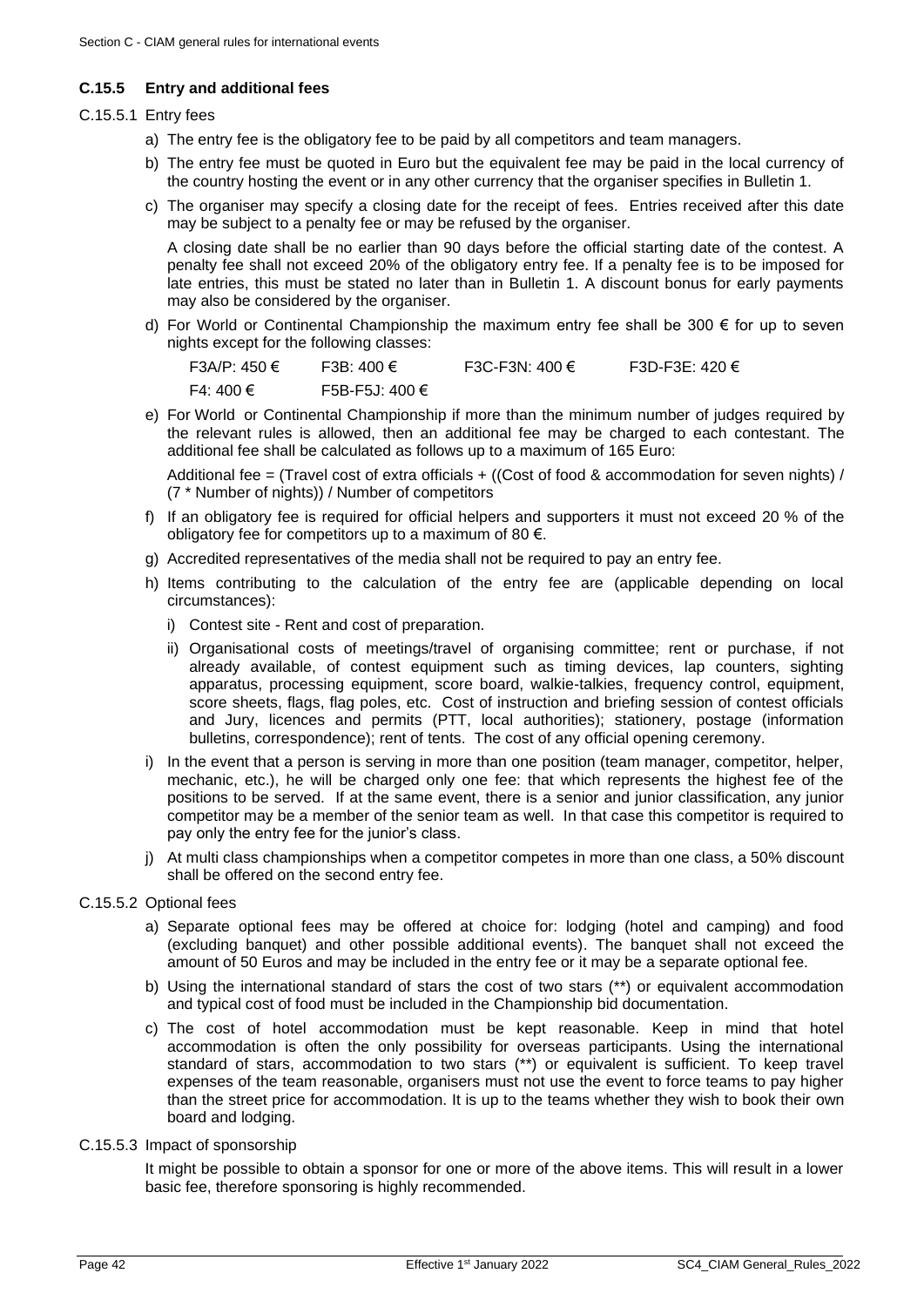However, sponsoring can only be taken into account if it is absolutely certain that it will be obtained, otherwise a loss can be expected. Sponsoring negotiations should start as early as is practical.

## **C.15.6 Classification**

- C.15.6.1 Individual classification
	- a) For any World or a Continental Championship:
		- FAI medals and diplomas will be awarded to the competitors in the first, second and third places in the class.
		- For F2D, an FAI diploma shall be awarded to the designated mechanics of the first, second and third placed pilots.
		- The Championship winner earns the title of World Champion or Continental Champion in the class.
	- b) For any class where a junior may participate in a Continental or World Championship as a fourth team member under C.5.3 a), all juniors are considered for the following awards:
		- FAI medals and diplomas will be awarded to the first, second and third placed juniors. If only one or two juniors compete in the class, they shall be awarded an FAI medal and diploma.
		- The best junior earns the title of Junior World or Continental Champion if juniors from at least four different nations participate in that class.
	- c) For any World or a Continental Championship, all females are considered for the following awards:
		- FAI medals and diplomas will be awarded to the first, second and third placed females. If only one or two females compete in the class, they shall be awarded an FAI medal and diploma.
		- The best female earns the title of Female World or Continental Champion if females from at least four different nations participate in that class.
	- d) If there is a Challenge Trophy, this is awarded to the NAC of the winning competitor for custody until the following Championship.

#### C.15.6.2 National team classification

- a) The national team classification for all CIAM classes for World or Continental Championships is established after the completion of the championship using one of the following two methods only:
	- i) By adding together the numerical final placings of the three best placed members of the national team using the full list of competitors.

Teams are ranked from the lowest numerical places to the highest, with complete threecompetitor teams, ahead of two competitor teams, which in turn are ranked ahead of onecompetitor teams. In the case of a national team tie, the best individual placing decides.

or

ii) By adding the scores of the three best scoring members of the national team together.

In the case of a national team tie, the team with the lower sum of place numbers, taking the three best scoring members, given in order from the top, wins. If still equal, the best individual placing decides.

For F2C, in either method of national team classification, a "member" is a two-competitor team.

- b) For World and Continental Championships gold, silver and bronze team medals, produced by the FAI to a smaller size than the standard FAI medals, will be awarded to the first, second and third place national team members and team managers, except for Space Modelling where only one medal shall be awarded per team per class per age division. The cost is to be borne by the organising NAC.
- c) When teams consist of four or five competitors or, in the case of F2C, four or five pairs of competitors (see [C.5.3\)](#page-31-2) then all the team members in first, second and third place will be awarded medals and shall be entitled to be on the podium.
- d) In each class a diploma will be awarded by the FAI to each team member including the team manager of the teams in first, second and third places, and for F2D to all of the mechanics registered to the teams in first, second and third places.
- e) If there is a Challenge Trophy then this shall be awarded to the NAC of the winning team for custody until the following championship.
- C.15.6.3 Overall classification in multiple contest categories
	- a) In a World or Continental Championships with more than one category a classification may be made of the overall performance of the competing nations. This is established by taking the total scores of the three best scoring members in all of the contest categories.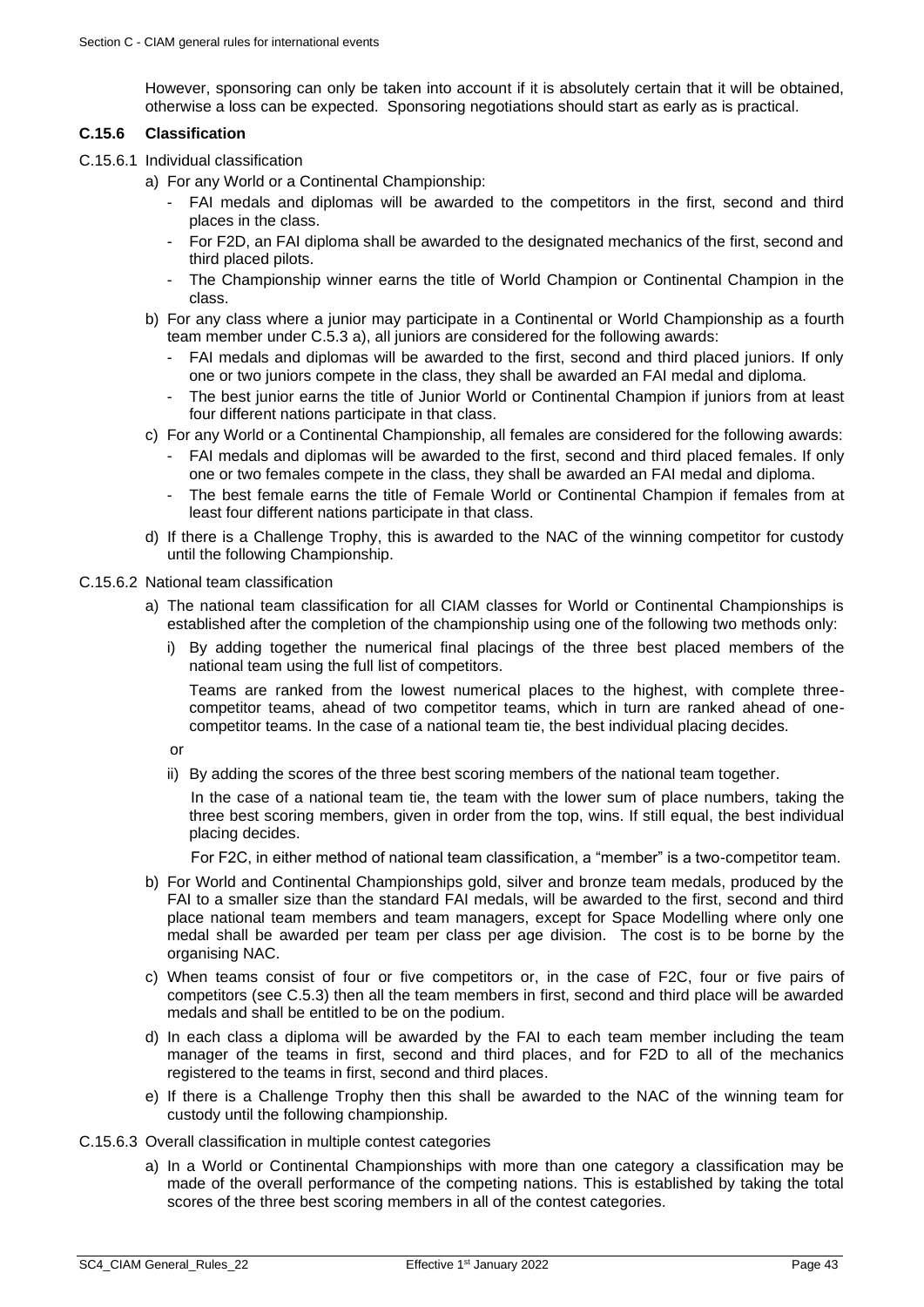- b) The highest total wins the award. In the case of a tie, the nation with the lower sum of team place numbers, taking the three best scoring members, given in order from the top, wins. If still equal, the total of the best individual placing in each class will decide.
- c) If there is a Challenge Trophy, this will be awarded to the NAC of the winning team for custody until the following championship.
- d) There are no FAI medal or diploma awards assigned for this classification.

## **C.15.7 Awards ceremony procedure**

- a) A person from the ceremony staff will escort the medal winners to the medal staging area.
- b) The awards podium, flags of the three medal winners and the National Anthem of the Gold Medal winner will be prepared in advance. In addition, the FAI flag must be flown and the FAI anthem played.
- c) The announcer will introduce the award ceremony and then announce the category/class (as appropriate) receiving the medals as they march out in order with an escort to a position behind the awards podium.
- d) The awards podium will be set up in the following configuration:

Silver - Left-hand side (as viewed by the spectators) – Second highest podium (2)

Gold - Centre – Highest podium (1)

Bronze - Right-hand side – The same height or slightly lower than Silver (3)

The marching order must be in a sequence to position the medal winners behind the correct podium.

- e) The announcer will mention who (with title) will award the medals and diplomas (usually the FAI President, Air Sport Commission President or his designee.
- f) The competitor or team will be called by name and country separately and in the order Bronze, Silver, Gold. The medal winner will step up on the podium when called by the announcer.
- g) First, the Bronze medal winning individual or team will step up to the podium and the medal and diploma will be awarded. Next, the Silver medal winning individual or team will be called to the podium and will receive the medal and diploma, followed by the Gold medal presentation using the same procedure. A moment will be allowed after the award of each medal for photographs.
- h) After all medals are awarded, the anthem of the Gold medal individual or team will be played as their country flag is raised (if no country anthem, play the FAI anthem). The flagpoles should be of different heights with the tallest in the centre for the 1st placed competitor and the two shorter ones to the left and right for the 2<sup>nd</sup> and 3<sup>rd</sup> placed competitors. All flags should be raised to the top of each pole.
- i) The individual or team winners will pose for group photographs for a minute before stepping off the award podium and being escorted away by the ceremony escort(s).
- j) First, second and third placed competitors (including  $1<sup>st</sup>$ ,  $2<sup>nd</sup>$  and  $3<sup>rd</sup>$  placed national teams) must attend the award ceremonies.
- k) Out of respect to the national authorities, FAI officials and organisers, all competitors, and especially the winners, are expected to attend the ceremony. According to FAI Protocol for Award-Giving and Closing Ceremonies, competitors should be properly dressed. It is recommended that the Contest Director mentions this during the briefing.

## **C.15.8 Annual analysis of World Championships medals**

An analysis of the number of World Championships medals (individual and team, senior and junior) per nation will be presented every year to the Plenary Meeting.

*Note: Annual presentations of World Championships medals per nation are downloadable from "Documents" section of the CIAM website [http://www.fai.org/ciam-documents.](http://www.fai.org/ciam-documents)*

#### **C.15.9 Extraordinary circumstances**

In the event of extraordinary circumstances (Force Majeure) the CIAM Bureau, after a recommendation from the CIAM President, may cancel or postpone FAI sanctioned CIAM events for a specific period. For First Category events, the CIAM President must consult with the FAI Secretary General and communicate with each organiser before the final decision.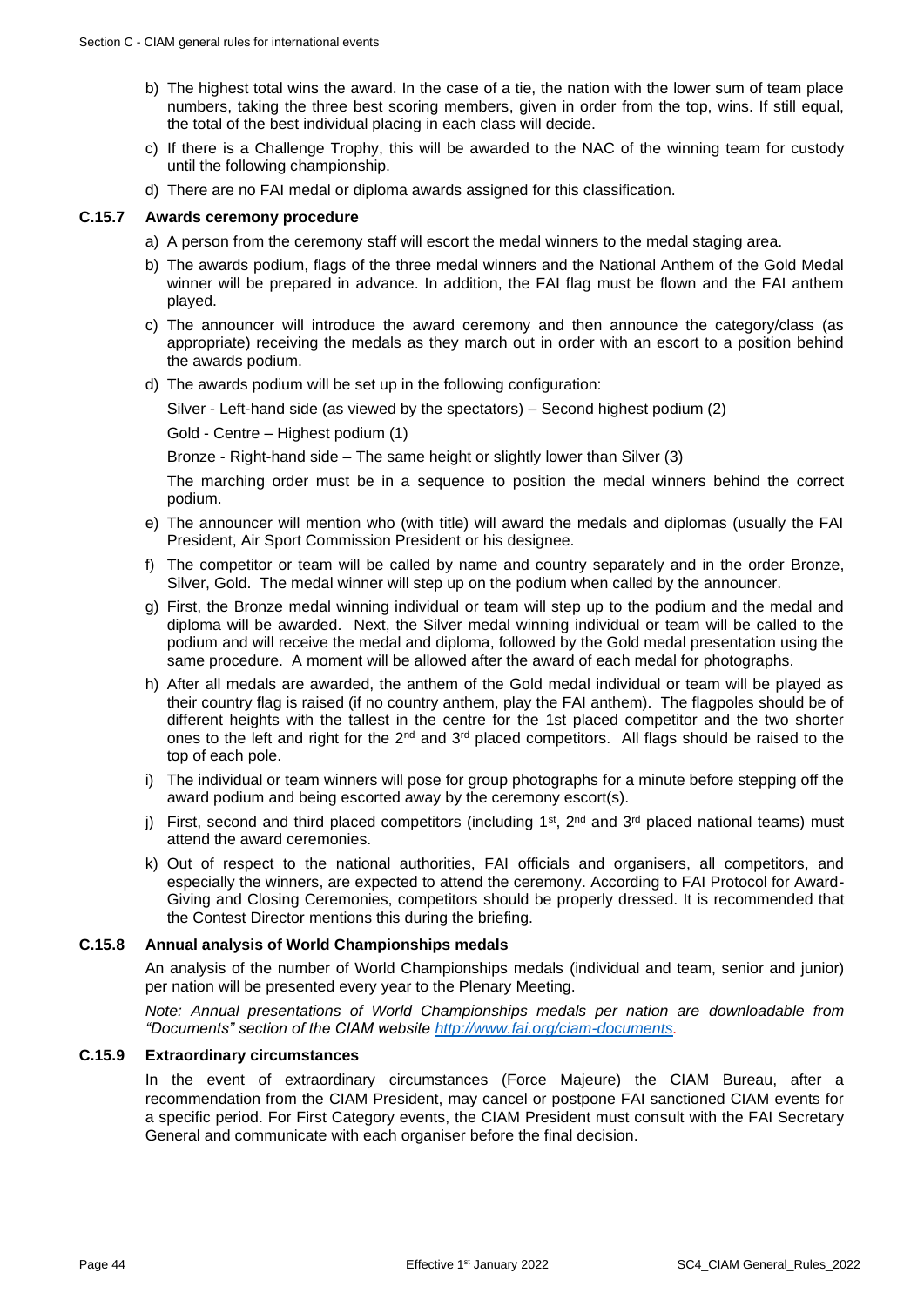## <span id="page-44-0"></span>**C.16 REQUIREMENTS OF ORGANISERS OF INTERNATIONAL EVENTS**

#### **C.16.1 General requirements**

The organiser must:

- a) Secure a sufficient number of qualified officials, timekeepers and FAI Jury members.
- b) Provide themselves with the necessary measuring apparatus adequate to check the characteristics of model aircraft or space models in question. A list of minimum measuring apparatus is given in the Organisers' Guide for each class.
- c) Give the competitors opportunity to determine the characteristics of their models on the official measuring equipment before the contest.
- d) Provide at least one practice day prior to the contest, to be announced in the invitation along with a flying schedule for the contest.

The organiser will provide a schedule for the official practice giving all competitors equal practice time. The practice day must not be extended so as to delay the start of official contest.

Depending on the type of the event or the class, a reserve day may be scheduled after the contest to allow for the completion of official flying in the event of weather or other delays preventing completion as scheduled.

- e) Provide the name and address of a contact person, who will be able to inform foreign teams.
- f) Display the results of each round throughout the contest and publish the official results afterwards. The display and publication shall not contain any additional statistics or items other than those required by the FAI Sporting Code. Abbreviations to indicate nationality must follow the list of the national identification marks.

*Note: The list of the national identification marks (3 letters per country) is downloadable from "Documents" section of the CIAM website [http://www.fai.org/ciam-documents.](http://www.fai.org/ciam-documents)*

- g) Provide appropriate facilities for a Doping Control Station if requested by the National Anti-Doping Organisation of the host country or by the FAI or WADA.
- h) Establish a suitable contest area allowing the full performance of the model aircraft and safe recovery.
- i) For World and Continental Championships and Open Internationals on the FAI Sporting Calendar, provide, at no cost to the competitor, third party liability insurance to the standard required for competitors participating in the contest including flying at off-site practice facilities.
- j) For timekeeping, unless specified otherwise in the rules for a particular class, quartz-controlled electronic stopwatches with digital readout or an electronic system of equal or greater accuracy.

## **C.16.2 Requirements for radio control**

C.16.2.1 Flight area

The organiser must provide a smooth flight area for R/C models to facilitate take-offs and landings.

C.16.2.2 Transmitter pound

If there are competitors using am/fm transmitters on the same frequency band then a transmitter pound is required only for those transmitters.

If an AM/FM transmitter pound is found to be necessary then:

- a) Each day, on the contest site before the start of the contest, all am/fm transmitters to be used in the contest that day must be impounded and kept under the supervision of a special official.
- b) All transmitters must be withdrawn at the end of the day's flying activities, and may not be left in the pound, unless by special arrangement with the organiser.
- c) The transmitter pound official(s) will issue the transmitter to the competitor only when he is called to make his flight (in accordance with the procedure laid down for the class concerned).
- d) As soon as the flight has ended, the competitor must immediately return his transmitter to the pound official.
- e) A fine of 50 Euros per pilot will be imposed for failure to withdraw a transmitter, for whatever reason, during the specified period.
- C.16.2.3 Spread spectrum transmitters

There is no requirement to impound spread spectrum transmitters.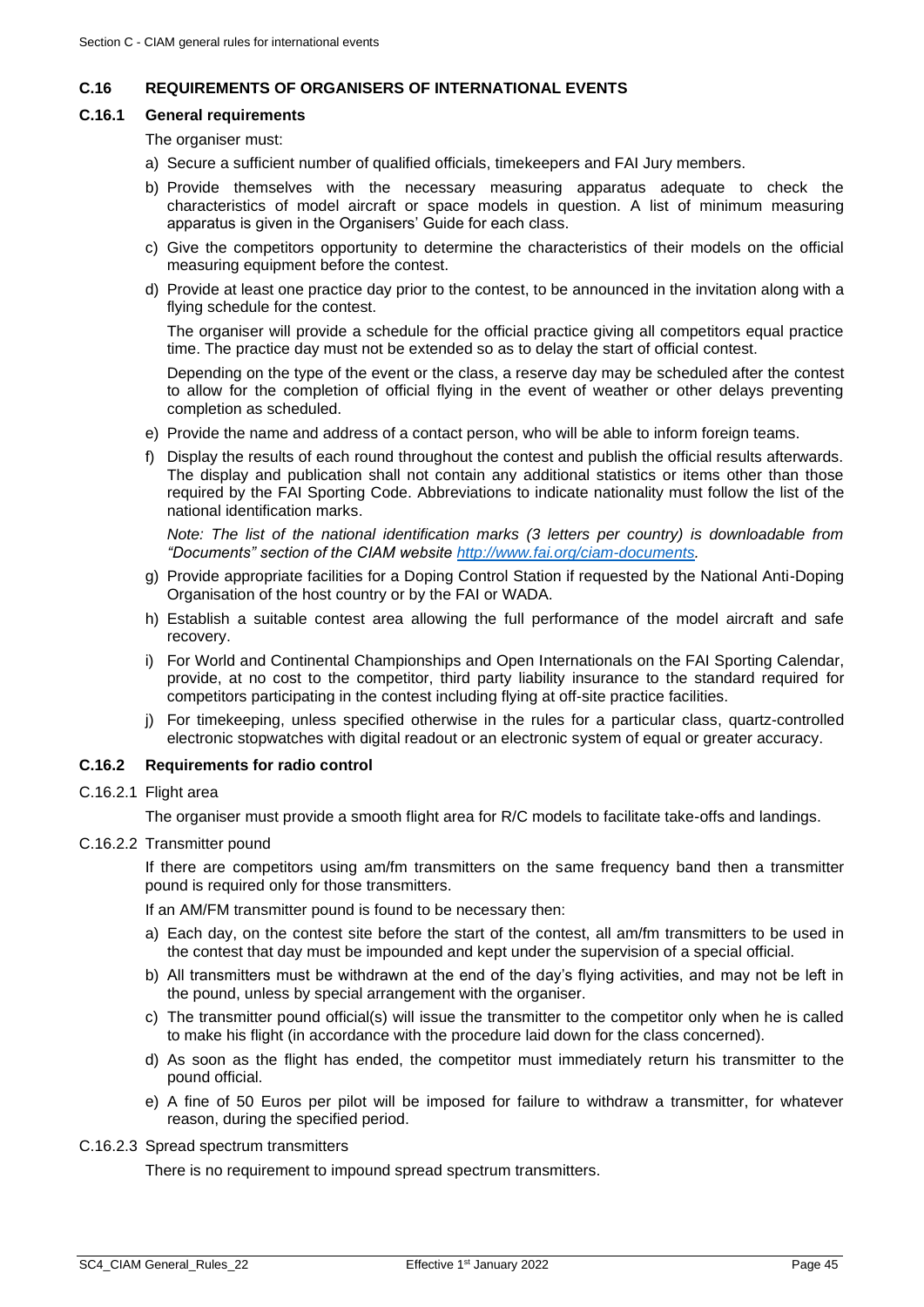#### C.16.2.4 AM/FM transmitters

- a) It is not permitted to use any am/fm transmitters on the contest site during the hours of contest unless:
	- i) making an official flight or
	- ii) the specific permission of the contest officials has been given.
- b) Unless the contest director allows a change in advance, using a frequency differing from that assigned by the organiser in the starting list is considered as unauthorised transmission.
- c) Unless otherwise stated in the rules for a particular class the competitor is allowed only one frequency for the contest.

*Note: In the case of proven interference, another single frequency may be allotted by the contest director.*

- d) Any unauthorised transmissions during the period of the contest will result in automatic disqualification of the offender from the entire contest and render him liable to further penalties.
- e) The transmitter frequency must be displayed on the outside of the transmitter.
- f) Frequency synthesised transmitters must be designed to display the current frequency and to change to another frequency without RF transmission.
- C.16.2.5 Detection of radio interference

The organiser must provide a spectrum analyser or other adequate radio monitoring equipment for the purpose of detecting radio interference and a means of communicating this information to the pilot(s) and/or the flight line director / contest director.

#### C.16.2.6 Starting order

Unless otherwise specified, the initial starting order of the various competitors must be established by means of a random draw before the contest, and, except for F3B, F3J and F3K, frequency will not follow frequency. Team members will not be included in the same race in a heat of F3D or F3E and members of one national team must not be in the heat immediately following. For F3B, F3J and F3K, competitors from the same team should not, where possible, be drawn to fly in the next group.

- C.16.2.7 Other requirements
	- a) The organiser must survey the site of any contest event scheduled to be held in order to determine possible cases of radio interference which would affect any competitors. Any such possibilities must be reported as early as practical to participating NACs. Frequency bands or specific frequencies which have been shown to be reasonably free from interference at the site of the contest will also be reported to the NACs.
	- b) Organisers must make surveys of the contest site during both weekdays and weekends to determine if any patterns of radio interference exist and notify the NACs of any further problemsmany commercial or industrial operations are weekday problems only. In any case, it is the organiser's responsibility to make certain that all competitors in a radio controlled event are notified in advance about any known radio interference problems that may exist at the flying site and at what frequency.

## <span id="page-45-0"></span>**C.17 DURATION AND INTERRUPTION OF A CONTEST**

### <span id="page-45-1"></span>**C.17.1 Duration**

Outdoor contests, including fly-off starts, must take place between the hours of sunrise and sunset, except classes F1A, F1B, F1C, also Space Models Duration. In these classes a minimum of two rounds must take place when wind and thermal activity are expected to be at a minimum. The contests may start earlier than sunrise if the distance covered by the models in relation to the size of the airfield suggests an interruption of the contest during the windiest part of the day. Such an interruption can be included in the contest programme or decided by the organisers with the approval of the Jury.

The contest programme including round durations, and starting and finishing times of the contest must be clearly indicated in the regulations.

## **C.17.2 Interruption**

a) The contest should be interrupted or the start delayed by the contest director in the following circumstances and in other exceptional circumstances decided by the contest director: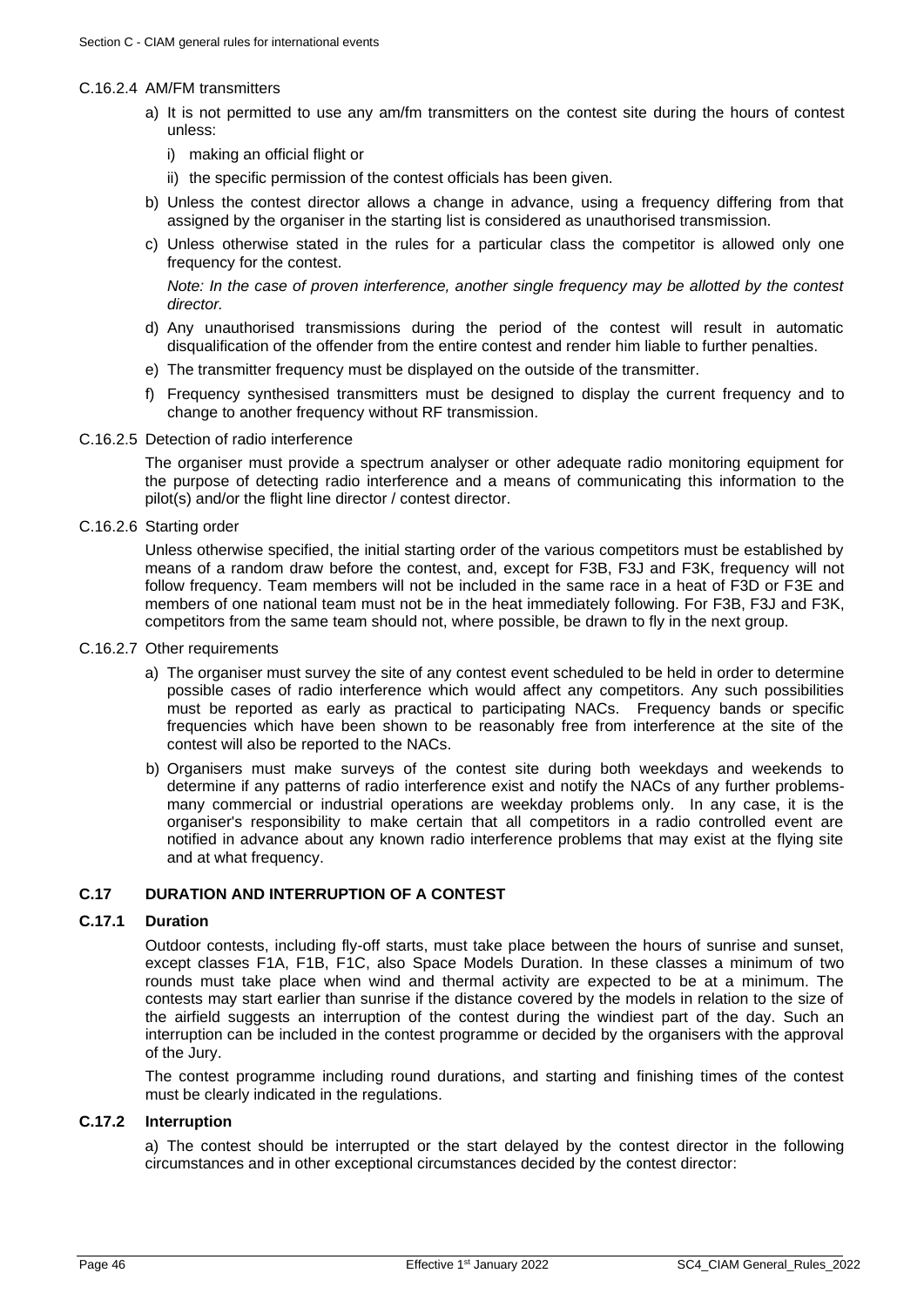- i) Unless specified otherwise in the rules for a category or a particular class, the wind is continuously stronger than 12 m/s measured at two (2) metres above the ground at the starting line (flight line), for at least one minute
- ii) The visibility prohibits proper observation of the models (especially in case of F/F or R/C contest) or due to atmospheric conditions, it would be dangerous to continue the contest.
- iii) It is necessary to reposition the starting line. This may only take place between rounds, or between tasks or groups in F3B and between rounds or groups in F3J or F5J.
- iv) The prevailing conditions are such that they may lead to unacceptable sporting results.
- v) For F3A, F3M, F3S, F3C, F3N, F4C, F4H,  $F3D$  and  $F3E$ , when the sun is in the manoeuvring area.
- vi) Any incident affecting safety or requiring access for emergency services.
- b) In the event of an interruption during a round, the contest director must decide the action to be taken to complete, repeat, or cancel the round, or other options defined for a specific category. The remainder of the round may be completed as soon as conditions allow, with adequate notice given to all competitors and team managers.

In the cases described, the organiser is not obliged to return the entry fee nor repeat the contest. The results will be based on the scores of the finished rounds.

An interrupted contest can be extended if the requirements of [C.17.1](#page-45-1) are met.

## <span id="page-46-0"></span>**C.18 SAFETY**

The large majority of model flying today in most countries takes place as recreation rather than within a contest framework and sometimes on publicly accessible sites with little or no formal control. Any accident involving model aircraft may result in property damage, injury and possibly even death. Apart from the direct harm, a less obvious result is the poor image of model flying that comes from the media coverage of such incidents which leads to public antagonism and the loss of flying facilities.

While the following information is intended primarily for FAI contest flying, much of it can be applied both to national contests and recreational model flying.

#### **C.18.1 Premise**

- a) It is of the utmost importance that all model fliers observe safety rules. Any accident caused by carelessness is a hindrance to the progress of model aviation.
- b) Safety rules are not an obstacle to the enjoyment of model flying, they help to prove that model fliers are the responsible citizens they proclaim to be.
- c) It is not a sign of intelligence to show one's own skill among spectators. The flier may know what he is doing but has no way of knowing what anyone else will do. So, it is to his personal benefit to make certain that no action on his part will result in an accident. It is therefore very important not to fly any model aircraft in contest or in the presence of spectators until it has been proved airworthy.

## **C.18.2 Competence**

The following officials are competent to apply and enforce safety rules:

- the FAI Jury;
- the contest judges;
- the contest director/s;
- the circle marshals;
- the flight line director/s;
- the processing officials;
- all officials of the Organising Body.

#### **C.18.3 Prohibited**

- a) Metal-bladed propellers and rotor blades;
- b) Repaired propellers and rotor blades;
- c) Improperly mounted engines;
- d) Knife-edge leading edges;
- e) Sharp spinners or propeller fasteners;
- f) Non shock-mounted radio equipment, where there is engine vibration;
- g) Any ballast or heavy parts subject to jettisoning;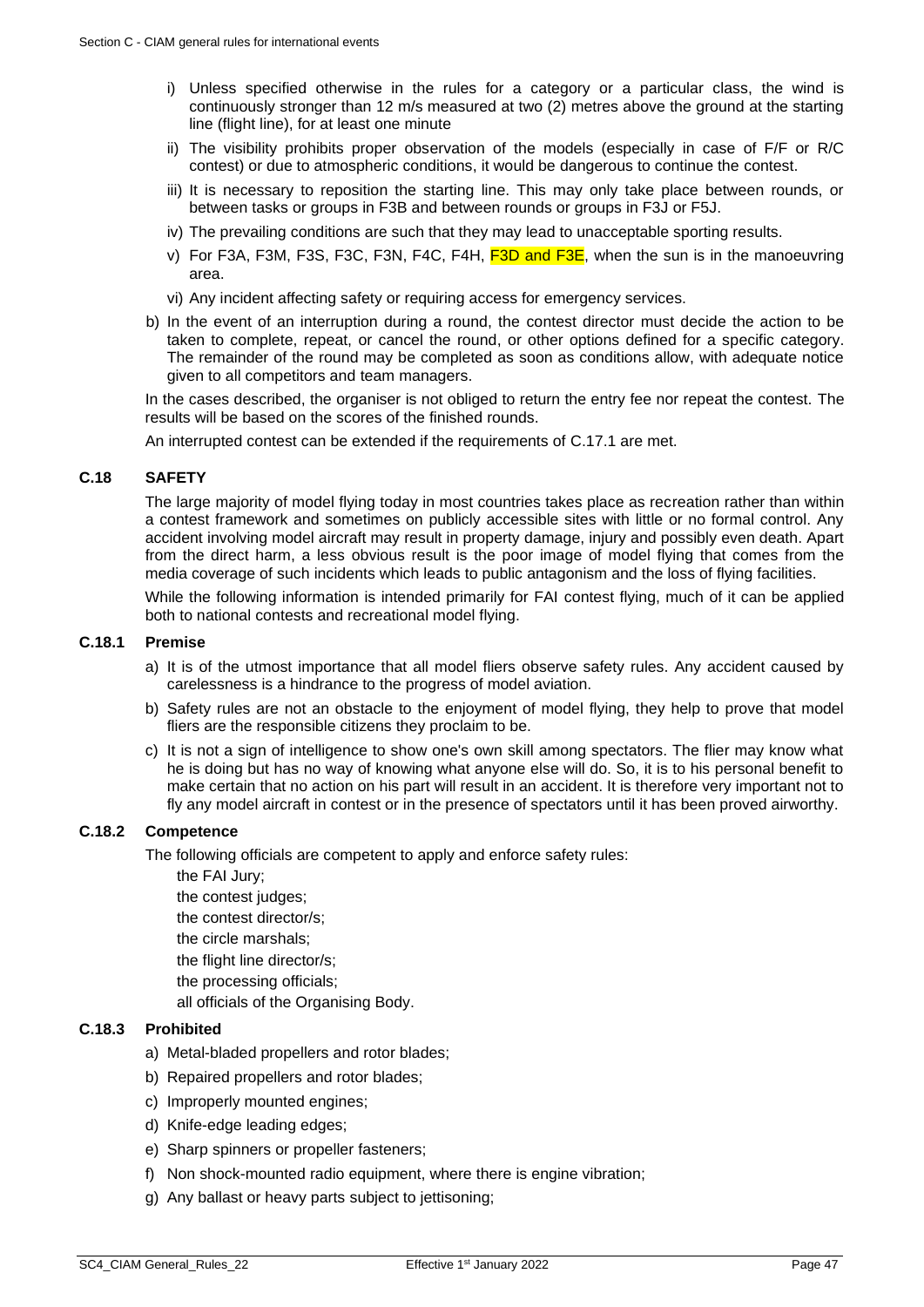- h) Any burning fuse that is not enclosed in a snuffer tube or similar device to retain and extinguish it;
- i) Propellers which fold forwards to have exposed propeller tips pointing forwards in the direction of flight.

### **C.18.4 Other requirements**

- a) The model should bear an identification of the owner.
- b) All spinners and other forward-facing metal or equally rigid projections should have a minimum radius of 5 mm. This does not apply to F2 model aircraft.

## **C.18.5 Pre-flight checks**

- a) Immediately before each flight, the flier must verify the actual condition and the proper functioning of all parts contributing to efficient and safe flight of the model and the proper fitting and fixation of the various parts, with special reference to engines and propellers.
- b) Models that have not been tested and proven airworthy must not be flown in the presence of spectators. Endeavour to conduct all flights in a manner that avoids danger to spectators and other fliers.

#### **C.18.6 After launch of the model**

Immediately after the flier has launched his model, he must leave the starting area, remove his equipment, and in the case of gliders wind up his launching cable.

## **C.18.7 Flying sites**

a) It is imperative that all flying sites be situated sufficiently far from power lines.

- b) The starting area must be carefully chosen in such a way that adequate safety to persons and property be granted. The points to be considered in this context are: wind strength and direction, relative position of buildings, runways, vehicle parking and spectator areas, and the area where the models are assumed to land after a normal flight, according to the wind.
- c) Flying sites in the vicinity of an airport or airfield, especially along the landing path, can be chosen as contest venues only with the permission of the airport operator and in full compliance with its safety rules and requirements.

## <span id="page-47-0"></span>**C.19 PENALTIES**

Contest Directors and the CIAM Bureau are entitled to apply penalties to any participant in an FAI sporting event (team managers, competitors, helpers, callers, mechanics, etc.) or officials for any infringements of the FAI Sporting Code according to FAI Sporting Code General Section 6.1.

Unless specified otherwise, infringements are punishable regardless of whether they have been committed deliberately or by mistake.

#### **C.19.1 Penalties imposed by the Contest Director**

Penalties may be imposed by the Contest Director, with the consent of the FAI Jury, for:

Technical infringements including, but not limited to violations of rules or failure to comply with requirements, which may be considered to have been committed:

- − By mistake or oversight and from which no significant advantage has been gained.
- − Deliberately, assuming no advantage could have been gained.

Serious infringements including, but not limited to:

- − Violations of rules or failure to comply with requirements which are not considered technical infringements.
- − Repetition of technical infringements even if committed by mistake or oversight.
- − Dangerous or hazardous behaviour or action, even if committed by mistake.

Cheating which may be defined as an intentional or deliberate breaking of the rule(s) in order to obtain an advantage over other competitors or teams.

Unsporting behaviour which may be defined as conduct by a participant who violates the generally accepted rules of sportsmanship and fair play, including, but not limited to:

- − Cheating, repetitions of serious infringements of rules.
- − Use of forbidden equipment, tampering with equipment, failure to comply with requirements to report back or return equipment.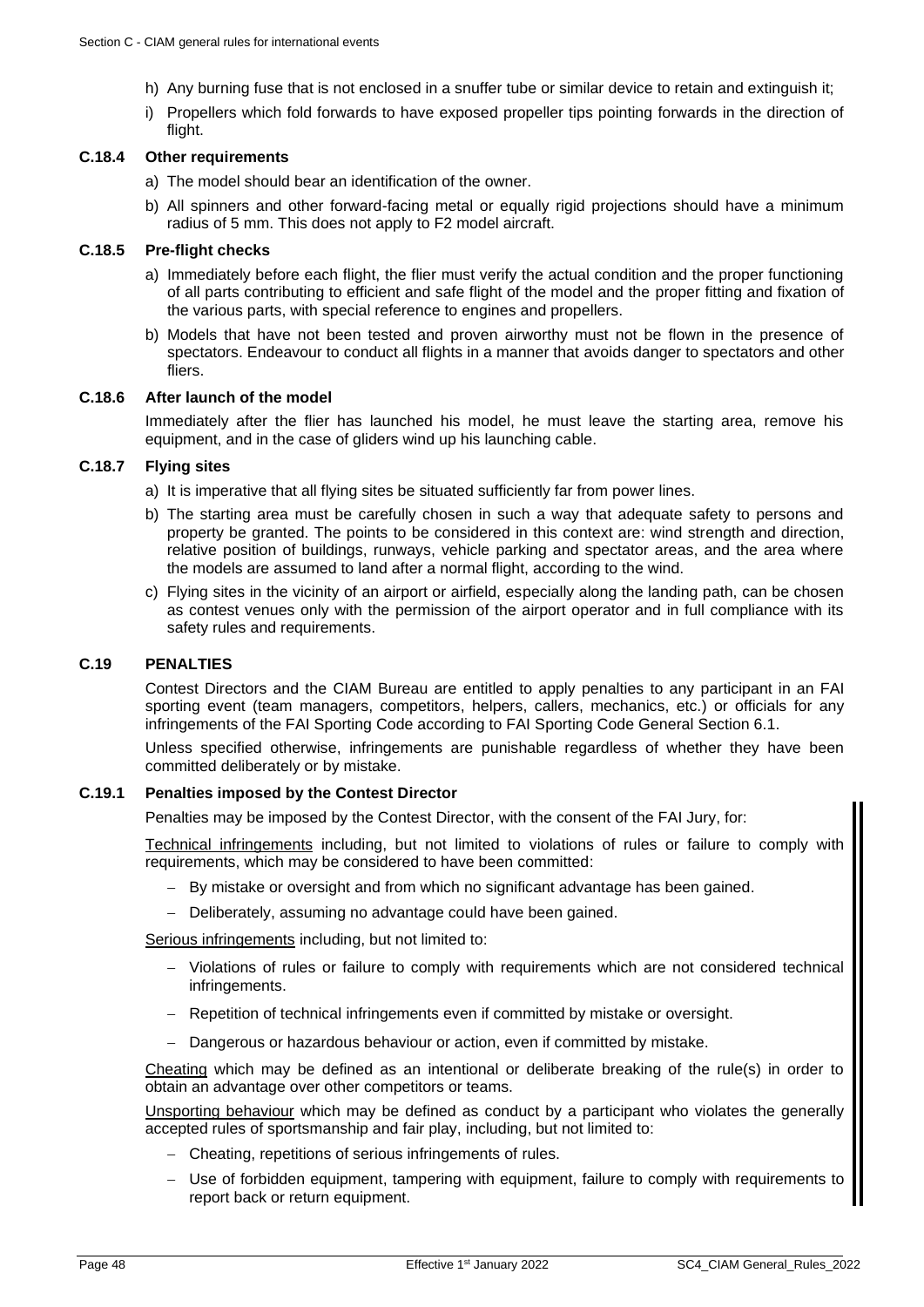- − Unfair action in order to gain a competitive advantage.
- − Any conscious effort to influence, intimidate, or threaten other participants with the intent of gaining an advantage, irrespective if this occurs directly before, during or directly after an event.
- − Wilful interference with other participants.
- − Abusive or taunting language, false accusation.
- − Aggressive or violent action, physical abuse.
- − Violation of airspace.
- − Deliberate attempts to deceive or mislead officials, falsification of documents.
- − Abusive activity on social media.
- − Use of prohibited substances or drugs.
- − Once a competitor is called to the flight line or the flying circle for an official attempt, smoking or consuming alcoholic drinks is considered as unsporting behaviour, until the attempt is finished.
- − Bringing the sport or the FAI into disrepute.

#### C.19.1.1 Range of penalties imposed by the Contest Director with the consent of the FAI Jury

The severity of the penalties imposed may range from a minimum loss of points to disqualification, as appropriate to the offence.

- a) Technical Infringements. Unless a different penalty is detailed in the dedicated Sporting Code Section 4 Volumes, technical infringements of rules or failure to comply with requirements caused by mistake or oversight where no advantage has been gained or could have been gained by the competitor concerned should, as a guide, carry penalties leading to a reduction of not less than 2 % of the best score or maximum available score for the task.
- b) Serious Infringements. Unless a different penalty is detailed in the dedicated Sporting Code Section 4 Volumes, serious infringements, including dangerous or hazardous actions or repetitions of lesser infringements should, as a guide, carry minimum penalties leading to a reduction of not less than 5 % of the best score or maximum score for the task.
- c) Unsporting behaviour. Cheating or unsporting behaviour, should, as a guide, result in disqualification from an event of the participant(s) concerned.

Cheating or unsporting behaviour by any member of a national team may lead to disqualification from an event for the entire team, where appropriate, and not only for the member of the team concerned.

Any person disqualified from an event has no right to claim back any part of the entry fee, and will not be eligible for any diploma, medal or prize awarded for the event.

d) All competitors making use of a model, equipment or fuel which does not conform in all respects to the rules and regulations of the event or which have not been verified by the organiser shall be disqualified from the contest.

#### C.19.1.2 Information and publication

The FAI Jury shall notify the concerned competitor and/or the team manager immediately after a penalty decision and quote the reasons for the penalty.

Penalties shall be listed on the score sheet of the day on which the penalty was given.

As soon as possible after the event, the Jury President or the Event Director shall send to the CIAM President and to the NAC concerned, a written summary of the facts justifying a disqualification from the event.

### **C.19.2 Penalties imposed by CIAM Bureau**

The CIAM Bureau may also impose penalties (or additional penalties) after a serious matter has been reported to the CIAM President. A report may be, but is not limited to the FAI Jury report.

In that case, the CIAM Bureau shall decide where, when and how any penalties or disqualifications from participation are applied and published.

## C.19.2.1 Types of penalties imposed by CIAM Bureau

The following penalties may be imposed on participants or officials by CIAM Bureau:

a) a warning, admonishment or reprimand;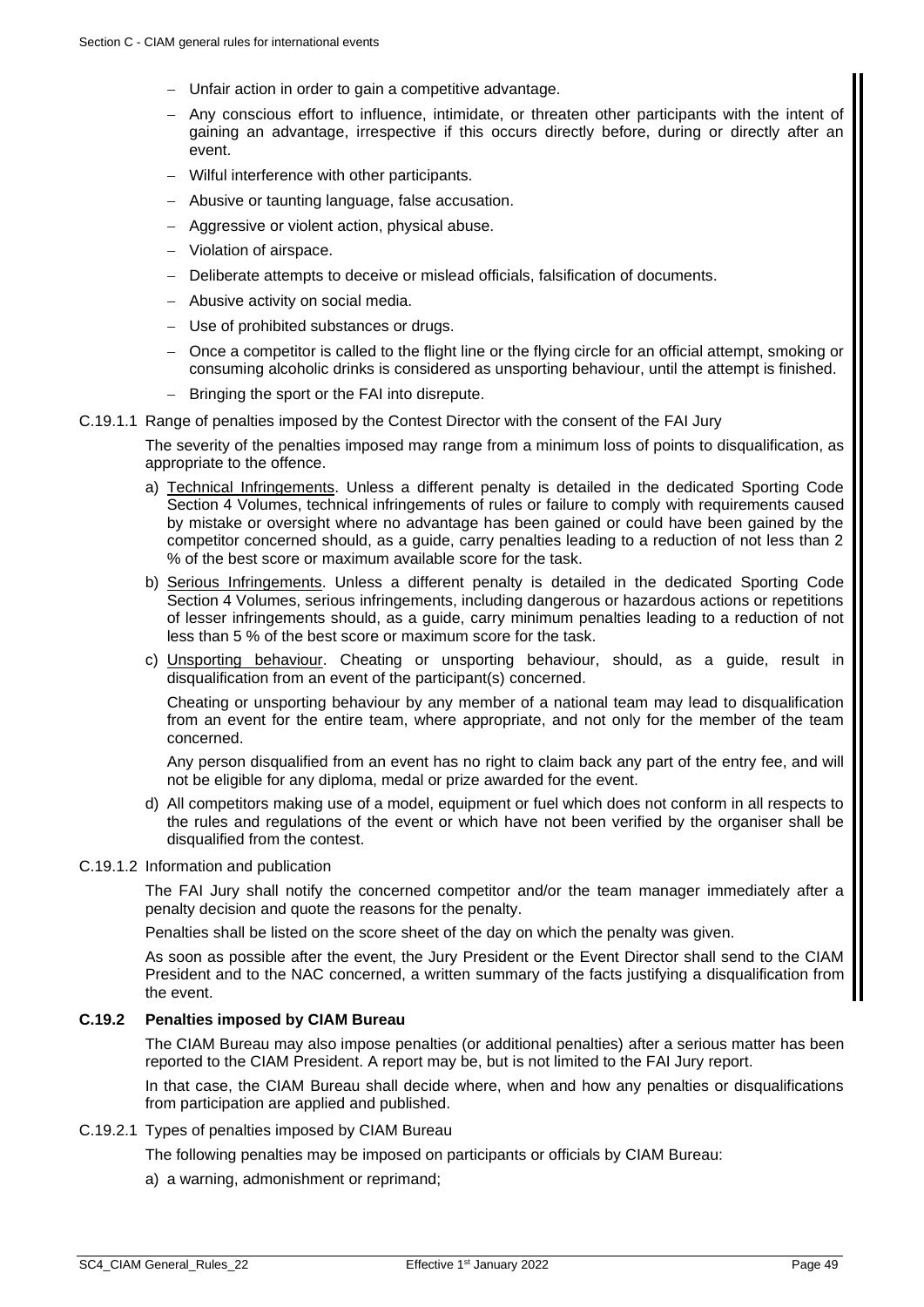- b) a direction not to compete or participate or officiate in a particular event or events or class (or types of event or classes) for a specific period of time;
- c) recommendation to FAI executive Board for suspension of the FAI Sporting Licence for a specific period of time;
- d) disqualification from a particular event or events or class (or types of event or classes);
- e) removal from the international judges list for a specific period of time;
- f) any sanction set out in the FAI Code of Ethics;
- g) any other sanction which is within the powers of FAI or the NAC to impose.

## <span id="page-49-0"></span>**C.20 COMPLAINTS AND PROTESTS**

#### **C.20.1 Complaints**

The purpose of a complaint is to obtain a correction without the need to make a formal protest. (See FAI Sporting Code General Section 6.2).

It is recommended that a complaint is made before submitting a protest.

A complaint shall concern only one matter. In case of different matters, separate complaints must be made.

A joint complaint may be made, should the different complainants have the same position on the matter concerned.

C.20.1.1 Complaints prior to an event

Complaints must be made in writing in English to the host NAC with copy to the organiser and to the CIAM President.

A joint complaint must be signed by all the complainants.

For a First Category Event, a complaint may only be made by NAC(s). Except for a complaint concerning a failure of the organiser to comply with regulations for entry or the eligibility or refusal of an entry, the NAC(s) must first ask the organiser for assistance. If dissatisfied, the NAC(s) may then make a complaint to the host NAC.

For a Second Category Event, a complaint may be made by individual(s) or NAC(s).

*Note: For further information, it is important to refer to FAI Sporting Code General Section (2022\_ paragraph 6.2.5.*

C.20.1.2 Complaints during an event

During an event, complaints may be made orally or in writing in English.

In case of a joint complaint made orally, all complainants must be present. If the complaint is in writing, the list of the complainants with their signature must be on the complaint paper.

At any time during an event, a competitor(s), or a team manager in the case of an event with national teams, who is (are) dissatisfied with any matter must first ask the Contest Director or the appropriate official for assistance.

*Note: For further information on complaints during an event, it is important to refer to FAI Sporting Code General Section (2022\_V1), paragraph 6.2.6.*

*For information on complaints after an event or complaints for a record attempt, refer to FAI Sporting Code General Section (2022\_V1), paragraphs 6.2.7 – 6.2.8.*

## **C.20.2 Protests**

- a) A protest shall concern only one matter. In the case of different, matters, separate protests must be made.
- b) All protests must be presented in writing in English to the Contest Director of the event, or the appropriate Contest Director for an event with multiple classes and must be accompanied by the deposit of a fee. The amount of this fee shall be the equivalent of 50 Euro. The deposit is returned only if the protest is withdrawn prior to the beginning of the effective treatment of the protest or if the protest is upheld.
- c) In the case of a joint protest, every protesting person or NAC must pay the protest fee.
- d) The same person (team manager or competitor depending on the type of contest) is not permitted to present two consecutive protests on the same incident.
- e) Protests must be arbitrated in compliance with FAI Sporting Code General Section (2022 paragraphs 6.3.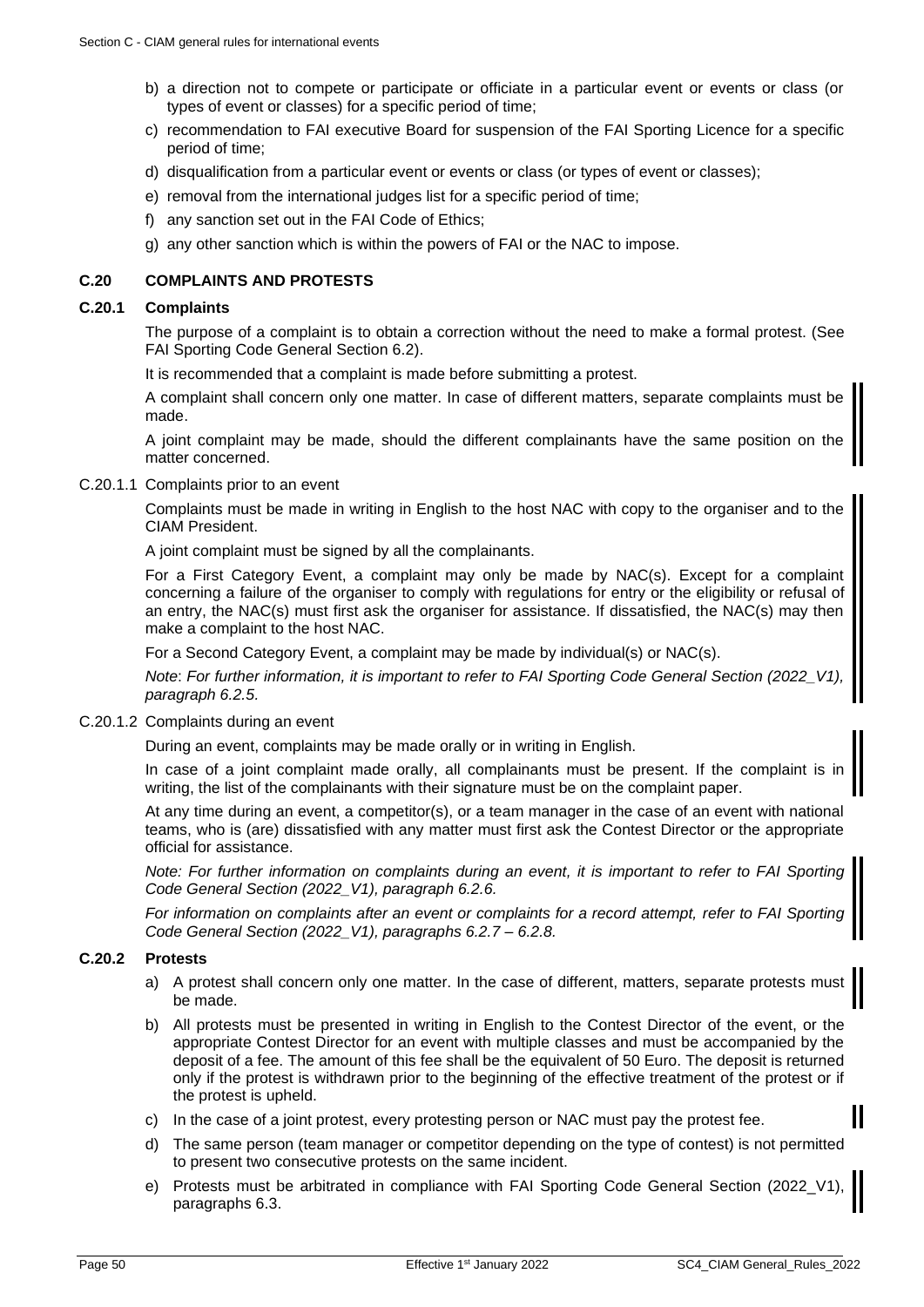### **C.20.3 Time limit for lodging protests**

- a) Before the beginning of the event: a protest against the validity of an entry, qualification of competitors, the contest rules, the flying and contest area, the processing of models, the judges or other contest officials, must be lodged at least one hour before the opening of the contest.
- b) During the event: a protest against a decision of the judges or other contest officials or against an error or irregularity committed during an event by another competitor or team manager must be lodged as soon as the contest situation requires but not later than 60 minutes after the incident.
- c) A protest relative to official results must be lodged as soon as the official results have been published on the flight site of the event and no later than the prize-giving.

*Note: For further information on protests, it is important to refer to FAI Sporting Code General Section (2022\_V1), paragraphs 6.3.1 – 6.3.12.*

## **C.20.4 Appeals**

Refer to FAI Sporting Code General Section (2022 V1), sections 6.4 and 6.5.

#### <span id="page-50-0"></span>**C.21 CIAM TROPHIES**

All trophies which have been adopted by the CIAM as awards to individual or team winners of championships and to World Cup winners shall be considered to be in the custody of the FAI.

Dependent upon the terms of presentation, trophies shall be considered the property of either the FAI or the donor. A schedule of ownership shall be maintained by the FAI Office.

## **C.21.1 Registration of CIAM trophies**

The Bureau shall keep a master register of trophies listing the holders, donor and giving terms of presentation and acceptance. This register shall be maintained by the Secretary, and brought up to date each year, no later than at the Plenary Meeting.

*Note: The list of the current CIAM trophies is downloadable on the "Documents" section of the CIAM website [http://www.fai.org/ciam-documents.](http://www.fai.org/ciam-documents)*

## **C.21.2 Acceptance of CIAM trophies**

Donors of trophies considered to be "perpetual" (i.e. remaining the property of the FAI or the donor) and proposed for award at championships or World Cups shall declare their intent to the CIAM not later than the date of closure for the Plenary Meeting Agenda each year. Acceptance of the trophy shall be conditional on a majority vote in favour by members of the CIAM.

## **C.21.3 Award of CIAM trophies**

CIAM trophies are awarded annually (World Cup trophies) or bi-annually (championship trophies). In those instances where for any reason a trophy is not awarded over a period of five years, custody of the trophy shall revert to the donor.

#### **C.21.4 CIAM trophies report forms**

A standard report form has been defined for CIAM championship trophies and a standard report form has been also defined for CIAM World Cup trophies.

The purpose of those forms is to accurately maintain the official FAI trophy register regarding the location and guardianship of those trophies.

*Note: The standard report forms are downloadable from "Documents" section of the CIAM website [http://www.fai.org/ciam-documents.](http://www.fai.org/ciam-documents)*

#### **C.21.5 Championship trophies**

- a) Prior to the event, the championship organiser shall ask the FAI Office for a copy of the previous year's trophy report form which contains the contact data of the current trophy holder. The organiser shall inform the Jury President of the status of trophy delivery.
- b) At the championship, the Jury President or a member of the FAI Jury appointed by him, will use the trophy report form to verify the status of the trophy and note the details, including identification data, of the new holder.
- c) Completion of the trophy report form:
	- i) If the championship organiser arranges this then he must electronically send the completed form to the FAI Office with the official electronic results (see [C.13.7\)](#page-37-0).
	- ii) If a member of the FAI Jury arranges this then the Jury President must include the form with his Jury Report that he is required to send electronically to the FAI Office (see [C.7.1\)](#page-31-3).
- d) The FAI Office will forward the trophy report form to the Secretary.